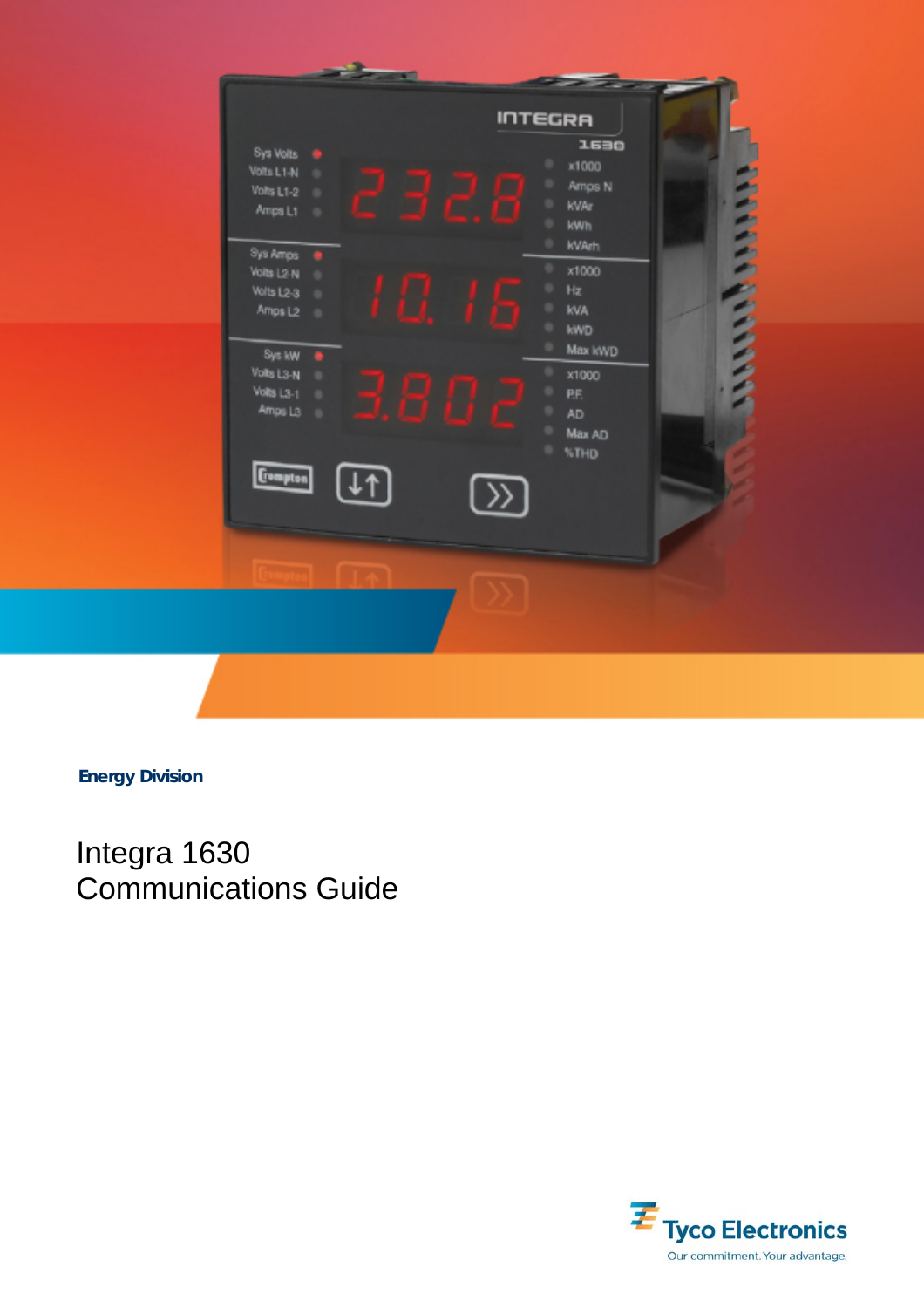**Contents** 

| Integra 1630 Modbus tm implementation<br>1 |                                     |                                                           |    |  |
|--------------------------------------------|-------------------------------------|-----------------------------------------------------------|----|--|
|                                            | 1.1                                 | Modbus <sup>tm</sup> Overview                             | 3  |  |
|                                            | 1.2                                 | Input Registers                                           | 3  |  |
|                                            | 1.3                                 | Modbus <sup>tm</sup> Holding Registers and Integra set up | 5  |  |
| 2                                          | <b>RS485 General Information</b>    |                                                           | 8  |  |
|                                            | 2.1                                 | <b>Half Duplex</b>                                        | 8  |  |
|                                            | 2.2                                 | Connecting the Instruments                                | 9  |  |
|                                            | 2.3                                 | A and B terminals                                         | 9  |  |
|                                            | 2.4                                 | Troubleshooting                                           | 10 |  |
| 3                                          | <b>MODBUS General Information</b>   |                                                           | 11 |  |
|                                            | 3.1                                 | <b>MODBUS Message Format</b>                              | 11 |  |
|                                            | 3.2                                 | <b>Serial Transmission Modes</b>                          | 12 |  |
|                                            | 3.3                                 | <b>MODBUS Message Timing (RTU Mode)</b>                   | 13 |  |
|                                            | 3.4                                 | How Characters are Transmitted Serially                   | 13 |  |
|                                            | 3.5                                 | <b>Error Checking Methods</b>                             | 14 |  |
|                                            | 3.5.1                               | Parity Checking                                           | 14 |  |
|                                            | 3.5.2                               | <b>CRC Checking</b>                                       | 14 |  |
|                                            | 3.6                                 | <b>Function Codes</b>                                     | 15 |  |
|                                            | 3.7                                 | <b>IEEE floating point format</b>                         | 15 |  |
|                                            | 3.8                                 | <b>MODBUS Commands supported</b>                          | 17 |  |
|                                            | 3.8.1                               | <b>Read Input Registers</b>                               | 17 |  |
|                                            | 3.8.2                               | <b>Read Holding Registers</b>                             | 18 |  |
|                                            | 3.8.3                               | <b>Write Holding Registers</b>                            | 19 |  |
|                                            | 3.9                                 | <b>Exception Response</b>                                 | 19 |  |
|                                            | 3.9.1                               | <b>Table of Exception Codes</b>                           | 20 |  |
|                                            | 3.10                                | Diagnostics                                               | 20 |  |
| 4                                          | Modbus <sup>tm</sup> TCP (Ethernet) |                                                           | 21 |  |
|                                            | 4.1                                 | <b>Communication Parameters</b>                           | 21 |  |
|                                            | 4.2                                 | IP Address Assignment                                     | 21 |  |
|                                            | 4.2.1                               | Connections for configuring the IP address                | 21 |  |
|                                            | 4.2.2                               | Configuring a PC for Ethernet Integra                     | 22 |  |
|                                            | 4.3                                 | Single Register Response                                  | 26 |  |
| 5                                          | <b>BACnet IP interface</b>          |                                                           | 27 |  |
|                                            | 5.1                                 | Introduction                                              | 27 |  |
|                                            | 5.2                                 | <b>Communication Parameters</b>                           | 27 |  |
|                                            | 5.3                                 | IP Address Assignment                                     | 27 |  |
|                                            | 5.4                                 | Initialisation and register identification.               | 27 |  |
|                                            | 5.5                                 | <b>Supported Queries</b>                                  | 28 |  |
|                                            | 5.6                                 | <b>Protocol Implementation Conformance Statement</b>      | 28 |  |
|                                            | 5.7                                 | Changing the BACnet Node ID                               | 30 |  |
|                                            | 5.8                                 | Procedure For Changing The Node-Name                      | 31 |  |
| 6                                          |                                     | RS485 Implementation of Johnson Controls Metasys          | 32 |  |
|                                            | 6.1                                 | Application details                                       | 32 |  |
|                                            | 6.1.1                               | Metasys release requirements                              | 32 |  |
|                                            | 6.1.2                               | Support for Metasys Integration                           | 32 |  |
|                                            | 6.1.3                               | Support for Crompton Integra operation                    | 32 |  |
|                                            | 6.1.4                               | Design considerations                                     | 32 |  |
|                                            | 6.2                                 | METASYS N2 Integra Point Mapping table                    | 33 |  |
| 7                                          | <b>Integra Profibus Interface</b>   |                                                           | 35 |  |
|                                            | 7.1                                 | <b>GSD</b> file                                           | 35 |  |
|                                            | 7.2                                 | <b>Floating Point Format</b>                              | 35 |  |
|                                            | 7.3                                 | Single Parameter access                                   | 35 |  |
|                                            | 7.4                                 | Functionality of the PLC Function Block                   | 35 |  |
|                                            | 7.4.1                               | Reading                                                   | 35 |  |
|                                            | 7.4.2                               | Writing                                                   | 36 |  |
|                                            | 7.5                                 | <b>Common Problems</b>                                    | 36 |  |
|                                            | 7.6                                 | Modules available                                         | 36 |  |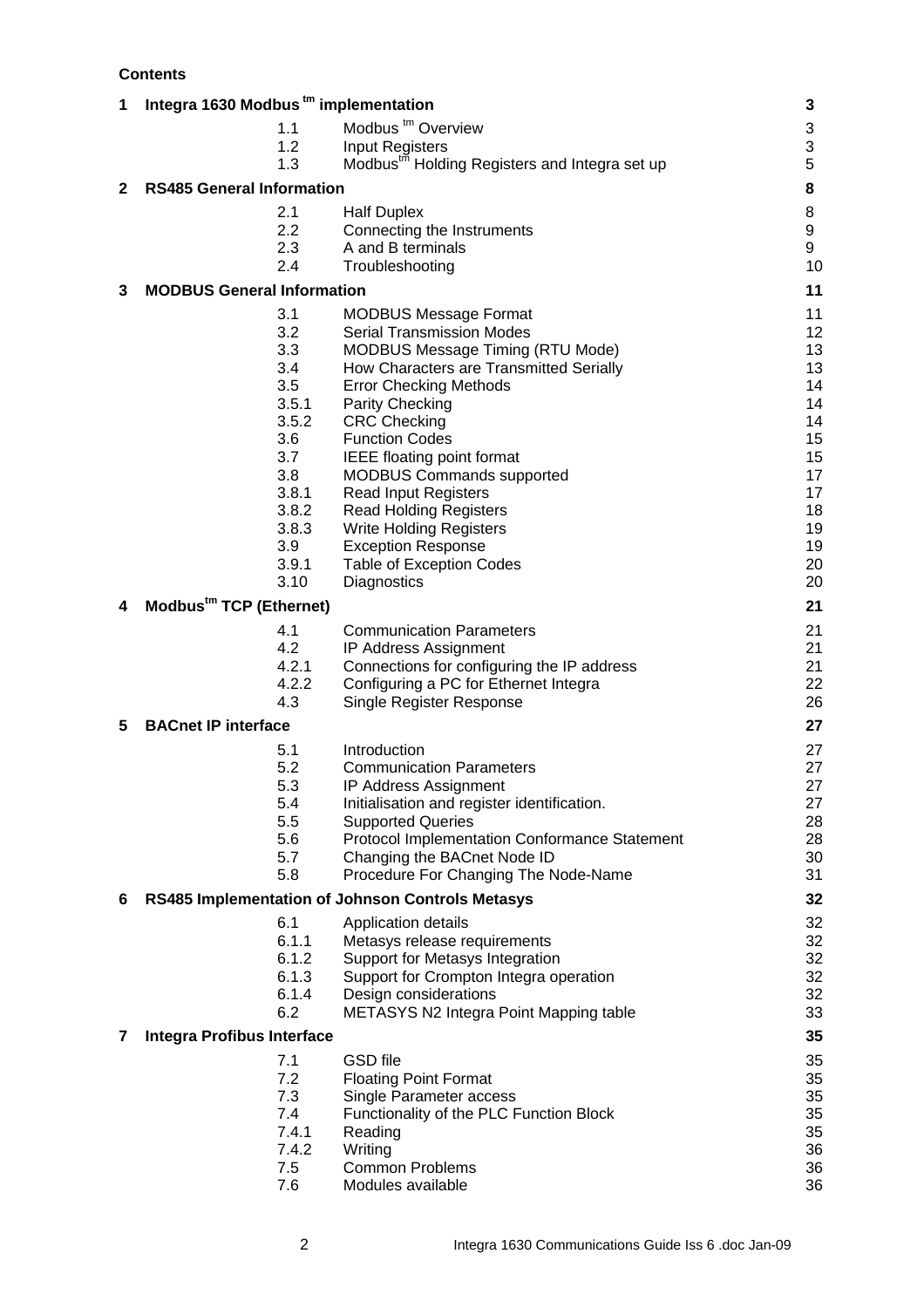# **1 Integra 1630 Modbus tm implementation**

## **1.1 Modbus <sup>tm</sup> Overview**

This section provides basic information for interfacing the Integra to a Modbus<sup>tm</sup> network. If background information or more details of the Integra implementation is required please refer to section 2 and 3 of this document.

Integra offers the option of an RS485 communication facility for direct connection to SCADA or other  ${\rm comm}$ unications systems using the Modbus<sup>tm</sup> RTU slave protocol. The Modbus<sup>tm</sup> protocol establishes the format for the master's query by placing into it the device address, a function code defining the requested action, any data to be sent, and an error checking field. The slave's response message is also constructed using Modbus<sup>tm</sup> protocol. It contains fields confirming the action taken, any data to be returned, and an error-checking field. If an error occurs in receipt of the message, Integra will make no response. If the Integra is unable to perform the requested action, it will construct an error message and send it as the response.

The electrical interface is 2-wire RS485, via 3 screw terminals. Connection should be made using twisted pair screened cable (Typically 22 gauge Belden 8761 or equivalent). All "A" and "B" connections are daisy chained together. The screens should also be connected to the "Gnd" terminal. To avoid the possibility of loop currents, an Earth connection should be made at only one point on the network.

Line topology may or may not require terminating loads depending on the type and length of cable used. Loop (ring) topology does not require any termination load.

The impedance of the termination load should match the impedance of the cable and be at both ends of the line. The cable should be terminated at each end with a 120 ohm (0.25 Watt min.) resistor.

A total maximum length of 3900 feet (1200 metres) is allowed for the RS485 network. A maximum of 32 electrical nodes can be connected, including the controller.

The address of each Integra can be set to any value between 1 and 247. Broadcast mode (address 0) is not supported.

The maximum latency time of an Integra is 150ms i.e. this is the amount of time that can pass before the first response character is output. The supervisory programme must allow this period of time to elapse before assuming that the Integra is not going to respond.

The format for each byte in RTU mode is:

| Coding System:     | 8-bit per byte                                                                      |
|--------------------|-------------------------------------------------------------------------------------|
| Data Format:       | 4 bytes (2 registers) per parameter.                                                |
|                    | Floating point format (to IEEE 754)                                                 |
|                    | Most significant register first (Default). The default may be changed if required - |
|                    | See Holding Register "Register Order" parameter.                                    |
| Error Check Field: | 2 byte Cyclical Redundancy Check (CRC)                                              |
| Framing:           | 1 start bit                                                                         |
|                    | 8 data bits, least significant bit sent first                                       |
|                    | 1 bit for even/odd parity (or no parity)                                            |
|                    | 1 stop bit if parity is used; 1 or 2 bits if no parity                              |

Data Coding

All data values in the INTEGRA 1630 are transferred as 32 bit IEEE 754 floating point numbers, (input and output) therefore each INTEGRA value is transferred using two Modbus registers. All register read requests and data write requests must specify an even number of registers. Attempts to read/write an odd number of registers prompt the INTEGRA to return a Modbus exception message.

The INTEGRA 1630 can transfer a maximum of 40 values in a single transaction, therefore the maximum number of registers requestable is 80. Exceeding this limit prompts the INTEGRA 1630 to generate an exception response.

Data Transmission speed is selectable between 4800, 9600, 19200 and 38400 baud.

## **1.2 Input Registers**

Input registers are used to indicate the present values of the measured and calculated electrical quantities. Each parameter is held in two consecutive 16 bit registers. The following table details the 3X register address, and the values of the address bytes within the message. A tick  $(\sqrt{})$  in the column indicates that the parameter is valid for the particular wiring system. Any parameter with a cross (X) will return the value Zero. Each parameter is held in the 3X registers. Modbus<sup>tm</sup> Function Code 04 is used to access all parameters.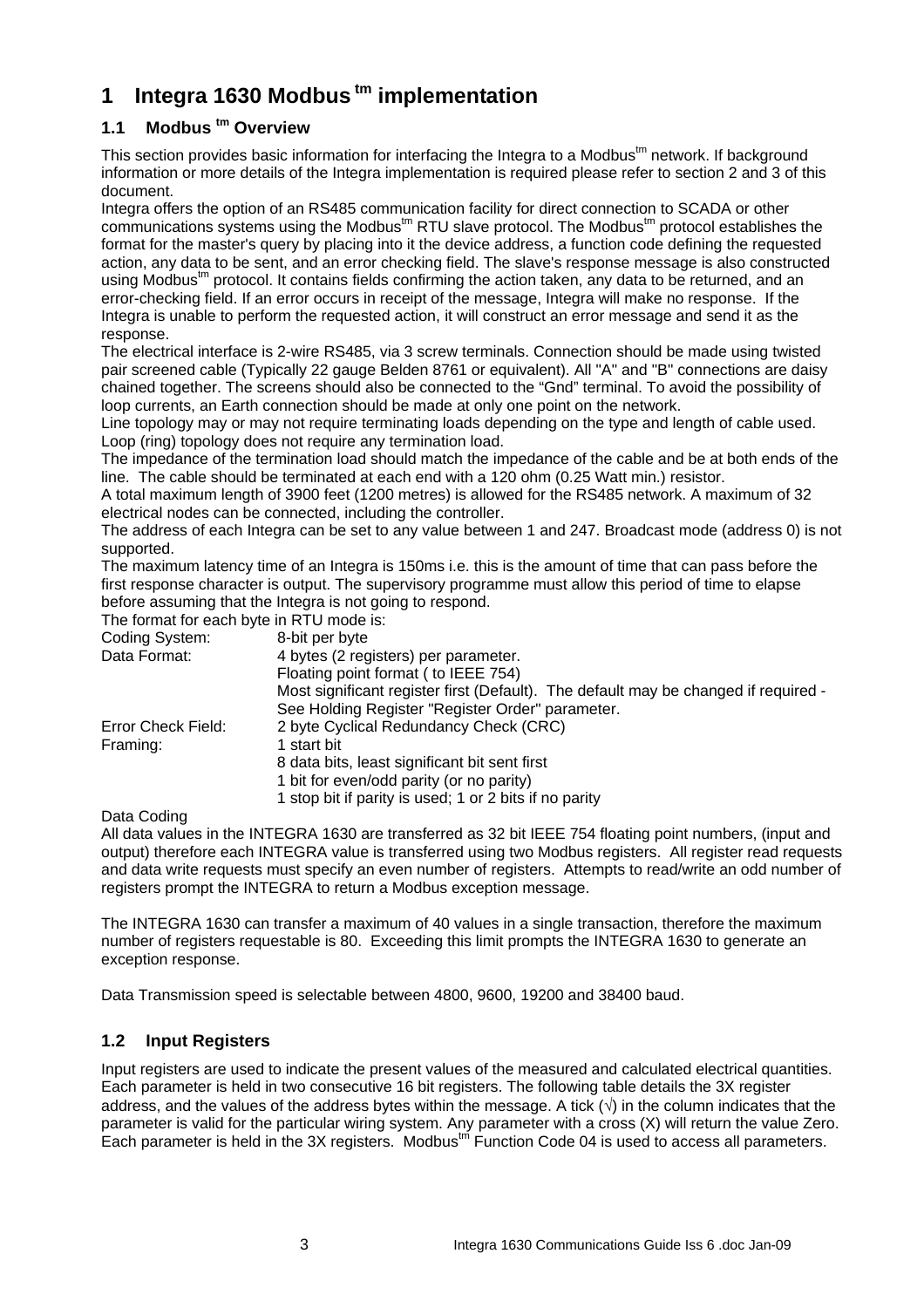| For example, to request:- | Amps 1 | Start address   | $= 0006$ |
|---------------------------|--------|-----------------|----------|
|                           |        | No of registers | $= 0002$ |
|                           | Amps 2 | Start address   | $= 0008$ |
|                           |        | No of registers | $= 0002$ |

Each request for data must be restricted to 40 parameters or less. Exceeding the 40 parameter limit will cause a Modbus $<sup>tm</sup>$  exception code to be returned.</sup>

| <b>Address</b> | Parameter               | <b>Parameter</b>                   | Modbus <sup>tm</sup> Start<br><b>Address Hex</b> |                   | 3 <sub>0</sub> | 3Ø                      | 1Ø                      |
|----------------|-------------------------|------------------------------------|--------------------------------------------------|-------------------|----------------|-------------------------|-------------------------|
| (Register)     | <b>Number</b>           |                                    |                                                  | Hi Byte   Lo Byte | 4 W            | 3 W                     | 2 W                     |
| 30001          | 1                       | Volts 1 (L1 - N 4W or L1 - L2 3W)  | 00                                               | 00                | $\sqrt{ }$     | $\sqrt{ }$              | $\sqrt{}$               |
| 30003          | $\overline{2}$          | Volts 2 (L2 - N 4W or L2 - L3 3W)  | 00                                               | 02                |                | $\lambda$               | Χ                       |
| 30005          | $\overline{3}$          | Volts 3 (L3 - N 4W or L3 - L1 3W)  | 00                                               | 04                | $\sqrt{2}$     | $\sqrt{ }$              | $\overline{\mathsf{X}}$ |
| 30007          | $\overline{\mathbf{4}}$ | <b>Current 1</b>                   | 00                                               | 06                | $\sqrt{ }$     | $\sqrt{ }$              | $\sqrt{ }$              |
| 30009          | 5                       | Current 2                          | 00                                               | 08                | $\sqrt{ }$     | $\sqrt{ }$              | X                       |
| 30011          | 6                       | Current 3                          | 00                                               | 0A                | $\sqrt{}$      | $\sqrt{ }$              | Χ                       |
| 30013          | $\overline{7}$          | W Phase 1                          | 00                                               | OC                | $\sqrt{ }$     | $\overline{\mathsf{x}}$ | $\sqrt{}$               |
| 30015          | 8                       | W Phase 2                          | 00                                               | 0E                | $\sqrt{ }$     | $\overline{\mathsf{x}}$ | $\overline{\mathsf{x}}$ |
| 30017          | 9                       | W Phase 3                          | 00                                               | 10                | $\sqrt{ }$     | X                       | $\overline{\mathsf{X}}$ |
| 30019          | 10                      | VA Phase 1                         | 00                                               | 12                |                | X                       | $\sqrt{ }$              |
| 30021          | 11                      | VA Phase 2                         | 00                                               | 14                | V              | Χ                       | Χ                       |
| 30023          | 12                      | VA Phase 3                         | 00                                               | $\overline{16}$   | $\sqrt{}$      | $\overline{\mathsf{x}}$ | $\overline{\mathsf{x}}$ |
| 30025          | 13                      | var Phase 1                        | 00                                               | 18                | $\sqrt{}$      | $\overline{\mathsf{x}}$ | $\sqrt{}$               |
| 30027          | 14                      | var Phase 2                        | 00                                               | 1A                | $\sqrt{ }$     | X                       | X                       |
| 30029          | 15                      | var Phase 3                        | 00                                               | 1 <sup>C</sup>    | $\sqrt{ }$     | X                       | X                       |
| 30031          | 16                      | Power Factor Phase 1               | 00                                               | 1E                | $\sqrt{}$      | Χ                       | $\sqrt{ }$              |
| 30033          | 17                      | Power Factor Phase 2               | 00                                               | 20                | $\sqrt{ }$     | $\overline{\mathsf{x}}$ | $\overline{\mathsf{x}}$ |
| 30035          | 18                      | Power Factor Phase 3               | 00                                               | 22                | N              | $\overline{\mathsf{x}}$ | $\overline{\mathsf{x}}$ |
| 30037          | 19                      | Phase Angle Phase 1                | 00                                               | 24                |                | $\overline{\mathsf{x}}$ | $\sqrt{}$               |
| 30039          | 20                      | Phase Angle Phase 2                | 00                                               | 26                |                | X                       | Χ                       |
| 30041          | 21                      | Phase Angle Phase 3                | 00                                               | 28                | V              | X                       | X                       |
| 30043          | 22                      | <b>Volts Ave</b>                   | 00                                               | 2A                | $\sqrt{ }$     | $\sqrt{2}$              | $\sqrt{}$               |
| 30047          | 24                      | <b>Current Ave</b>                 | 00                                               | 2E                |                |                         | $\sqrt{}$               |
| 30049          | $\overline{25}$         | <b>Current Sum</b>                 | 00                                               | 30                |                |                         | $\sqrt{ }$              |
| 30053          | 27                      | <b>Watts Sum</b>                   | 00                                               | 34                | $\sqrt{ }$     | $\sqrt{ }$              | $\sqrt{}$               |
| 30057          | 29                      | VA Sum                             | 00                                               | 38                | $\sqrt{}$      | $\sqrt{}$               | $\sqrt{}$               |
| 30061          | 31                      | var Sum                            | 00                                               | 3C                | $\sqrt{ }$     | $\mathcal{N}$           | $\sqrt{}$               |
| 30063          | 32                      | Power Factor Ave                   | 00                                               | 3E                | $\sqrt{}$      |                         | $\sqrt{}$               |
| 30067          | 34                      | Average Phase Angle                | 00                                               | 42                |                |                         | $\sqrt{}$               |
| 30071          | 36                      | Frequency                          | 00                                               | 46                |                |                         | $\sqrt{2}$              |
| 30073          | 37                      | Wh Import                          | 00                                               | 48                | V              | $\sqrt{}$               | $\sqrt{}$               |
| 30075          | 38                      | Wh Export                          | 00                                               | 4A                | N              |                         | $\sqrt{ }$              |
| 30077          | 39                      | varh Import                        | 00                                               | 4C                | $\sqrt{ }$     | $\sqrt{ }$              | $\sqrt{}$               |
| 30079          | 40                      | varh Export                        | 00                                               | 4E                | $\sqrt{ }$     | $\sqrt{ }$              | $\sqrt{}$               |
| 30081          | 41                      | VAh                                | 00                                               | 50                | $\sqrt{}$      | $\sqrt{ }$              | $\sqrt{}$               |
| 30085          | 43                      | W Demand Import                    | 00                                               | 54                | $\sqrt{}$      | $\sqrt{}$               | $\sqrt{}$               |
| 30087          | 44                      | W Max. Demand Import               | 00                                               | 56                | V              |                         | V                       |
| 30101          | 51                      | VA Demand                          | 00                                               | 64                |                | V                       |                         |
| 30103          | 52                      | VA Max. Demand                     | $00\,$                                           | 66                |                |                         |                         |
| 30105          | 53                      | A Demand                           | 00                                               | 68                |                |                         | V                       |
| 30107          | 54                      | A Max. Demand                      | 00                                               | 6A                |                |                         |                         |
| 30201          | 101                     | <b>VL1-L2</b>                      | 00                                               | C <sub>8</sub>    |                | Χ                       | Χ                       |
| 30203          | 102                     | $\overline{V}$ L2-L3               | 00                                               | CA                |                | X                       | X                       |
| 30205          | 103                     | $V$ L <sub>3</sub> -L <sub>1</sub> | 00                                               | CC                |                | Χ                       | X                       |
| 30207          | 104                     | Average Line to Line Volts         | 00                                               | CЕ                | $\sqrt{}$      |                         | Χ                       |
| 30225          | 113                     | <b>Neutral Current</b>             | 00                                               | E <sub>0</sub>    | $\sqrt{ }$     | $\underline{X}$<br>Χ    |                         |
|                |                         |                                    |                                                  |                   |                |                         | $\sqrt{}$               |
| 30235          | 118                     | THD Volts 1                        | 00                                               | EA                | N              |                         | $\sqrt{}$               |
| 30237          | 119                     | THD Volts 2                        | $00\,$                                           | EC                |                |                         | $\overline{\mathsf{x}}$ |
| 30239          | 120                     | THD Volts 3                        | $00\,$                                           | EE                |                |                         | $\overline{\mathsf{X}}$ |
| 30241          | 121                     | THD Current 1                      | 00                                               | F0                |                |                         | $\sqrt{}$               |
| 30243          | 122                     | THD Current 2                      | 00                                               | F <sub>2</sub>    | $\sqrt{ }$     |                         | Χ                       |
| 30245          | 123                     | THD Current 3                      | 00                                               | F4                |                | $\mathcal{L}$           | $\overline{X}$          |
| 30249          | 125                     | THD Voltage Mean                   | 00                                               | F <sub>8</sub>    |                | $\sqrt{}$               |                         |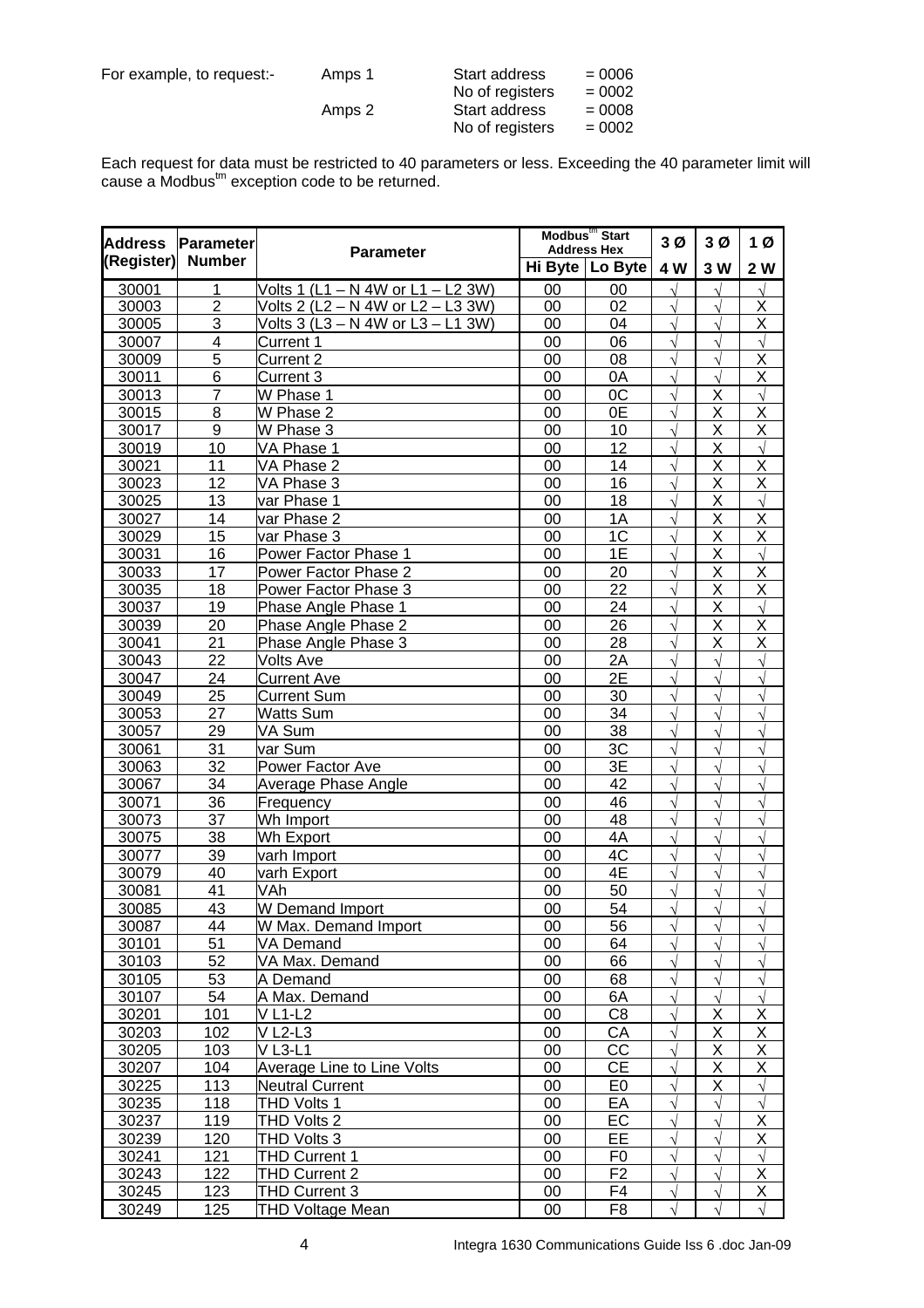| <b>Address</b> | <b>Parameter</b> | <b>Parameter</b>         | Modbus <sup>tm</sup> Start<br><b>Address Hex</b> | 3 <sub>0</sub> | 3Ø  | 1 Ø                                           |     |
|----------------|------------------|--------------------------|--------------------------------------------------|----------------|-----|-----------------------------------------------|-----|
| (Register)     | <b>Number</b>    |                          | Hi Byte                                          | Lo Byte        | 4 W | 3 W<br>$\mathbf \Lambda$<br>$\mathbf \Lambda$ | 2 W |
| 30251          | 126              | <b>THD Current Mean</b>  | 00                                               | FA             |     |                                               |     |
| 30253          | 127              | Hours Run                | 00                                               | FC             |     |                                               |     |
| 30255          | 128              | Power Factor (+Ind/-Cap) | 00                                               | FE             |     |                                               |     |
| 30259          | 130              | Current 1 Demand         | 01                                               | 02             |     |                                               |     |
| 30261          | 131              | Current 2 Demand         | 01                                               | 04             |     |                                               | Χ   |
| 30263          | 132              | Current 3 Demand         | 01                                               | 06             |     | $\mathcal{L}$                                 | Χ   |
| 30265          | 133              | Current 1 Max. Demand    | 01                                               | 08             |     | $\mathcal{L}$                                 |     |
| 30267          | 134              | Current 2 Max. Demand    | 01                                               | 0A             |     | $\mathcal{L}$                                 | x   |
| 30269          | 135              | Current 3 Max. Demand    | 01                                               | 0C             |     |                                               | v   |

# **1.3 Modbustm Holding Registers and Integra set up**

Holding registers are used to store and display instrument configuration settings. All holding registers not listed in the table below should be considered as reserved for manufacturer use and no attempt should be made to modify their values.

The holding register parameters may be viewed or changed using the Modbus $<sup>tm</sup>$  protocol. Each parameter is</sup> held in two consecutive 4X registers. Modbus<sup>tm</sup> Function Code 03 is used to read the parameter and Function Code 16 is used to write. Write to only one parameter per message.

| Address<br>(Register) | Modbus <sup>tm</sup> Start<br>Parameter<br>Address Hex<br>Parameter<br>Number<br>High<br>Low |                             |                   | Valid range       | Mode                      |           |
|-----------------------|----------------------------------------------------------------------------------------------|-----------------------------|-------------------|-------------------|---------------------------|-----------|
| 40001                 | 1                                                                                            | <b>Demand Time</b>          | <b>Byte</b><br>00 | <b>Byte</b><br>00 | Write: 0 but see * below. | r/w       |
| 40003                 | $\overline{2}$                                                                               | <b>Demand Period</b>        | 00                | 02                |                           | r/w       |
|                       |                                                                                              |                             |                   |                   | 8,15,20,30, 60 minutes.   |           |
| 40007                 | 4                                                                                            | System Voltage              | $00\,$            | 06                | 1V - 400kV                | r/wp      |
| 40009                 | 5                                                                                            | <b>System Current</b>       | 00                | 08                | 1A - 9999 A               | r/wp      |
| 40011                 | 6                                                                                            | System Type                 | 00                | 0A                | See below for values.     | r/wp      |
| 40013                 | $\overline{7}$                                                                               | <b>Relay Pulse Width</b>    | 00                | OC                | 3,5 or 10 (x20ms)         | r/w       |
| 40015                 | 8                                                                                            | <b>Energy Reset</b>         | $00\,$            | 0E                | Write: 0 to reset.        | <b>WO</b> |
| 40019                 | 10                                                                                           | RS485 set-up code           | $00\,$            | 12                | See table below.          | r/w       |
| 40021                 | 11                                                                                           | Node Address                | $00\,$            | 14                | $1 - 247$                 | r/w       |
| 40023                 | 12                                                                                           | <b>Relay Pulse Divisor</b>  | 00                | 16                | 1,10,100,1000             | r/w       |
| 40025                 | 13                                                                                           | Password                    | 00                | 18                | 0000 - 9999               | r/w       |
| 40037                 | 19                                                                                           | <b>System Power</b>         | 00                | 24                |                           | ro        |
| 40041                 | 21                                                                                           | Register Order              | 00                | 28                | Write: 2141 only.         | r/w       |
| 40043                 | 22                                                                                           | <b>High Serial Number</b>   | 00                | 2A                | $0 - 16,777,215$          | ro        |
| 40045                 | 23                                                                                           | <b>Low Serial Number</b>    | 00                | 2C                | $0 - 16,777,215$          | ro        |
| 40057                 | 29                                                                                           | Max Pulse Relay Setups      | $00\,$            | 38                | $\overline{2}$            | ro        |
| 40059                 | 30                                                                                           | <b>Selected Pulse Relay</b> | 00                | ЗA                | $1 - 2$                   | r/w       |
| 40061                 | 31                                                                                           | Selected Energy Param.      | $00\,$            | 3C                | $0, 37 - 41$              | r/wp      |
| 40099                 | 50                                                                                           | Hours Run Reset             | $00\,$            | 62                | Write: 0 to reset.        | <b>WO</b> |
| 40101                 | 51                                                                                           | Hours Run VA Level          | 00                | 64                | $0.0 - 0.5$               | r/w       |
| 40299                 | 150                                                                                          | <b>Secondary Volts</b>      | 01                | 2A                | Min Vin - Max Vin         | r/wp      |
| 40307                 | 154                                                                                          | Max Energy Count            | 01                | 32                | 6,7 or 8 digits           | r/wp      |

 $r/w = read/write$   $r/wp = read$  and write with password clearance  $ro = read$  only  $wo = write$  only Some registers marked wo above may in fact be read, but the value returned is not valuable. It is perfectly feasible to change Integra set-up using a general purpose Modbustm master, but often easier to use the Integra display or Integra configurator software, especially for gaining password protected access. The Integra configurator software has facilities to store configurations to disk for later retrieval and rapid set up of similarly configured products.

**Password** Settings marked r/wp require the instrument password to have been entered into the Password register before changes will be accepted. Once the instrument configuration has been modified, the password should be written to the password register again to protect the configuration from unauthorised or accidental change. Power cycling also restores protection. Reading the Password register returns 1 if the instrument is unprotected and 0 if it is protected from changes.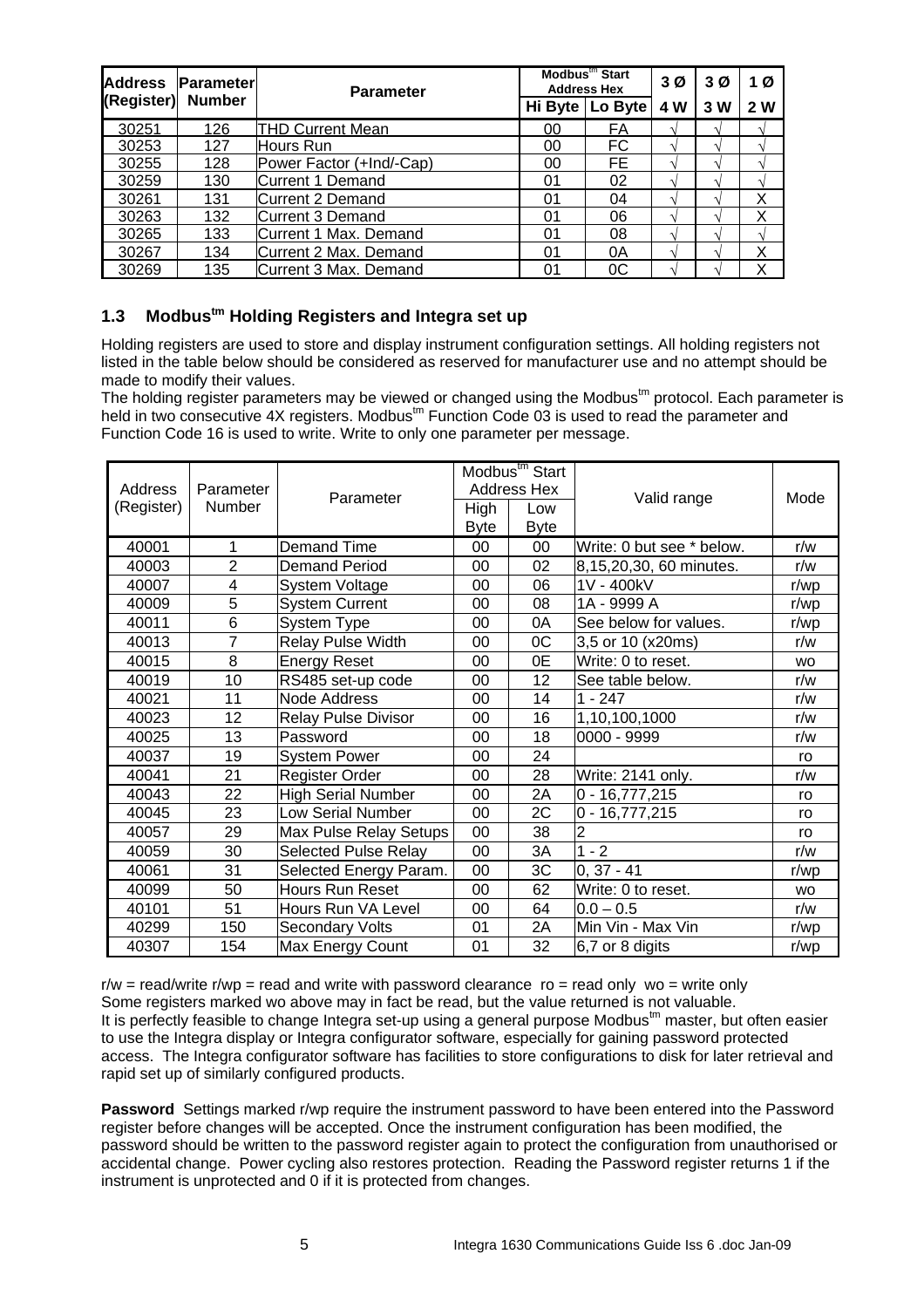**\* Demand Time** is used to reset the demand period. A value of zero must be written to this register to accomplish this. Writing any other value will cause an error to be returned. Reading this register after instrument restart or resetting demand period gives the number of minutes of demand data up to a maximum of the demand period setting. For example, with 15 minute demand period, from reset the value will increment from zero every minute until it reaches 15. It will remain at this value until a subsequent reset occurs.

**Demand Period** represents demand time in minutes. The value written must be one of 8,15, 20, 30 or 60. Writing any other value will cause an error to be returned.

**System Voltage** in a PT/VT connected system represents the PT/VT primary voltage. In a direct connected (i.e. no PT.VT) system this parameter should be set the same as secondary volts.

**System Current** is the CT primary current.

**System Type** is set to '1' for single phase 2 wire, '2' for 3 Phase 3 Wire or '3' for 3 Phase 4 Wire.

**Relay Pulse Width** is the width of the relay pulse in multiples of 20 ms. However, only values of 3 (60 ms), 5 (100 ms) or 10 (200 ms) are supported. Writing any other value will cause an error to be returned.

**Reset Energy** is used to reset the Energy readings. A value of zero must be written to this register to accomplish this. Writing any other value will cause an error to be returned.

| <b>Baud Rate</b> | Parity      | <b>Stop Bits</b> | Decimal |
|------------------|-------------|------------------|---------|
|                  |             |                  | Value   |
| 38400            | <b>NONE</b> | 2                | 30      |
| 38400            | <b>NONE</b> | 1                | 14      |
| 38400            | ODD         | 1                | 13      |
| 38400            | <b>EVEN</b> | 1                | 12      |
| 19200            | <b>NONE</b> | 2                | 26      |
| 19200            | <b>NONE</b> | 1                | 10      |
| 19200            | ODD         | 1                | 9       |
| 19200            | <b>EVEN</b> | 1                | 8       |
| 9600             | <b>NONE</b> | 2                | 22      |
| 9600             | <b>NONE</b> | 1                | 6       |
| 9600             | ODD         | 1                | 5       |
| 9600             | EVEN        | 1                | 4       |
| 4800             | <b>NONE</b> | 2                | 18      |
| 4800             | <b>NONE</b> | 1                | 2       |
| 4800             | ODD         |                  | 1       |
| 4800             | EVEN        |                  | 0       |

#### **RS485 Set-Up Code**

Exercise caution when attempting to change mode via direct Modbus $<sup>tm</sup>$  writes. Use of a display or the</sup> Integra configurator software is recommended.

Node Address is the Modbus<sup>tm</sup> or JC N2 slave address for the instrument. Any value between 1 and 247 can be set.

**Relay Pulse Divisor** supports only values of 1,10,100 or 1000. For example, with a relay pulse divisor of 1 and an energy parameter of 'Import kWh', each relay pulse will represent 1 kWh import. The value of divisor that can be written is automatically limited by the maximum pulse rate of 2 pulses per second at 144% of rated power.

**System Power** is the maximum system power based on the values of system type, system volts and system current.

**Register Order** controls the order in which the Integra receives or sends floating-point numbers: - normal or reversed register order. In normal mode, the two registers that make up a floating point number are sent most significant register first. In reversed register mode, the two registers that make up a floating point number are sent least significant register first. To set the mode, write the value '2141.0' into this register the instrument will detect the order used to send this value and set that order for all Modbus<sup>tm</sup> transactions involving floating point numbers.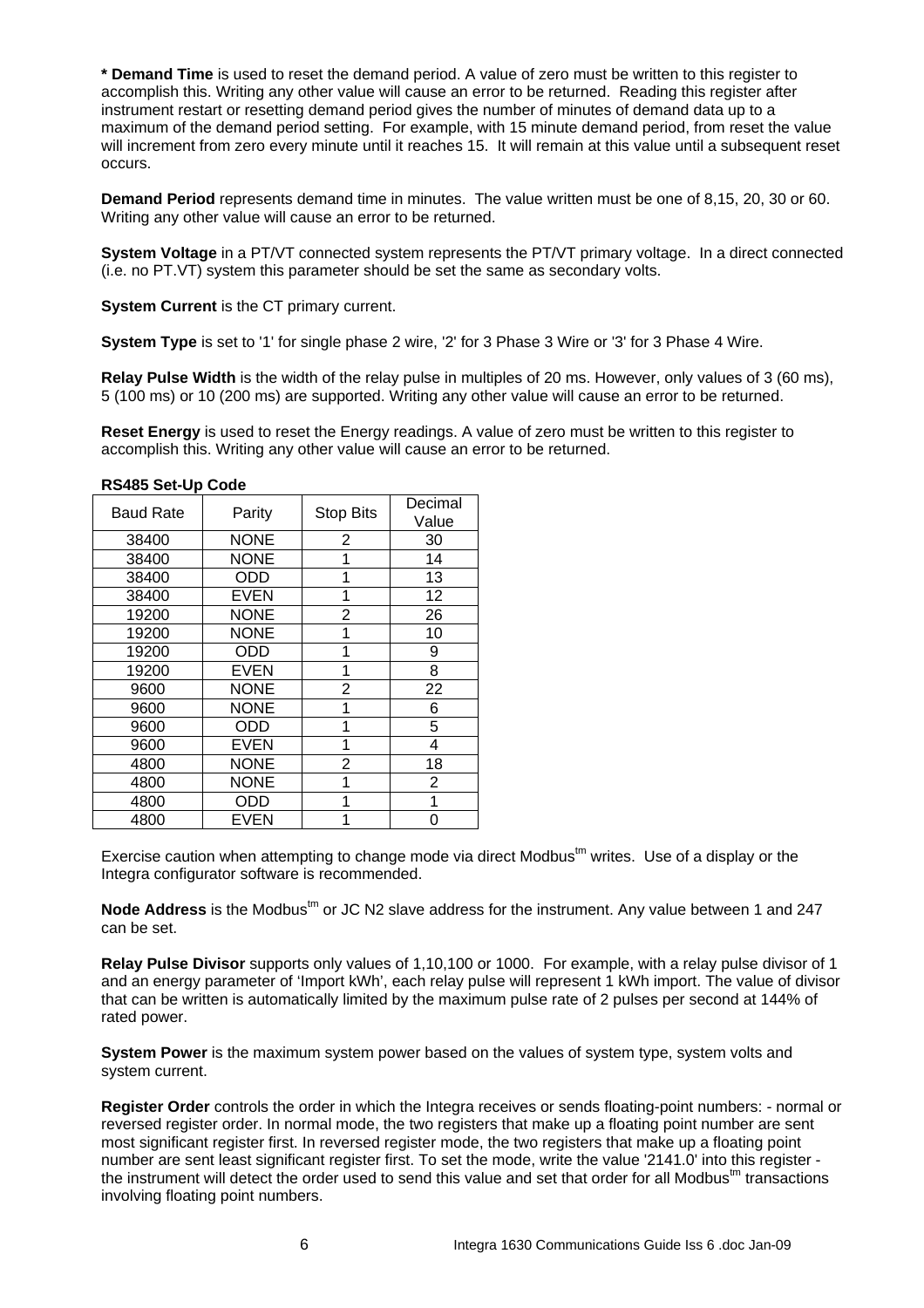**Max Pulse Relay Setups** is the maximum number of pulse relays that can be setup in the instrument. The actual number of pulse relays fitted will be this number or less, see instrument rating label.

**Selected Pulse Relay** is the number of the pulse relay, 1 or 2, selected for editing the energy parameter number.

**Selected Energy Param.** is the energy parameter number, see below, for the selected pulse relay. Setting the parameter to zero will disable the relay.

| Parameter Number | <b>Energy Parameter</b> |
|------------------|-------------------------|
|                  | <b>Relay Disabled</b>   |
| 37               | Import kWh sum          |
| 38               | Export kWh sum          |
| 39               | Import kVArh sum        |
| 40               | Export kVArh sum        |
| 41               | kVAh sum                |

**Hours Run VA Level** is the proportion of rated VA that is necessary for the hours run parameter to start accumulating time. Hours run VA level can range from 0.0 to 0.5 in steps of 0.002. The default value is 0.1, i.e. 10% of rated VA, a value of 0.0 will cause the hours run to operate continuously.

**Secondary Volts** indicates the voltage on the VT secondary when the voltage on the Primary is equal to the value of System Volts . The value of this register can be set to between the minimum and maximum instrument input voltage.

**Maximum Energy Count** controls the number of digits the energy (kWh and kvarh) counters can use before they roll over (i.e. resets to zero). The values of 6, 7 or 8 can be written to this register to indicate the number of digits to use. Other values will be rejected. Note, the display can only show 7 digits. If the energy exceeds 7 digits then the display will indicate overload with dashes, i.e. "-------".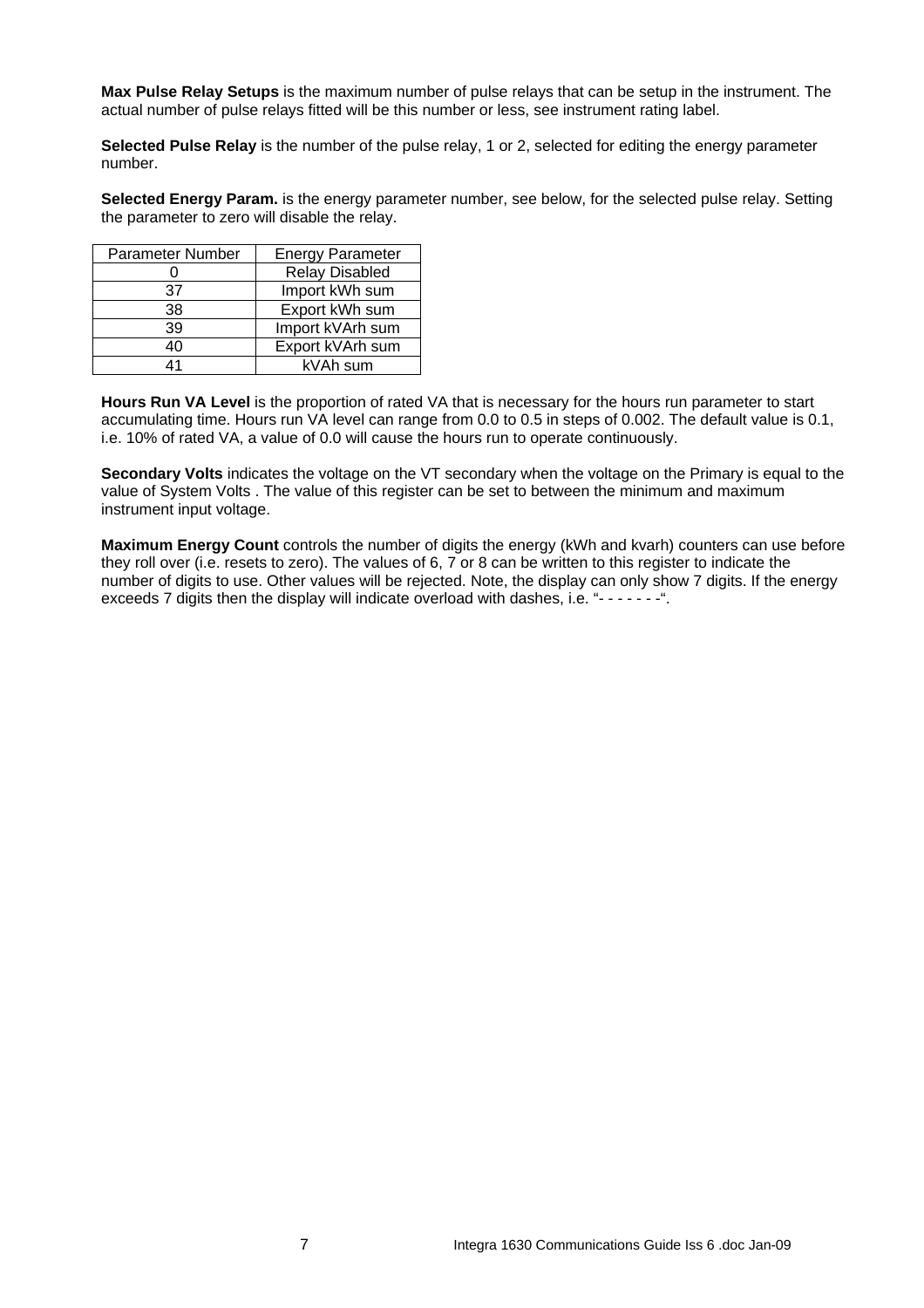# **2 RS485 General Information**

Some of the information in this section relates to other (i.e. non 1630) Integra product families, and is included to assist where a mixed network is implemented.

RS485 or EIA (Electronic Industries Association) RS485 is a balanced line, half-duplex transmission system allowing transmission distances of up to 1.2 km. The following table summarises the RS-485 Standard:

| <b>PARAMETER</b>                          |                                                    |
|-------------------------------------------|----------------------------------------------------|
| Mode of Operation                         | <b>Differential</b>                                |
| Number of Drivers and Receivers           | 32 Drivers,<br>32 Receivers                        |
| Maximum Cable Length                      | 1200 m                                             |
| Maximum Data Rate                         | 10 M baud                                          |
| Maximum Common Mode Voltage               | 12 V to -7 V                                       |
| Minimum Driver Output Levels (Loaded)     | $+/- 1.5$ V                                        |
| Minimum Driver Output Levels (Unloaded)   | $+/- 6V$                                           |
| Drive Load                                | Minimum 60 ohms                                    |
| Driver Output Short Circuit Current Limit | 150 mA to Gnd,<br>250 mA to 12 V<br>250 mA to -7 V |
| Minimum Receiver Input Resistance         | 12 kohms                                           |
| Receiver Sensitivity                      | $+/- 200$ mV                                       |

Further information relating to RS485 may be obtained from either the EIA or the various RS485 device manufacturers, for example Texas Instruments or Maxim Semiconductors. This list is not exhaustive.

# **2.1 Half Duplex**

Half duplex is a system in which one or more transmitters (talkers) can communicate with one or more receivers (listeners) with only one transmitter being active at any one time. For example, a "conversation" is started by asking a question, the person who has asked the question will then listen until he gets an answer or until he decides that the individual who was asked the question is not going to reply.

In a 485 network the "master" will start the "conversation" with a "query" addressed to a specific "slave", the "master" will then listen for the "slave's" response. If the "slave" does not respond within a pre-defined period, (set by control software in the "master"), the "master" will abandon the "conversation".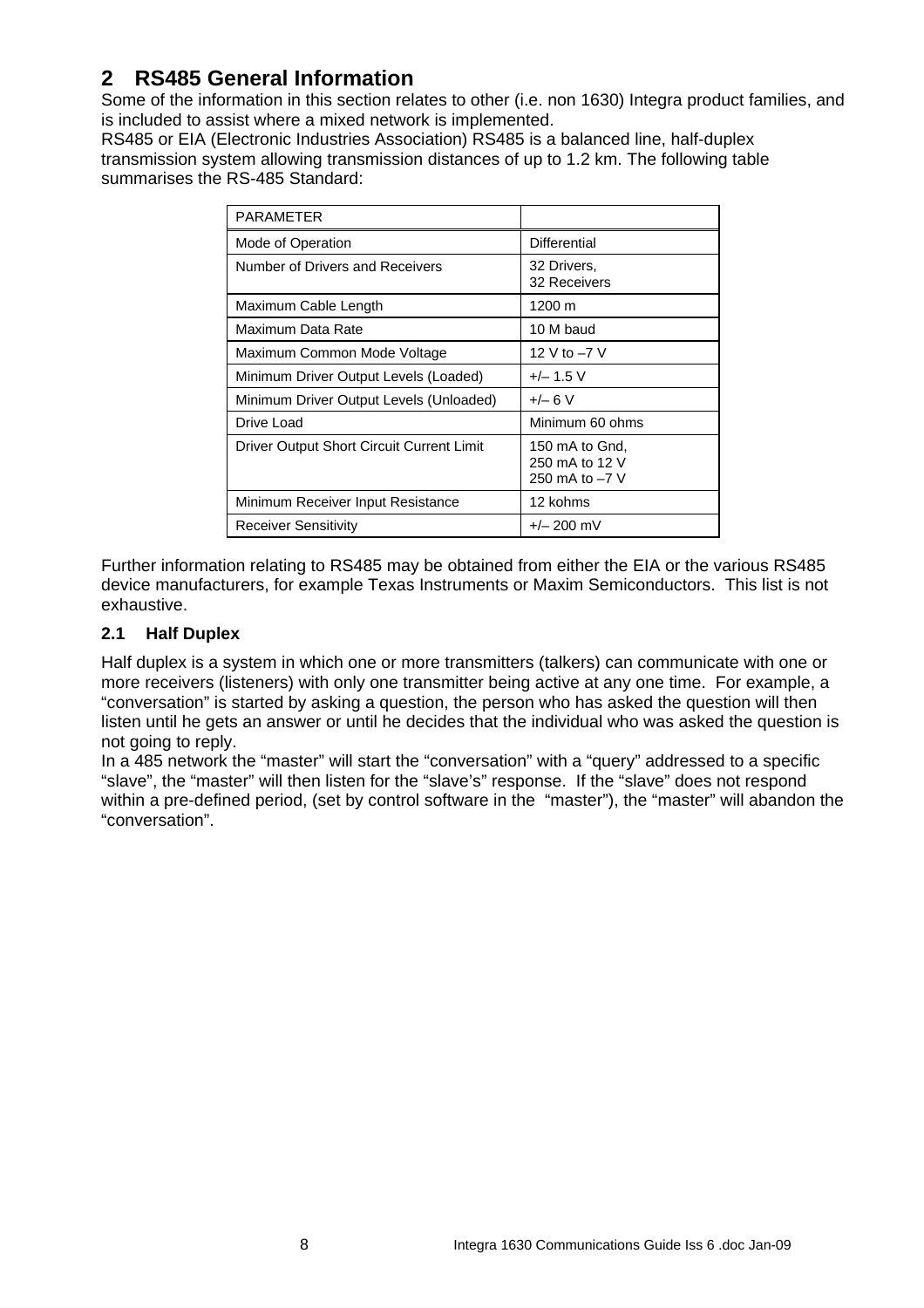## **2.2 Connecting the Instruments**

If connecting an RS485 network to a PC use caution if contemplating the use of an RS232 to 485 converter together with a USB to RS485 adapter. Consider either an RS232 to RS485 converter, connected directly to a suitable RS232 jack on the PC, or use a USB to RS485 converter or, for desktop PCs a suitable plug in RS485 card. (*Many 232:485 converters draw power from the RS232 socket. If using a USB to RS232 adapter, the adapter may not have enough power available to run the 232:485 converter.*)

Screened twisted pair cable should be used. For longer cable runs or noisier environments, use of a cable specifically designed for RS485 may be necessary to achieve optimum performance. All "A" terminals should be connected together using one conductor of the twisted pair cable, all "B" terminals should be connected together using the other conductor in the pair. The cable screen should be connected to the "Gnd" terminals.

A Belden 9841 (Single pair) or 9842 (Two pair) or similar cable with a characteristic impedance of 120 ohms is recommended. The cable should be terminated at each end with a 120 ohm, quarter watt (or greater) resistor. Note: Diagram shows wiring topology only. Always follow terminal identification on Integra product label.



There must be no more than two wires connected to each terminal, this ensures that a "Daisy Chain or "straight line" configuration is used. A "Star" or a network with "Stubs (Tees)" is not recommended as reflections within the cable may result in data corruption.





# **2.3 A and B terminals**

The A and B connections to the Integra products can be identified by the signals present on them whilst there is activity on the RS485 bus:

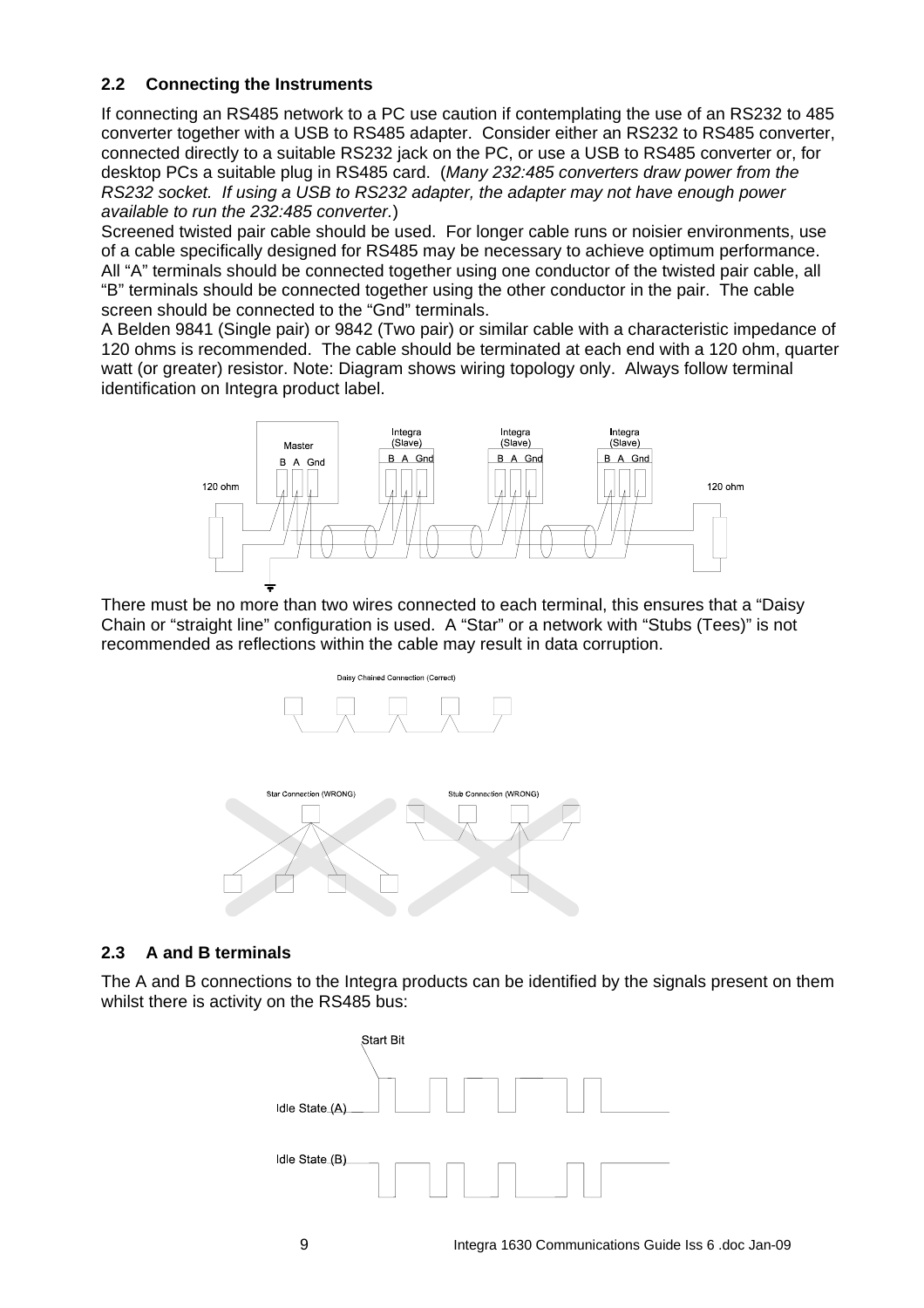# **2.4 Troubleshooting**

- Start with a simple network, one master and one slave. With Integra products this is easily achieved as the network can be left intact whilst individual instruments are disconnected by removing the RS485 connection from the rear of the instrument.
- Check that the network is connected together correctly. That is all of the "A's" are connected together, and all of the "B's" are connected together, and also that all of the "Gnd's" are connected together.
- Confirm that the data "transmitted" onto the RS485 is not echoed back to the PC on the RS232 lines. (This facility is sometimes a link option within the converter). Many PC based packages seem to be not perform well when they receive an echo of the message they are transmitting. SpecView and PCView (PC software) with a RS232 to RS485 converter are believed to include this feature.
- Confirm that the Address of the instrument is the same as the "master" is expecting.
- If the "network" operates with one instrument but not more than one check that each instrument has a unique address.
- Each request for data must be restricted to 40 parameters (20 in the case of the older Integra 1000 or 2000) or less. Violating this requirement will impact the performance of the instrument and may result in a response time in excess of the specification.
- Check that the MODBUS mode (RTU or ASCII) and serial parameters (baud rate, number of data bits, number of stop bits and parity) are the same for all devices on the network.
- Check that the "master" is requesting floating-point variables (pairs of registers placed on floating point boundaries) and is not "splitting" floating point variables.
- Check that the floating-point byte order expected by the "master" is the same as that used by Integra products. (PCView and Citect packages can use a number of formats including that supported by Integra).
- If possible obtain a second RS232 to RS485 converter and connect it between the RS485 bus and an additional PC equipped with a software package, which can display the data on the bus. Check for the existence of valid requests.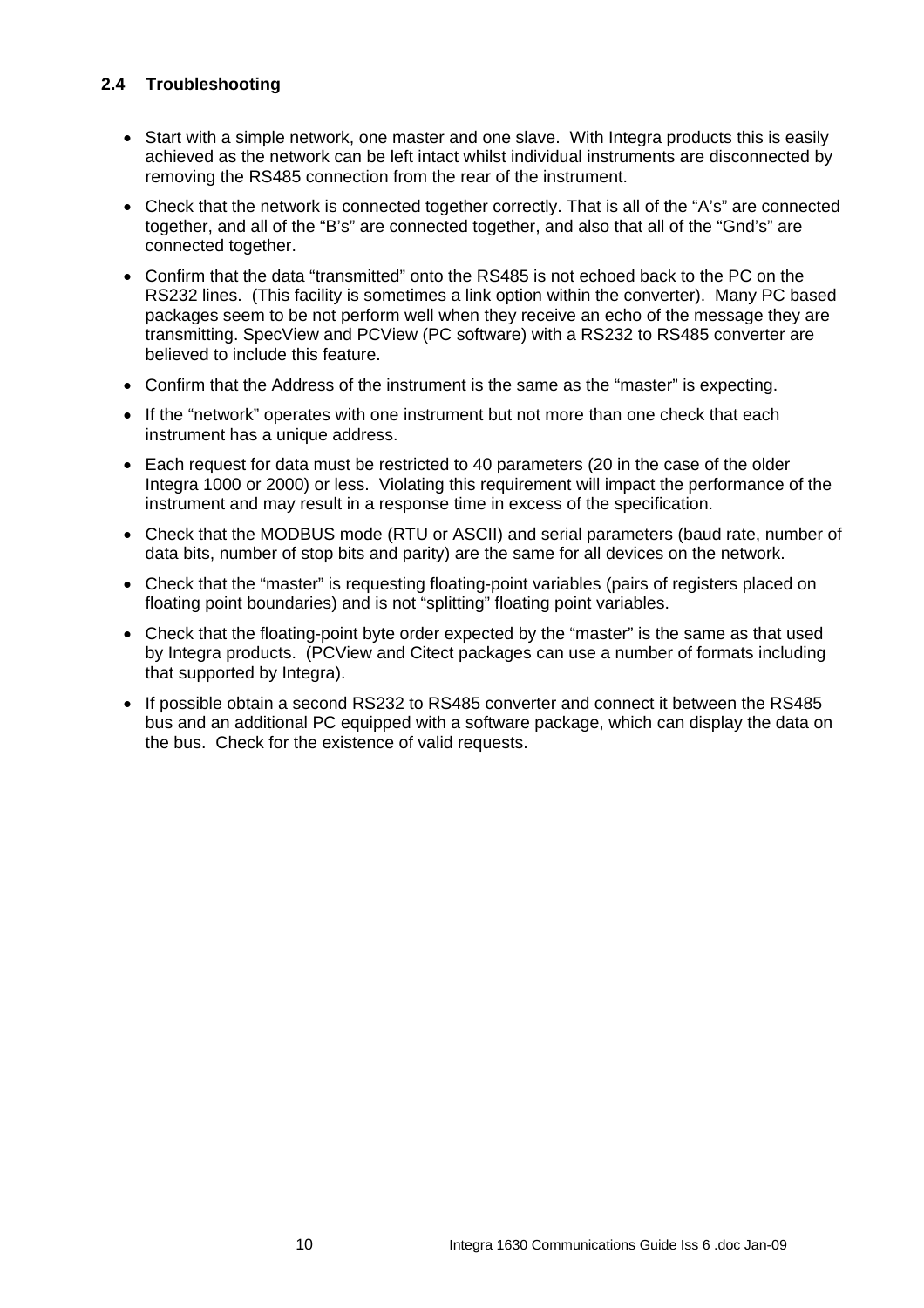# **3 MODBUS General Information**

Communication on a MODBUS Network is initiated (started) by a "Master" sending a query to a "Slave". The "Slave", which is constantly monitoring the network for queries addressed to it, will respond by performing the requested action and sending a response back to the "Master". Only the "Master" can initiate a query.



In the MODBUS protocol the master can address individual slaves, or, using a special "Broadcast" address, can initiate a broadcast message to all slaves. The Integra products do not support the broadcast address.

## **3.1 MODBUS Message Format**

The MODBUS protocol defines the format for the master's query and the slave's response. The query contains the device (or broadcast) address, a function code defining the requested action, any data to be sent, and an error-checking field.

The response contains fields confirming the action taken, any data to be returned, and an errorchecking field. If an error occurred in receipt of the message then the message is ignored, if the slave is unable to perform the requested action, then it will construct an error message and send it as its response.

The MODBUS protocol functions used by the Integra products copy 16 bit register values between master and slaves. However, the data used by the Integra products is in 32 bit IEEE 754 floating point format. Thus each instrument parameter is conceptually held in two adjacent MODBUS registers.

**Query** 

The following example illustrates a request for a single floating point parameter i.e. two 16-bit Modbus Registers.

| <b>First Byte</b> |                  |                          |                          |                                |                                |                           | Last Byte              |
|-------------------|------------------|--------------------------|--------------------------|--------------------------------|--------------------------------|---------------------------|------------------------|
| Slave<br>Address  | Function<br>Code | Start<br>Address<br>(Hi) | Start<br>Address<br>(Lo) | Number<br>Οl<br>Points<br>'Hi) | Number<br>οt<br>Points<br>(Lo) | Error<br>Check<br>$'$ Lo) | Error<br>Check<br>(Hi) |

| Slave Address:        | 8-bit value representing the slave being addressed (1 to 247), 0 is reserved<br>for the broadcast address. The Integra products do not support the<br>broadcast address.                                         |
|-----------------------|------------------------------------------------------------------------------------------------------------------------------------------------------------------------------------------------------------------|
| <b>Function Code:</b> | 8-bit value telling the addressed slave what action is to be performed. (3, 4,<br>8 or 16 are valid for Integra)                                                                                                 |
| Start Address (Hi):   | The top (most significant) eight bits of a 16-bit number specifying the start<br>address of the data being requested.                                                                                            |
| Start Address (Lo):   | The bottom (least significant) eight bits of a 16-bit number specifying the<br>start address of the data being requested. As registers are used in pairs<br>and start at zero, then this must be an even number. |
|                       | Number of Points (Hi): The top (most significant) eight bits of a 16-bit number specifying the<br>number of registers being requested.                                                                           |
|                       | Number of Points (Lo): The bottom (least significant) eight bits of a 16-bit number specifying the<br>number of registers being requested. As registers are used in pairs, then<br>this must be an even number.  |
| Error Check (Lo):     | The bottom (least significant) eight bits of a 16-bit number representing the<br>error check value.                                                                                                              |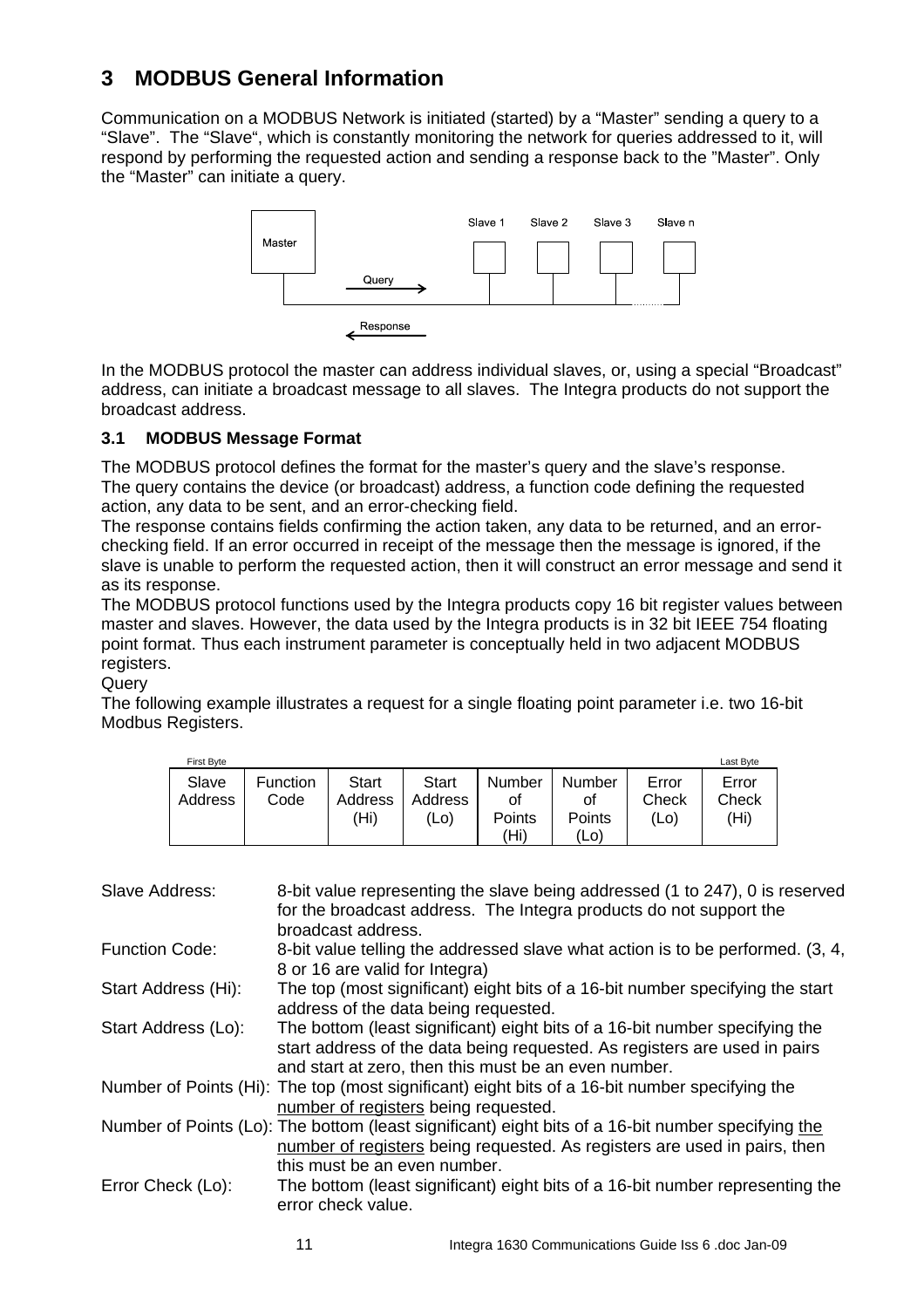### Response

The example illustrates the normal response to a request for a single floating point parameter i.e. two 16-bit Modbus Registers.

|                                         | <b>First Byte</b> |                         |                                                                                                                                                                                                                                              |                                                                                                                                                          |                           |                            |                            |                        | Last Byte                           |  |  |
|-----------------------------------------|-------------------|-------------------------|----------------------------------------------------------------------------------------------------------------------------------------------------------------------------------------------------------------------------------------------|----------------------------------------------------------------------------------------------------------------------------------------------------------|---------------------------|----------------------------|----------------------------|------------------------|-------------------------------------|--|--|
|                                         | Slave<br>Address  | <b>Function</b><br>Code | <b>Byte</b><br>Count                                                                                                                                                                                                                         | First<br>Register<br>(Hi)                                                                                                                                | First<br>Register<br>(Lo) | Second<br>Register<br>(Hi) | Second<br>Register<br>(Lo) | Error<br>Check<br>(Lo) | Error<br>Check<br>(H <sub>i</sub> ) |  |  |
| Slave Address:<br><b>Function Code:</b> |                   |                         | 8-bit value representing the address of slave that is responding.<br>8-bit value which, when a copy of the function code in the query,<br>indicates that the slave recognised the query and has responded. (See<br>also Exception Response). |                                                                                                                                                          |                           |                            |                            |                        |                                     |  |  |
| Byte Count:                             |                   |                         | 8-bit value indicating the number of data bytes contained within this<br>response                                                                                                                                                            |                                                                                                                                                          |                           |                            |                            |                        |                                     |  |  |
| First Register (Hi)*:                   |                   |                         |                                                                                                                                                                                                                                              | The top (most significant) eight bits of a 16-bit number representing<br>the first register requested in the query.                                      |                           |                            |                            |                        |                                     |  |  |
| First Register (Lo)*:                   |                   |                         |                                                                                                                                                                                                                                              | The bottom (least significant) eight bits of a 16-bit number<br>representing the first register requested in the query.                                  |                           |                            |                            |                        |                                     |  |  |
|                                         |                   |                         |                                                                                                                                                                                                                                              | Second Register (Hi) <sup>*</sup> : The top (most significant) eight bits of a 16-bit number representing<br>the second register requested in the query. |                           |                            |                            |                        |                                     |  |  |
|                                         |                   |                         |                                                                                                                                                                                                                                              | Second Register (Lo)*: The bottom (least significant) eight bits of a 16-bit number<br>representing the second register requested in the query.          |                           |                            |                            |                        |                                     |  |  |
| Error Check (Lo):                       |                   |                         |                                                                                                                                                                                                                                              | The bottom (least significant) eight bits of a 16-bit number<br>representing the error check value.                                                      |                           |                            |                            |                        |                                     |  |  |
| Error Check (Hi):                       |                   |                         |                                                                                                                                                                                                                                              | The top (most significant) eight bits of a 16-bit number representing<br>the error check value.                                                          |                           |                            |                            |                        |                                     |  |  |

\* These four bytes together give the value of the floating point parameter requested. Exception Response

If an error is detected in the content of the query (excluding parity errors and Error Check mismatch), then an error response (called an exception response), will be sent to the master. The exception response is identified by the function code being a copy of the query function code but with the most-significant bit set. The data contained in an exception response is a single byte error code.

|                       | First Byte                                                                                          |                                 |                                                                   |                     | Last Byte           |                                                                                                                                                      |
|-----------------------|-----------------------------------------------------------------------------------------------------|---------------------------------|-------------------------------------------------------------------|---------------------|---------------------|------------------------------------------------------------------------------------------------------------------------------------------------------|
|                       | Slave<br>Address                                                                                    | <b>Function</b><br>Code         | Error Code                                                        | Error<br>Check (Lo) | Error<br>Check (Hi) |                                                                                                                                                      |
| Slave Address:        |                                                                                                     |                                 | 8-bit value representing the address of slave that is responding. |                     |                     |                                                                                                                                                      |
| <b>Function Code:</b> |                                                                                                     | carry out the action requested. |                                                                   |                     |                     | 8 bit value which is the function code in the query OR'ed with 80 hex,<br>indicating that the slave either does not recognise the query or could not |
| Error Code:           |                                                                                                     | Exception Codes" later).        |                                                                   |                     |                     | 8-bit value indicating the nature of the exception detected. (See "Table Of                                                                          |
| Error Check (Lo):     | The bottom (least significant) eight bits of a 16-bit number representing the<br>error check value. |                                 |                                                                   |                     |                     |                                                                                                                                                      |
| Error Check (Hi):     |                                                                                                     | error check value.              |                                                                   |                     |                     | The top (most significant) eight bits of a 16-bit number representing the                                                                            |
|                       |                                                                                                     |                                 |                                                                   |                     |                     |                                                                                                                                                      |

## **3.2 Serial Transmission Modes**

There are two MODBUS serial transmission modes, ASCII and RTU. Integra products do not support the ASCII mode.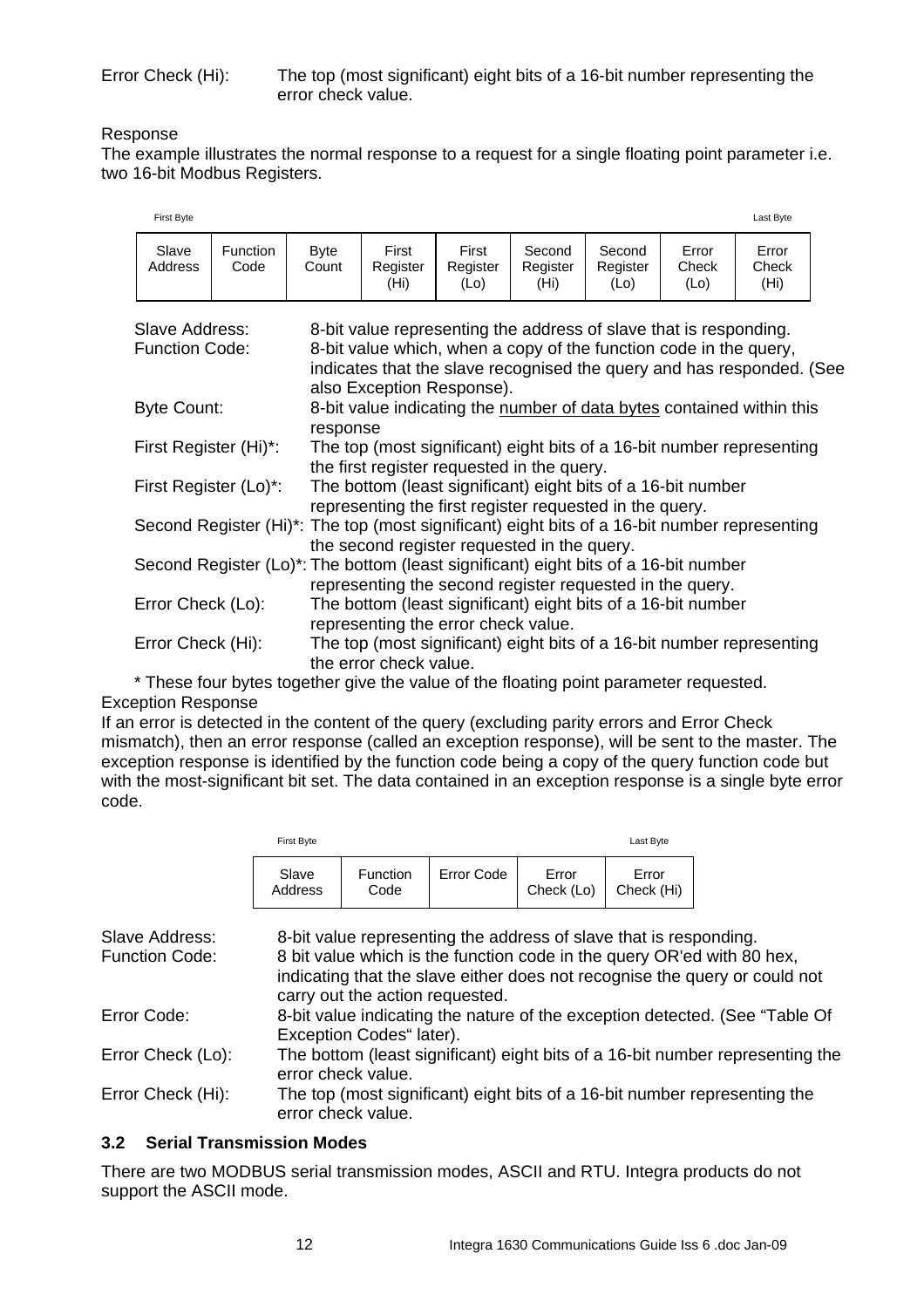In RTU (Remote Terminal Unit) mode, each 8-bit byte is used in the full binary range and is not limited to ASCII characters as in ASCII Mode. The greater data density allows better data throughput for the same baud rate, however each message must be transmitted in a continuous stream. This is very unlikely to be a problem for modern communications equipment. The format for each byte in RTU mode is:

| Coding System:            | Full 8-bit binary per byte. In this document, the value of<br>each byte will be shown as two hexadecimal characters<br>each in the range 0-9 or A-F. |
|---------------------------|------------------------------------------------------------------------------------------------------------------------------------------------------|
| Line Protocol:            | 1 start bit, followed by the 8 data bits. The 8 data bits                                                                                            |
|                           | are sent with least significant bit first.                                                                                                           |
| User Option Of Parity And | No Parity and 2 Stop Bits                                                                                                                            |
| Stop Bits:                | No Parity and 1 Stop Bit                                                                                                                             |
|                           | Even Parity and 1 Stop Bit.                                                                                                                          |
|                           | Odd Parity and 1 Stop Bit.                                                                                                                           |
| User Option of Baud Rate: | 4800; 9600; 19200; 38400 (older Integra products                                                                                                     |
|                           | do not support 38400 but do offer 2400 instead)                                                                                                      |

The baud rate, parity and stop bits must be selected to match the master's setting**s.** 

# **3.3 MODBUS Message Timing (RTU Mode)**

A MODBUS message has defined beginning and ending points. The receiving devices recognises the start of the message, reads the "Slave Address" to determine if they are being addressed and knowing when the message is completed they can use the Error Check bytes and parity bits to confirm the integrity of the message. If the Error Check or parity fails then the message is discarded.

In RTU mode, messages starts with a silent interval of at least 3.5 character times. The first byte of a message is then transmitted, the device address.

Master and slave devices monitor the network continuously, including during the 'silent' intervals. When the first byte (the address byte) is received, each device checks it to find out if it is the addressed device. If the device determines that it is the one being addressed it records the whole message and acts accordingly, if it is not being addressed it continues monitoring for the next message.

Following the last transmitted byte, a silent interval of at least 3.5 character times marks the end of the message. A new message can begin after this interval.

In the Integra 1000 and 2000, a silent interval of 60msec minimum is required in order to guarantee successful reception of the next request.

The entire message must be transmitted as a continuous stream. If a silent interval of more than 1.5 character times occurs before completion of the message, the receiving device flushes the incomplete message and assumes that the next byte will be the address byte of a new message. Similarly, if a new message begins earlier than 3.5 character times following a previous message, the receiving device may consider it a continuation of the previous message. This will result in an error, as the value in the final CRC field will not be valid for the combined messages.

## **3.4 How Characters are Transmitted Serially**

When messages are transmitted on standard MODBUS serial networks each byte is sent in this order (left to right):

Transmit Character = Start Bit + Data Byte + Parity Bit + 1 Stop Bit (11 bits total):

| Least Significant Bit (LSB) |  |   |   |  | Most Significant Bit (MSB) |   |  |  |        |      |  |
|-----------------------------|--|---|---|--|----------------------------|---|--|--|--------|------|--|
| <b>Start</b>                |  | ∼ | J |  | b                          | 6 |  |  | Parity | Stop |  |

Transmit Character = Start Bit + Data Byte + 2 Stop Bits (11 bits total):

| $7+$ n $+$<br>$-0.01$ |  |  |  |  |  |  |  |  | n n<br>ວເບບ | IOD |
|-----------------------|--|--|--|--|--|--|--|--|-------------|-----|
|-----------------------|--|--|--|--|--|--|--|--|-------------|-----|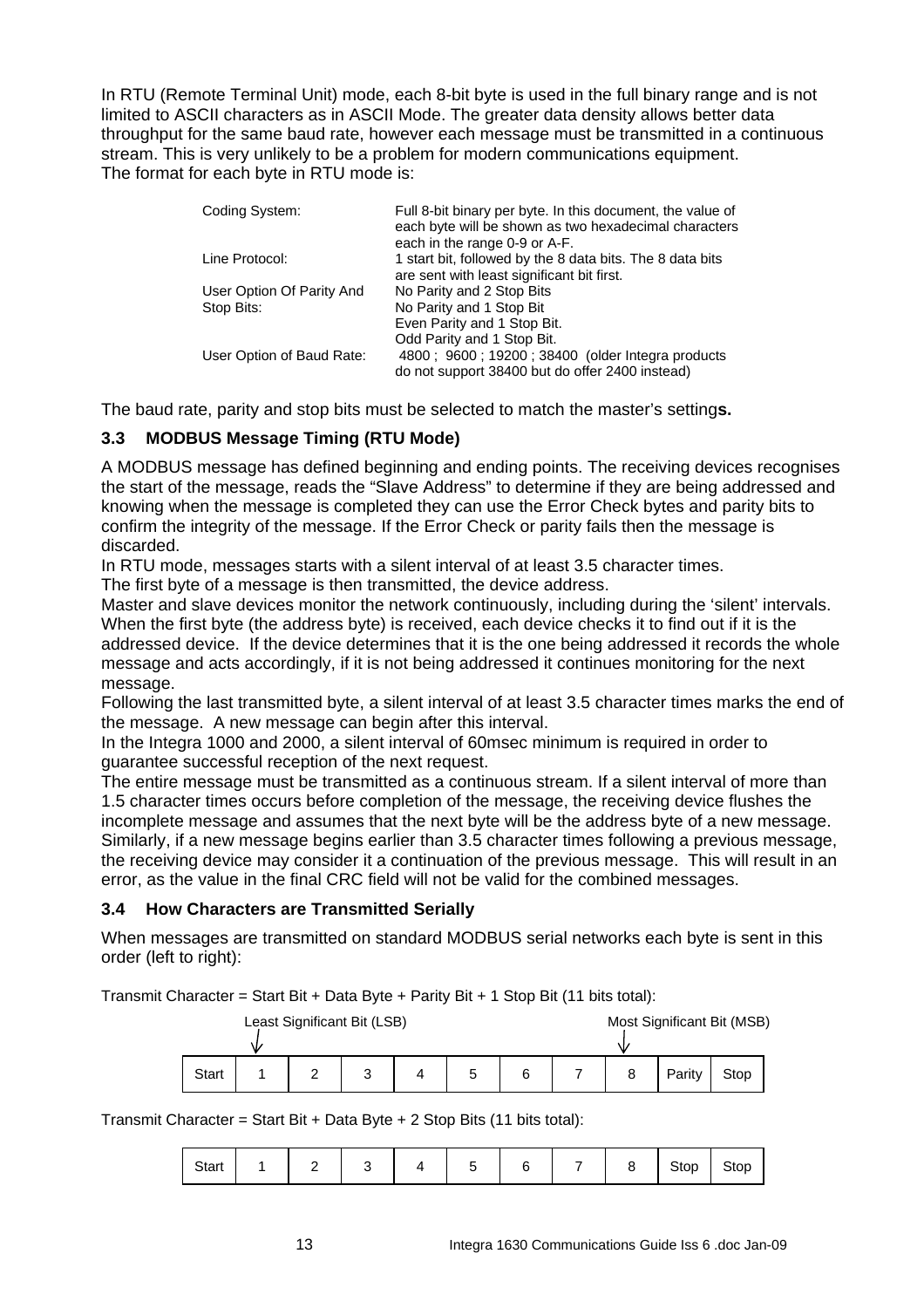Integra products additionally support No parity, One stop bit.

Transmit Character = Start Bit + Data Byte + 1 Stop Bit (10 bits total):

| Start |  |  |  |  |  |  |  |  | Stop |  |
|-------|--|--|--|--|--|--|--|--|------|--|
|-------|--|--|--|--|--|--|--|--|------|--|

The master is configured by the user to wait for a predetermined timeout interval. The master will wait for this period of time before deciding that the slave is not going to respond and that the transaction should be aborted. Care must be taken when determining the timeout period from both the master and the slaves' specifications. The slave may define the 'response time' as being the period from the receipt of the last bit of the query to the transmission of the first bit of the response. The master may define the 'response time' as period between transmitting the first bit of the query to the receipt of the last bit of the response. It can be seen that message transmission time, which is a function of the baud rate, must be included in the timeout calculation.



## **3.5 Error Checking Methods**

Standard MODBUS serial networks use two error checking processes, the error check bytes mentioned above check message integrity whilst Parity checking (even or odd) can be applied to each byte in the message.

### **3.5.1 Parity Checking**

If parity checking is enabled – by selecting either Even or Odd Parity - the quantity of "1's" will be counted in the data portion of each transmit character. The parity bit will then be set to a 0 or 1 to result in an Even or Odd total of "1's".

Note that parity checking can only detect an error if an odd number of bits are picked up or dropped in a transmit character during transmission, if for example two 1's are corrupted to 0's the parity check will not find the error.

If No Parity checking is specified, no parity bit is transmitted and no parity check can be made. Also, if No Parity checking is specified and one stop bit is selected the transmit character is effectively shortened by one bit.

## **3.5.2 CRC Checking**

The error check bytes of the MODBUS messages contain a Cyclical Redundancy Check (CRC) value that is used to check the content of the entire message. The error check bytes must always be present to comply with the MODBUS protocol, there is no option to disable it.

The error check bytes represent a 16-bit binary value, calculated by the transmitting device. The receiving device must recalculate the CRC during receipt of the message and compare the calculated value to the value received in the error check bytes. If the two values are not equal, the message should be discarded.

The error check calculation is started by first pre-loading a 16-bit register to all 1's (i.e. Hex (FFFF)) each successive 8-bit byte of the message is applied to the current contents of the register. Note: only the eight bits of data in each transmit character are used for generating the CRC, start bits, stop bits and the parity bit, if one is used, are not included in the error check bytes. During generation of the error check bytes, each 8-bit message byte is exclusive OR'ed with the lower half of the 16 bit register. The register is then shifted eight times in the direction of the least significant bit (LSB), with a zero filled into the most significant bit (MSB) position. After each shift the LSB prior to the shift is extracted and examined. If the LSB was a 1, the register is then exclusive OR'ed with a pre-set, fixed value. If the LSB was a 0, no exclusive OR takes place.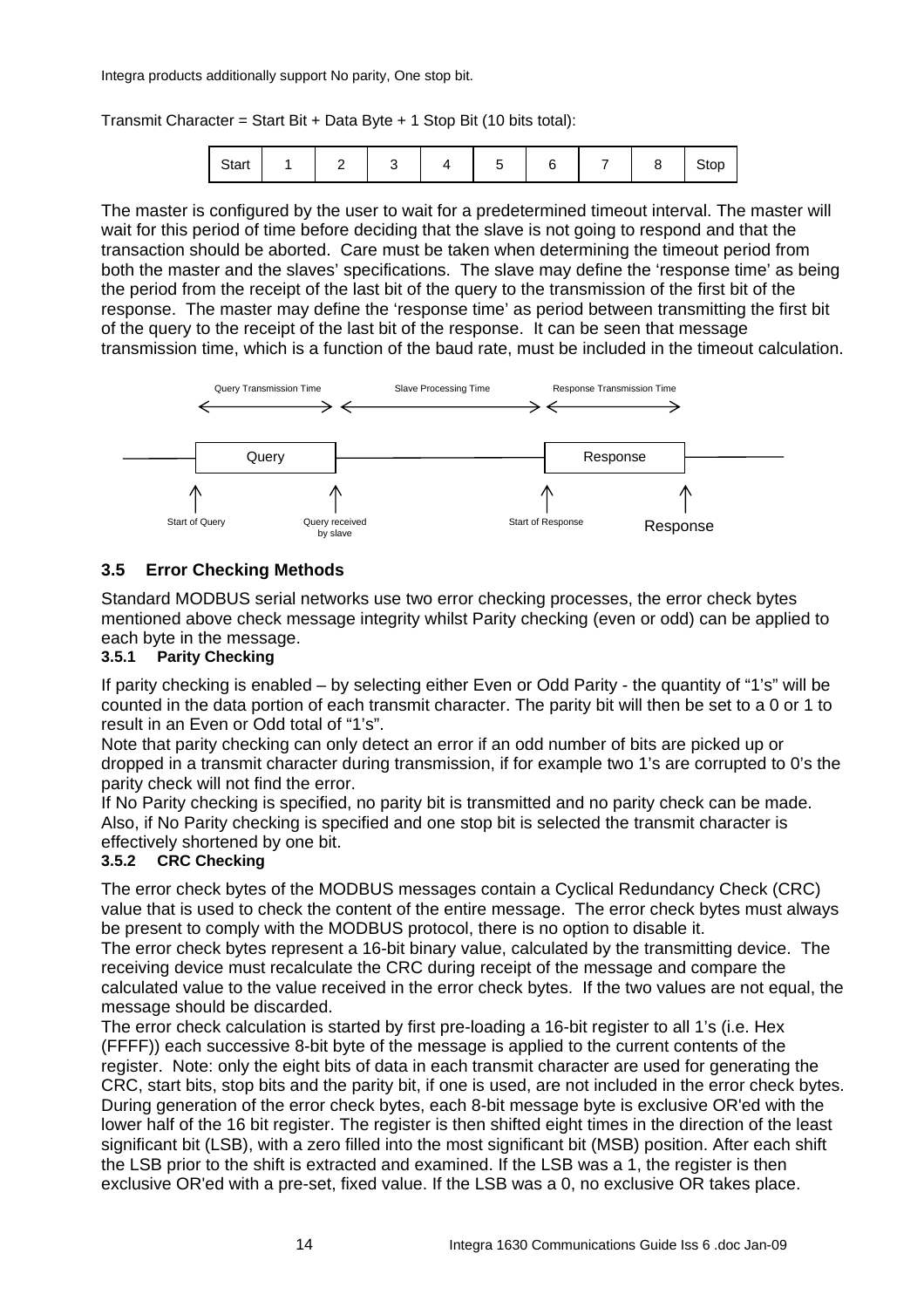This process is repeated until all eight shifts have been performed. After the last shift, the next 8 bit message byte is exclusive OR'ed with the lower half of the 16 bit register, and the process repeated. The final contents of the register, after all the bytes of the message have been applied, is the error check value.

In the following pseudo code "ErrorWord" is a 16-bit value representing the error check values.

```
BEGIN
       ErrorWord = Hex (FFFF) 
       FOR Each byte in message 
               ErrorWord = ErrorWord XOR byte in message 
               FOR Each bit in byte 
                       LSB = ErrorWord AND Hex (0001) 
                       IF LSB = 1 THEN ErrorWord = ErrorWord – 1 
                       ErrorWord = ErrorWord / 2 
                       IF LSB = 1 THEN ErrorWord = ErrorWord XOR Hex (A001) 
               NEXT bit in byte 
       NEXT Byte in message 
END
```
## **3.6 Function Codes**

The function code part of a MODBUS message defines the action to be taken by the slave. Integra products support the following function codes:

| Code | MODBUS name                   | Description                                                                                      |
|------|-------------------------------|--------------------------------------------------------------------------------------------------|
| 03   | Read Holding<br>Registers     | Read the contents of read/write location<br>(4X references)                                      |
| 04   | <b>Read Input Registers</b>   | Read the contents of read only location<br>(3X references)                                       |
| 08   | <b>Diagnostics</b>            | Only sub-function zero is supported. This<br>returns the data element of the query<br>unchanged. |
| 16   | Pre-set Multiple<br>Registers | Set the contents of read/write location<br>(4X references)                                       |

# **3.7 IEEE floating point format**

The MODBUS protocol defines 16 bit "Registers" for the data variables. A 16-bit number would prove too restrictive, for energy parameters for example, as the maximum range of a 16-bit number is 65535. However, there are a number of approaches that have been adopted to overcome this restriction. Integra products use two consecutive registers to represent a floatingpoint number, effectively expanding the range to  $+/- 1x10^{37}$ .

The values produced by Integra products can be used directly without any requirement to "scale" the values, for example, the units for the voltage parameters are volts, the units for the power parameters are watts etc.

What is a floating point Number?

A floating-point number is a number with two parts, a mantissa and an exponent and is written in the form 1.234 x 10<sup>5</sup>. The mantissa (1.234 in this example) must have the decimal point moved to the right with the number of places determined by the exponent (5 places in this example) i.e. 1.234x  $10^5$  = 123400. If the exponent is negative the decimal point is moved to the left. What is an IEEE 754 format floating-point number?

An IEEE 754 floating point number is the binary equivalent of the decimal floating-point number shown above. The major difference being that the most significant bit of the mantissa is always arranged to be 1 and is thus not needed in the representation of the number. The process by which the most significant bit is arranged to be 1 is called normalisation, the mantissa is thus referred to as a "normal mantissa". During normalisation the bits in the mantissa are shifted to the left whilst the exponent is decremented until the most significant bit of the mantissa is one. In the special case where the number is zero both mantissa and exponent are zero.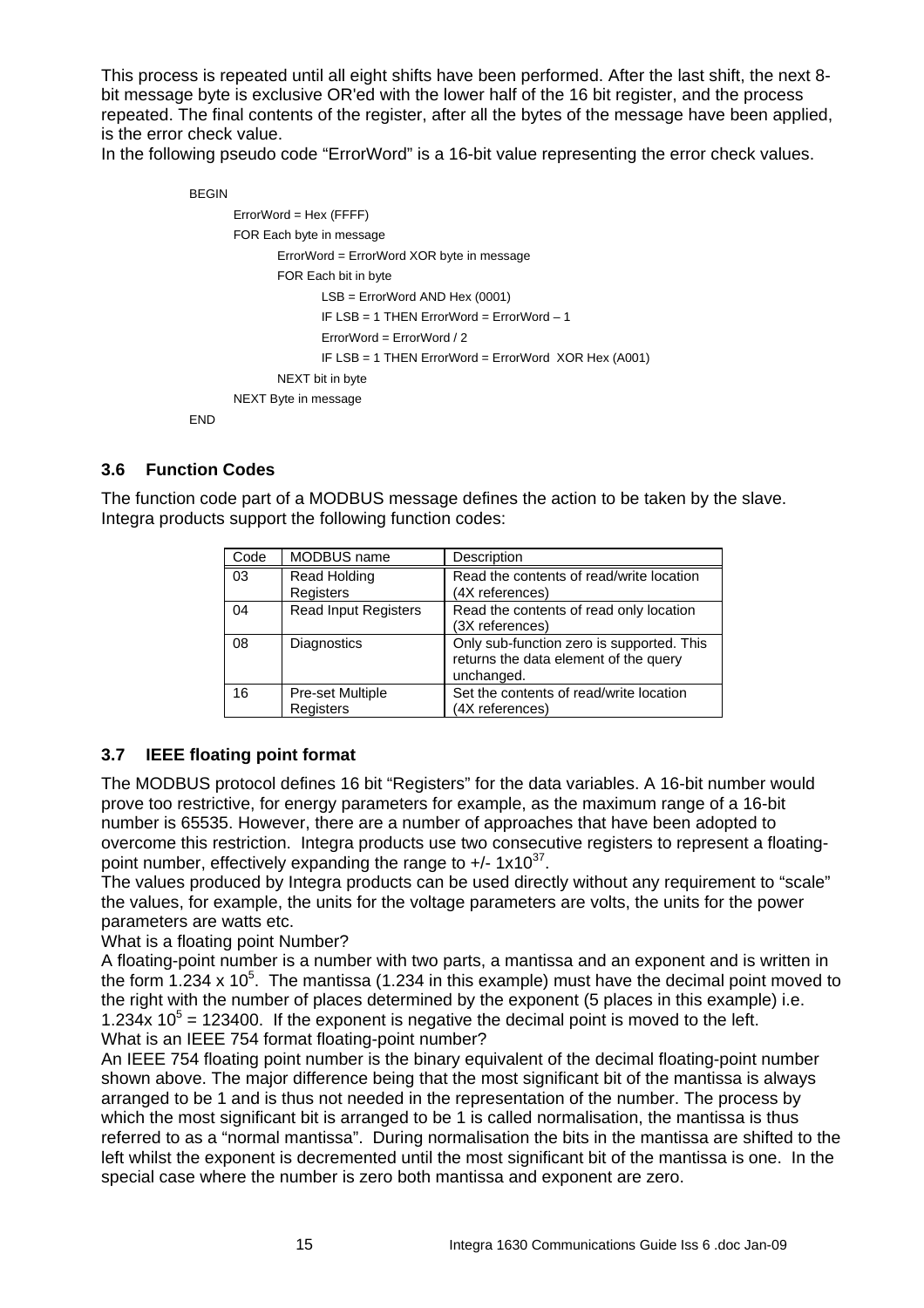The bits in an IEEE 754 format have the following significance:

| Data Hi Reg. | Data Hi Reg. | Data Lo Reg. | Data Lo Reg. |
|--------------|--------------|--------------|--------------|
| Hi Byte.     | Lo Byte.     | Hi Byte.     | Lo Byte.     |
| SEEE EEEE    | мммм<br>EMMM | MMMM MMMM    | MMMM MMMM    |

Where:

S represents the sign bit where 1 is negative and 0 is positive

E is the 8-bit exponent with an offset of 127 i.e. an exponent of zero is represented by 127, an exponent of 1 by 128 etc.

M is the 23-bit normal mantissa. The 24th bit is always 1 and, therefore, is not stored. Using the above format the floating point number 240.5 is represented as 43708000 hex:

| Data Hi Reg. | Data Hi Reg. | Data Lo Reg. | Data Lo Reg. |
|--------------|--------------|--------------|--------------|
| Hi Byte      | Lo Byte      | Hi Byte      | Lo Byte      |
| 43           |              | 80           | OΟ           |

The following example demonstrates how to convert IEEE 754 floating-point numbers from their hexadecimal form to decimal form. For this example, we will use the value for 240.5 shown above Note that the floating-point storage representation is not an intuitive format. To convert this value to decimal, the bits should be separated as specified in the floating-point number storage format table shown above. For example:

| Data Hi Reg. | Data Hi Reg. | Data Lo Reg. | Data Lo Reg. |
|--------------|--------------|--------------|--------------|
| Hi Byte      | Lo Byte      | Hi Byte      | Lo Byte      |
| 0100 0011    | 0111<br>0000 | 1000<br>0000 | 0000<br>0000 |

From this you can determine the following information.

- The sign bit is 0, indicating a positive number.
- The exponent value is 10000110 binary or 134 decimal. Subtracting 127 from 134 leaves 7, which is the actual exponent.
- The mantissa appears as the binary number 11100001000000000000000

There is an implied binary point at the left of the mantissa that is always preceded by a 1. This bit is not stored in the hexadecimal representation of the floating-point number. Adding 1 and the binary point to the beginning of the mantissa gives the following:

1.11100001000000000000000

Now, we adjust the mantissa for the exponent. A negative exponent moves the binary point to the left. A positive exponent moves the binary point to the right. Because the exponent is 7, the mantissa is adjusted as follows:

11110000.1000000000000000

Finally, we have a binary floating-point number. Binary bits that are to the left of the binary point represent the power of two corresponding to their position. For example, 11110000 represents (1  $(x 2^7) + (1 x 2^6) + (1 x 2^5) + (1 x 2^4) + (0 x 2^3) + (0 x 2^2) + (0 x 2^1) + (0 x 2^0) = 240.$ 

Binary bits that are to the right of the binary point also represent a power of 2 corresponding to their position. As the digits are to the right of the binary point the powers are negative. For example: .100 represents  $(1 \times 2^{-1}) + (0 \times 2^{-2}) + (0 \times 2^{-3}) + ...$  which equals 0.5.

Adding these two numbers together and making reference to the sign bit produces the number +240.5.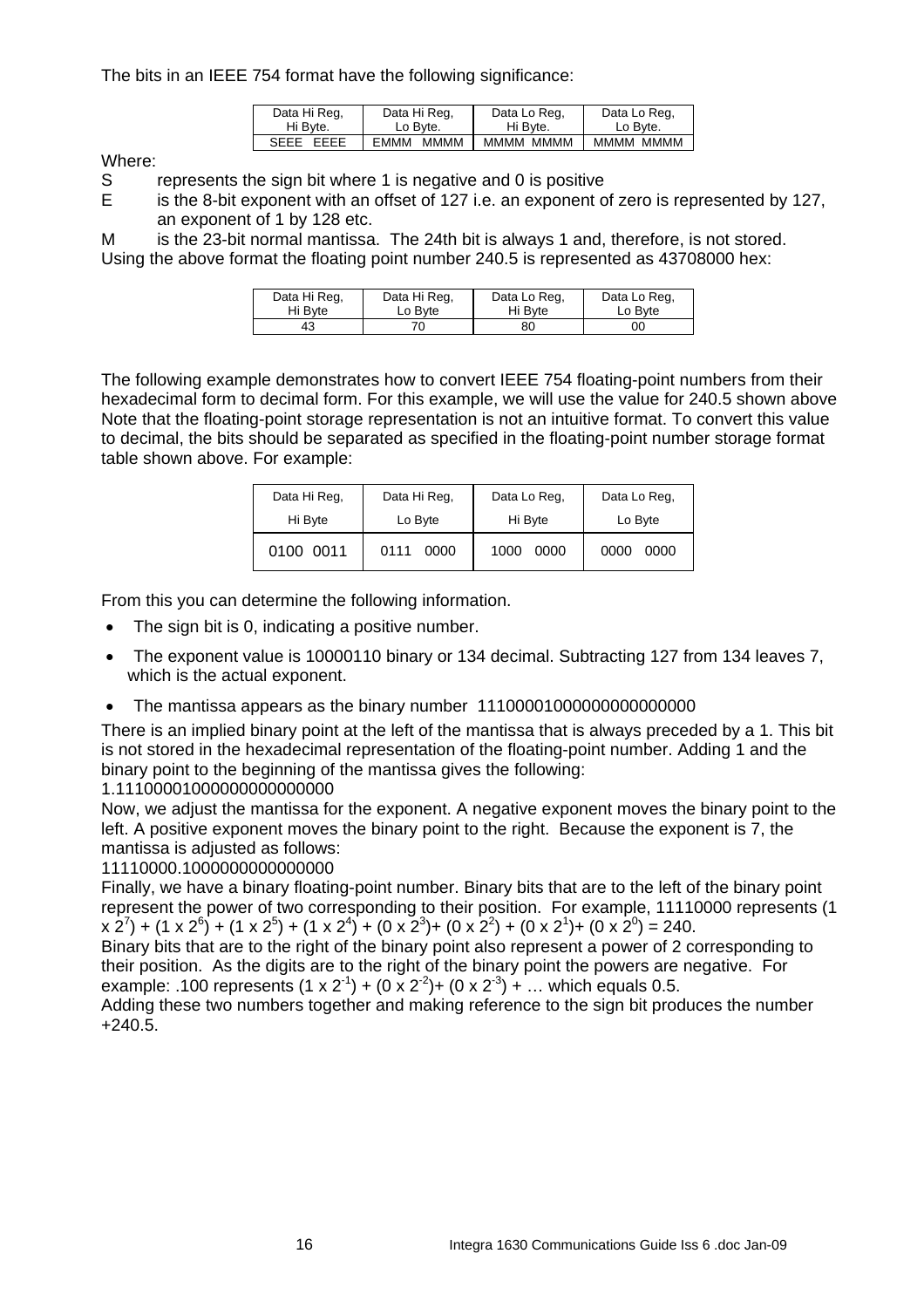For each floating point value requested two MODBUS registers (four bytes) must be requested. The received order and significance of these four bytes for Integra products<sup>1</sup> is shown below:

| Data Hi Reg. | Data Hi Reg. | Data Lo Reg. | Data Lo Reg. |
|--------------|--------------|--------------|--------------|
| Hi Byte      | Lo Byte      | Hi Bvte      | Lo Byte      |

#### **3.8 MODBUS Commands supported**

All Integra products support the "Read Input Register" (3X registers), the "Read Holding Register" (4X registers) and the "Pre-set Multiple Registers" (write 4X registers) commands of the MODBUS RTU protocol. All values stored and returned are in floating point format to IEEE 754 with the most significant register first<sup>2</sup>.

# **3.8.1 Read Input Registers**

MODBUS code 04 reads the contents of the 3X registers.

### Example

l

The following query will request 'Volts 1' from an instrument with node address 1:

| <b>Field Name</b>            | Example (Hex) |
|------------------------------|---------------|
| Slave Address                | 01            |
| Function                     | 04            |
| <b>Starting Address High</b> | 00            |
| <b>Starting Address Low</b>  | 00            |
| Number of Points High        | 00            |
| Number of Points Low         | 02            |
| <b>Error Check Low</b>       | 71            |
| Error Check High             | C.B           |

Note: Data must be requested in register pairs i.e. the "Starting Address" and the "Number of Points" must be even numbers to request a floating point variable. If the "Starting Address" or the "Number of points" is odd then the query will fall in the middle of a floating point variable the product will return an error message.

The following response returns the contents of Volts 1 as 230.2. But see also "Exception Response" later.

**<sup>1</sup> The Integra 1500/1600 Series supports the ability to reverse the register order. In reverse register mode the registers are transmitted and received Data Lo Register followed by Data Hi Register. Note, the Data Hi Register is the one that contains the sign bit.** 

 $2$  Except where the instrument is an Integra 1500 Series configured for reversed register mode.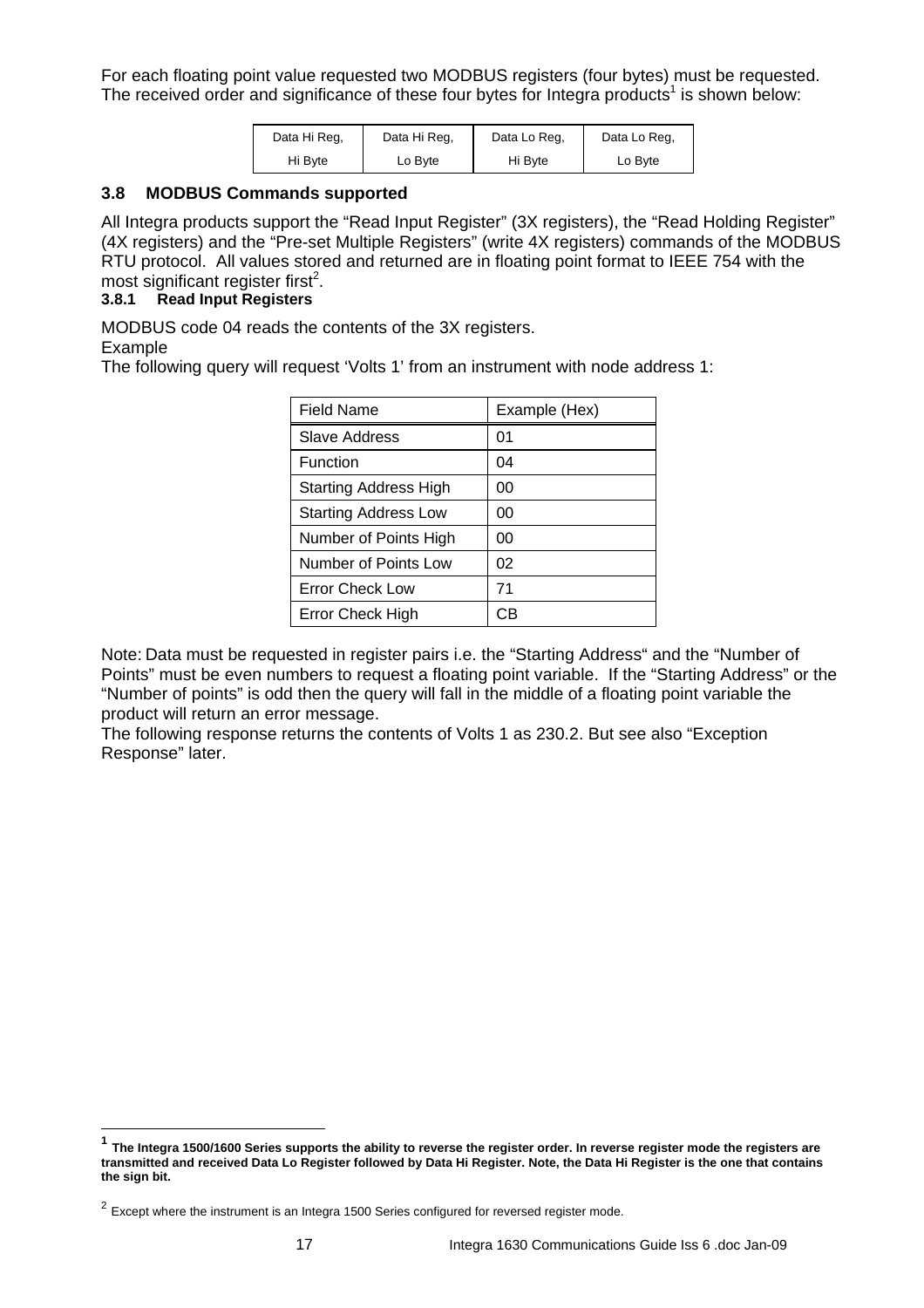| Field Name                   | Example (Hex) |
|------------------------------|---------------|
| Slave Address                | 01            |
| Function                     | 04            |
| <b>Byte Count</b>            | 04            |
| Data, High Reg, High<br>Byte | 43            |
| Data, High Reg, Low Byte     | 66            |
| Data, Low Reg, High Byte     | 33            |
| Data, Low Reg, Low Byte      | 34            |
| Error Check Low              | 1B            |
| Error Check High             | 38            |

## **3.8.2 Read Holding Registers**

MODBUS code 03 reads the contents of the 4X registers.

Example

The following query will request the prevailing 'Demand Time':

| <b>Field Name</b>            | Example (Hex) |
|------------------------------|---------------|
| <b>Slave Address</b>         | 01            |
| Function                     | 03            |
| <b>Starting Address High</b> | 00            |
| <b>Starting Address Low</b>  | 00            |
| Number of Points High        | 00            |
| Number of Points Low         | 02            |
| <b>Error Check Low</b>       | C4            |
| <b>Error Check High</b>      | 0B            |

Note: Data must be requested in register pairs i.e. the "Starting Address" and the "Number of Points" must be even numbers to request a floating point variable. If the "Starting Address" or the "Number of points" is odd then the query will fall in the middle of a floating point variable the product will return an error message.

The following response returns the contents of Demand Time as 1, But see also "Exception Response" later.

| <b>Field Name</b>         | Example (Hex) |
|---------------------------|---------------|
| <b>Slave Address</b>      | 01            |
| Function                  | 03            |
| <b>Byte Count</b>         | 04            |
| Data, High Reg, High Byte | 3F            |
| Data, High Reg, Low Byte  | 80            |
| Data, Low Reg, High Byte  | 00            |
| Data, Low Reg, Low Byte   | ΩO            |
| <b>Error Check Low</b>    | F7            |
| <b>Error Check High</b>   | СF            |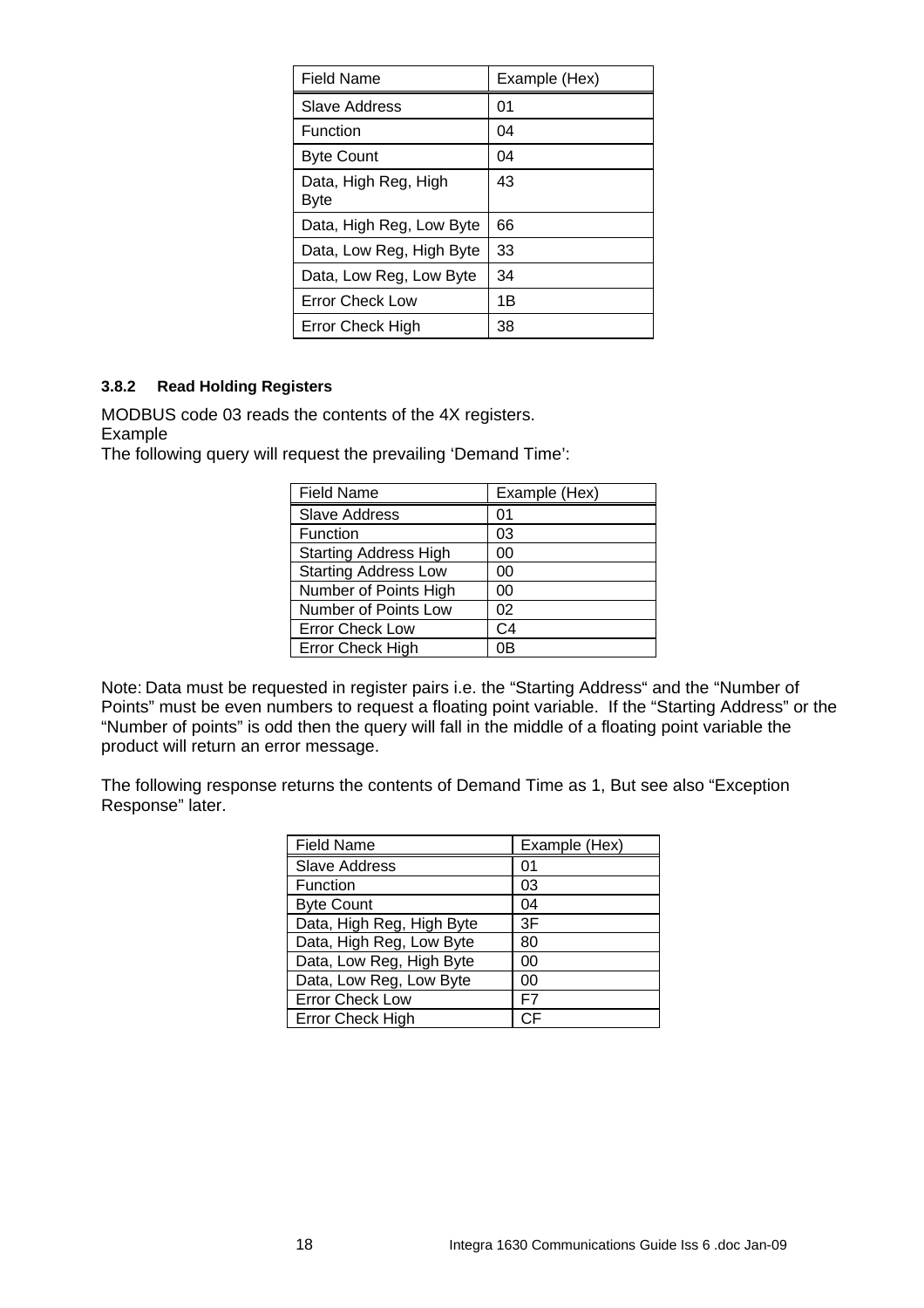## **3.8.3 Write Holding Registers**

MODBUS code 10 (16 decimal) writes the contents of the 4X registers.

Example

The following query will set the Demand Time to zero, which effectively resets the Demand Period:

| <b>Field Name</b>            | Example (Hex)  |
|------------------------------|----------------|
| <b>Slave Address</b>         | 01             |
| Function                     | 10             |
| <b>Starting Address High</b> | 00             |
| <b>Starting Address Low</b>  | 00             |
| Number of Registers High     | 00             |
| Number of Registers Low      | 02             |
| <b>Byte Count</b>            | 04             |
| Data, High Reg, High Byte    | 00             |
| Data, High Reg, Low Byte     | 00             |
| Data, Low Reg, High Byte     | 00             |
| Data, Low Reg, Low Byte      | 00             |
| <b>Error Check Low</b>       | F <sub>2</sub> |
| <b>Error Check High</b>      | AF             |

Note: Data must be written in register pairs i.e. the "Starting Address" and the "Number of Points" must be even numbers to write a floating point variable. If the "Starting Address" or the "Number of points" is odd then the query will fall in the middle of a floating point variable the product will return an error message. In general only one floating point value can be written per query

The following response indicates that the write has been successful. But see also "Exception Response" later.

| <b>Field Name</b>            | Example (Hex) |
|------------------------------|---------------|
| <b>Slave Address</b>         | 01            |
| Function                     | 10            |
| <b>Starting Address High</b> | 00            |
| <b>Starting Address Low</b>  | 00            |
| Number of Registers High     | 00            |
| Number of Registers Low      | 02            |
| <b>Error Check Low</b>       | 41            |
| Error Check High             | C8            |

## **3.9 Exception Response**

If the slave in the "Write Holding Register" example above, did not support that function then it would have replied with an Exception Response as shown below. The exception function code is the original function code from the query with the MSB set i.e. it has had 80 hex logically ORed with it. The exception code indicates the reason for the exception. The slave will not respond at all if there is an error with the parity or CRC of the query. However, if the slave can not process the query then it will respond with an exception. In this case a code 01, the requested function is not support by this slave.

| <b>Field Name</b>      | Example (Hex)            |
|------------------------|--------------------------|
| <b>Slave Address</b>   | 01                       |
| Function               | $10 \text{ OR } 80 = 90$ |
| <b>Exception Code</b>  | 01                       |
| <b>Error Check Low</b> | 8D                       |
| Error Check High       |                          |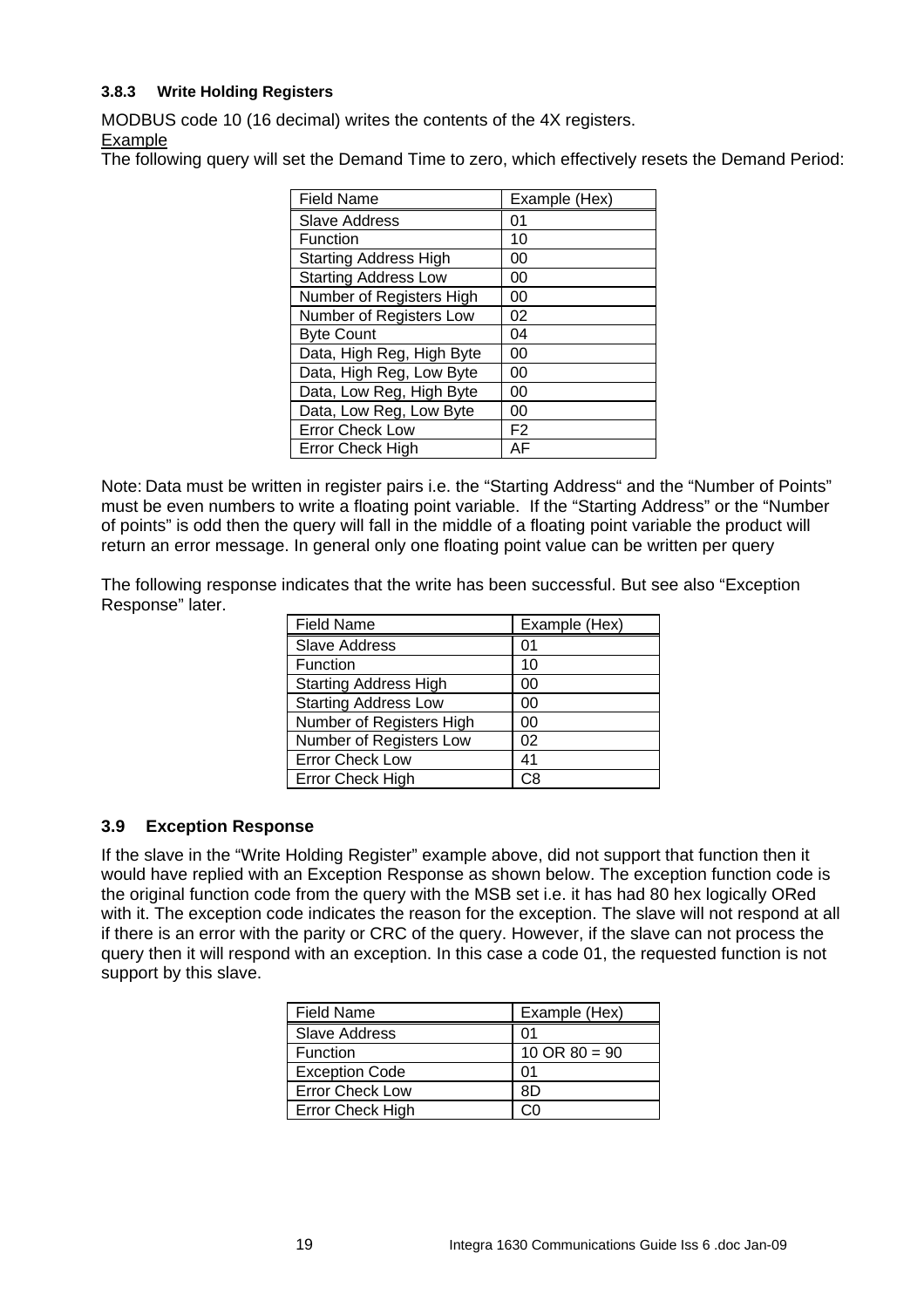## **3.9.1 Table of Exception Codes**

Integra products support the following function codes:

| Exception<br>Code | MODBUS name                    | Description                                                                                                 |
|-------------------|--------------------------------|-------------------------------------------------------------------------------------------------------------|
| 01                | Illegal<br>Function            | The function code is not<br>supported by the product                                                        |
| 02                | Illegal Data<br><b>Address</b> | Attempt to access an invalid<br>address or an attempt to read or<br>write part of a floating point<br>value |
| 03                | Illegal Data<br>Value          | Attempt to set a floating point<br>variable to an invalid value                                             |
| 05                | <b>Slave Device</b><br>Failure | An error occurred when the<br>instrument attempted to store an<br>update to it's configuration              |

## **3.10 Diagnostics**

MODBUS code 08 provides a number of diagnostic sub-functions. Only the "Return Query Data" sub-function (sub-function 0) is supported on Integra 1540, 1560, 1580 and 1630. Example

The following query will send a diagnostic "return query data" query with the data elements set to Hex(AA) and Hex(55) and will expect these to be returned in the response:

| Field Name              | Example (Hex) |
|-------------------------|---------------|
| Slave Address           | 01            |
| Function                | 08            |
| Sub-Function High       | 00            |
| <b>Sub-Function Low</b> | 00            |
| Data Byte 1             | AA            |
| Data Byte 2             | 55            |
| <b>Error Check Low</b>  | 5E            |
| Error Check High        | 94            |

Note: Exactly one register of data (two bytes) must be sent with this function.

The following response indicates the correct reply to the query, i.e. the same bytes as the query.

| Field Name             | Example (Hex) |
|------------------------|---------------|
| Slave Address          | 01            |
| Function               | 08            |
| Sub-Function High      | 00            |
| Sub-Function Low       | 00            |
| Data Byte 1            | AA            |
| Data Byte 2            | 55            |
| <b>Error Check Low</b> | 5E            |
| Error Check High       | 94            |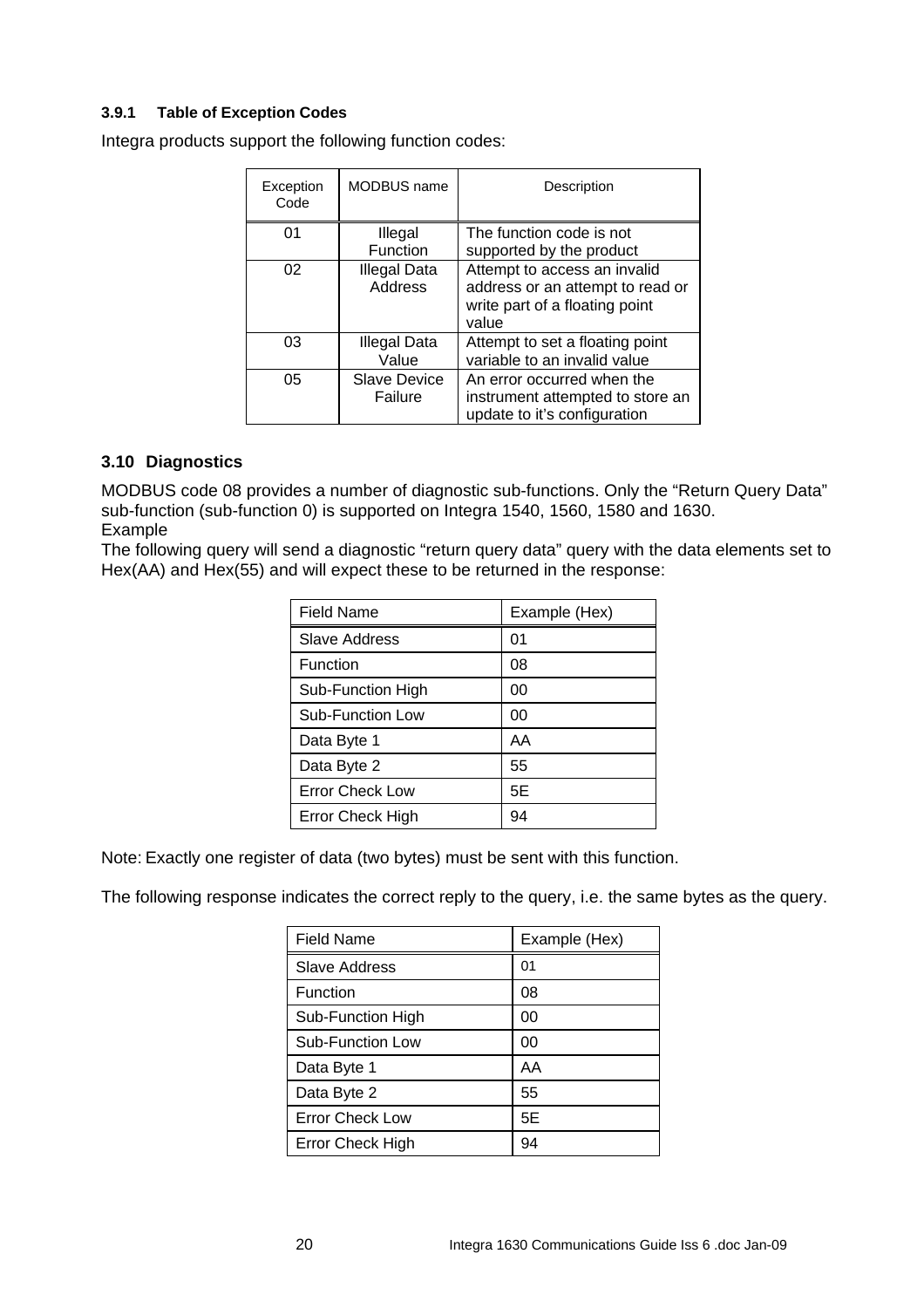# **4 Modbustm TCP (Ethernet)**

INTEGRA 1630 options include an Ethernet communication module for connection to SCADA systems using the MODBUS TCP protocol. The INTEGRA with Ethernet option module acts as a MODBUS slave device and may be queried by a MODBUS master device. All messages sent to the INTEGRA Ethernet interface must conform to the MODBUS TCP protocol. For details see MODBUS MESSAGING ON TCP/IP IMPLEMENTATION GUIDE V1.0b Downloadable from the Modbus-IDA, www.Modbus-ida.org

The Integra Ethernet option module supports 10/100Base-T Ethernet communication. Connection is via an Ethernet switch that supports the IEEE 802.3 standard at 10/100Mbps. The Integra is fitted with a socket suitable for an RJ45 connector. Use a CAT5 or CAT6 patch cord to connect the meter to an Ethernet switch or hub. A suitable cable is available from Tyco Netconnect : CAT6 5m LSZH patch cord, p/n 0-1711093-5. Alternatively, for permanent installations, connect to the meter using a suitable installed network cable.

The MODBUS TCP protocol is used for data exchange between HMI/SCADA applications and the INTEGRA. The network architecture must include a MODBUS TCP client, (PC). TCP/IP port 502 is reserved for MODBUS messages.

Data Coding and format is identical to Modbus RTU as described in section 1 of this document. Set Modbus slave address to 1 in Modbus TCP master software.

## **4.1 Communication Parameters**

The front panel of the INTEGRA provides access to the set up sequence of the meter. In the set up sequence it is possible to modify the settings for baud rate, parity and slave ID. The communication parameters of an Integra fitted with an Ethernet option module refer to internal communications within the meter, **do not modify these settings** or the Ethernet interface will cease to function. For reference these values are factory set to:

Modbus Address: 001 Baud rate: 38.4kBaud Parity: no parity 1 stop bit

# **4.2 IP Address Assignment**

The IP address of the Integra must be unique and appropriate for the network to which it is attached. The address to use will depend upon the local network and should be determined by the network administrator. The Integra Ethernet option module supports static IP address assignment only.

The Integra IP address is factory set to "192.168.1.100". If attaching two or more Integra meters to the same network the IP addresses must be changed so that each meter is assigned to an unique address.

### **4.2.1 Connections for configuring the IP address**

Preferably, set the IP address using a direct point to point connection between the PC and Integra.

If this is not practical, for example, if replacing an Integra in an existing network that has suffered accidental damage, it is possible to set the IP address via the Ethernet network, provided that no other device on the network already uses the Integra factory default address.

To connect the Integra to a PC directly an Ethernet crossover patch cable (Cat 5 UTP) is required.

Some Ethernet adapters will auto configure transmit and receive lines. If the PC to be used does not do this then a crossover lead is required. In general, a standard Ethernet cable will not suffice. Standard leads are used between Ethernet nodes and a bridge or switch when wiring a conventional network with many Ethernet nodes.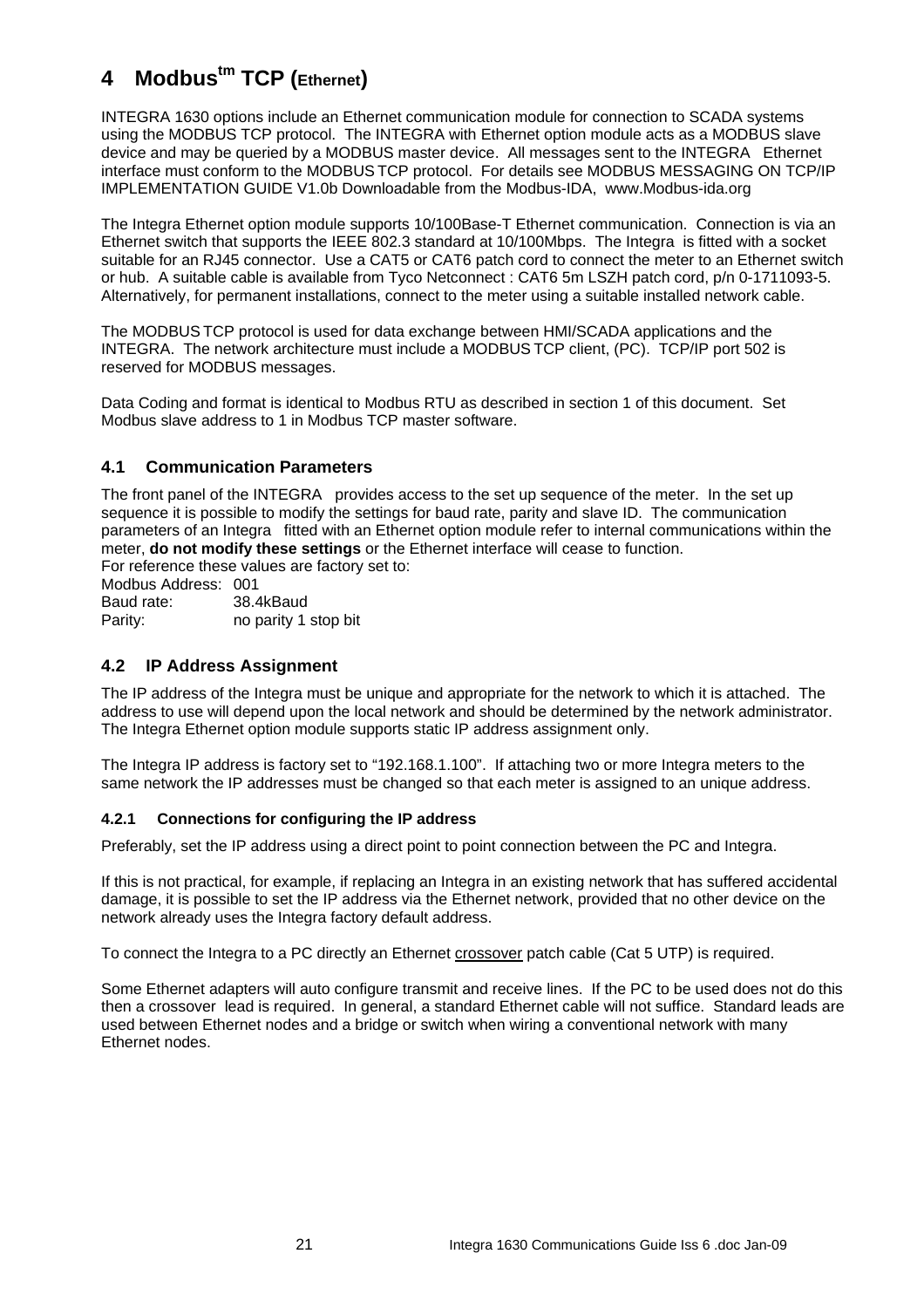### **4.2.2 Configuring a PC for Ethernet Integra**

Ideally, set aside a PC specially for configuring Integra as described. If this is not practical, and there also is a need to connect the PC to the organisation network, **ensure, in advance, that your network administrator is fully familiar with the intended procedure as described below. It is the user's responsibility to ensure that any local IT policies are complied with.** 

The PC to be used will need a copy of the Ruinet utility installed. (download from www.cromptoninstruments.com)

To enable the PC to communicate with the Integra the local area network settings for the PC must be set to appropriate values, with the first three number groups the same as the Integra IP address. The settings are made using the Windows "Control Panel" utility application. If the PC is

normally used on the site wide network then disconnect the PC from that network before making the changes described.

Launch the Windows Control Panel from the Windows "Start" menu. This example shows Windows XP. Other versions of Windows will require a similar process but the details and screens may differ.







In the "Control Panel" window: click on the "Network and Internet Connections" item. This will activate the "Network and Internet Connections" window.

In the "Network and Internet Connections" window: click on the "Network Connections" item, this will activate the "Network Connections" window.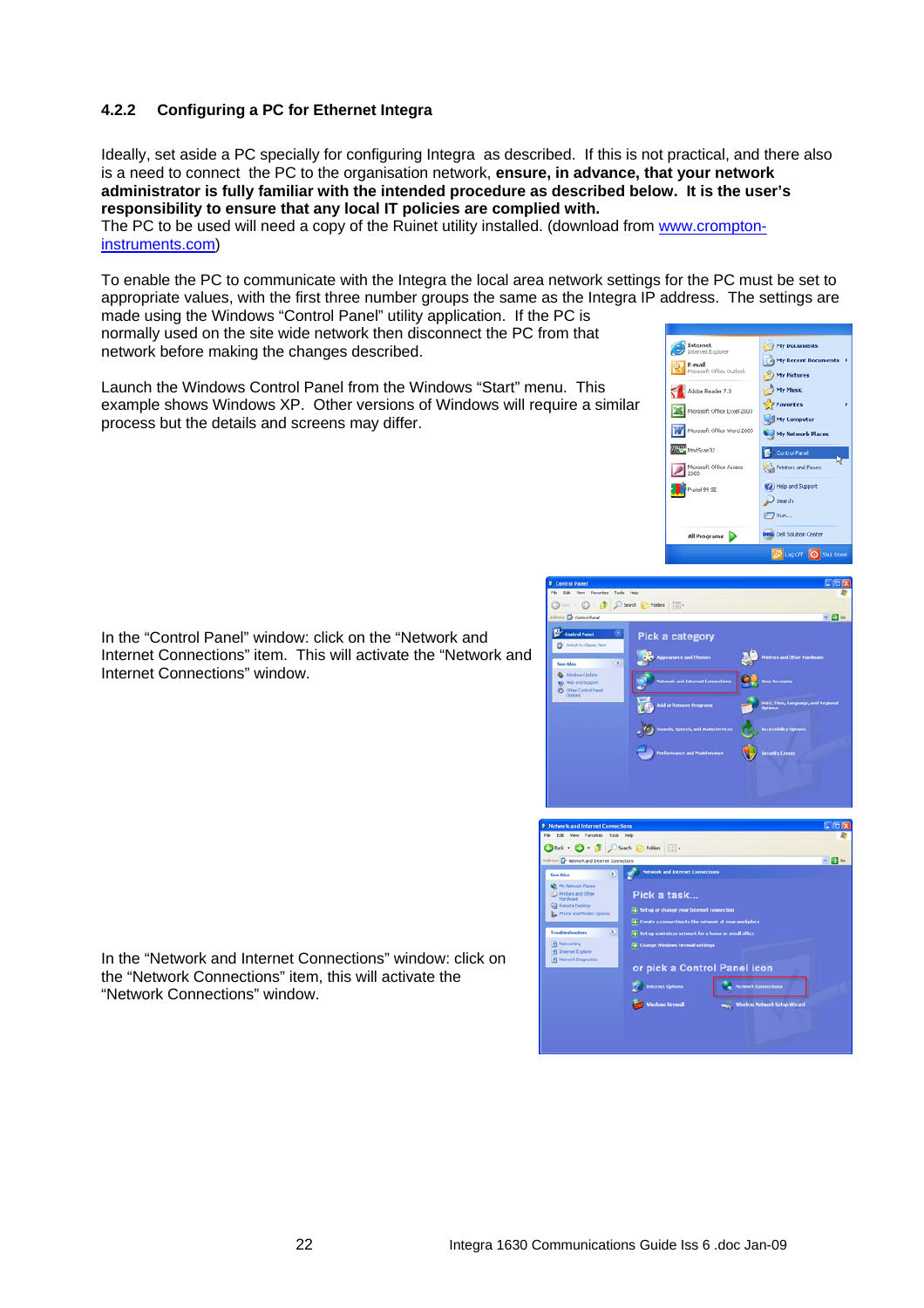Right click on the "Local Area Connection" item and select "Properties" in the popup window that appears. This will activate the "Local Area Connection Properties" window.

In the "This connection uses the following items:" section select the "Internet Protocol (TCP/IP)" item and click on the "Properties" button. This will activate the "Internet Protocol (TCP/IP) Properties" window.

Select the "Use the following IP address" option and set the IP address and subnet mask as described below. **Before making any changes, carefully note the previous settings – they may be essential to re-establishing the PC on the organisation network. Be sure to revise all settings to previous values before attempting to reconnect the target PC to the organisation network.** If in doubt, consult your organisation's network administrator.

The IP address shown in this example is suitable to connect to an Integra set to the default IP address, as the default address starts with 192.168.1….

For example, if the test meter is assigned to the IP address "192.168.1.100", then a suitable IP address for the PC is "192.168.1.nnn", where n can be any value, (apart from 100, as this is already used by the Integra). In this example we have used 10. Enter the subnet mask as shown above. If the Integra does not have the factory default IP address, then set the first three number groups of the PC IP address to the same as those for the target Integra.

Click on "OK" to close the window.

Click on "OK" to close the "Local Area Connection Properties" window.

Close the "Network Connections" window.

The PC is now ready to communicate with the Integra.





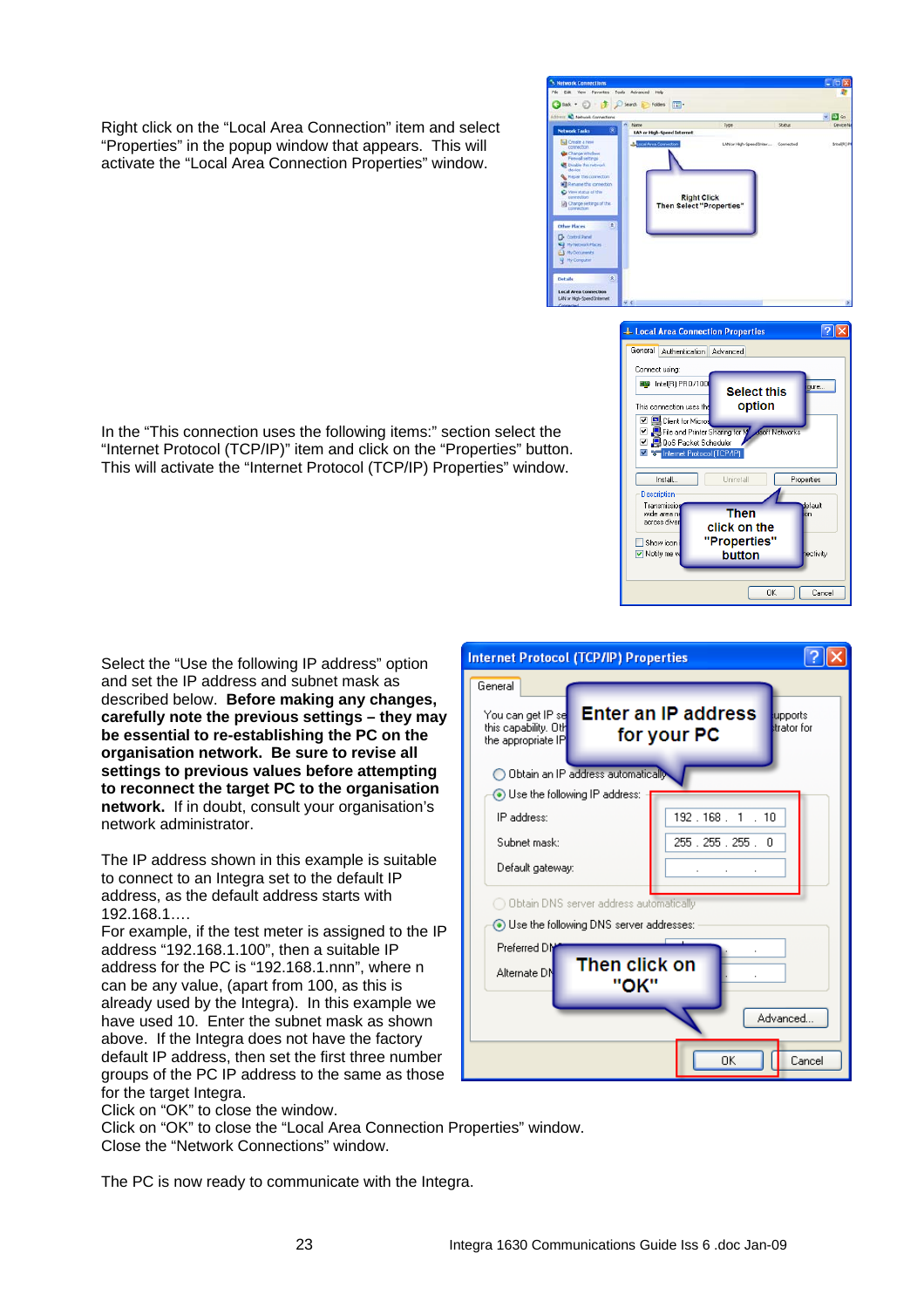Connect the patch cable to the RJ45 connector on the Integra and plug the other end of the cable into the network port of the PC.

**Warning: Ensure that any wiring to the Integra is unpowered whilst making an Ethernet connection and that there is no access to the Integra terminals or associated wiring whilst it is powered. Ensure the Ethernet cable is positioned so that it cannot accidentally touch any live wiring.** 

Launch the "RUInet.exe" application by double clicking on the name from Windows Explorer. The application will find the Integra meter, (and any other similar devices on the MODBUS<sup>®</sup>TCP network).

The "Ruinet.exe" application will search for all appropriate devices on the network. The initial screen depends on the devices it finds. (It may also prompt you to disable any firewall, in which case simply press the "1" key).

Ruinet will either display the "Discovering" window, as shown, or the "Main Menu", in which case skip the first step. If the screen shown appears, the top list, "… discovered on the network" will typically have only one entry when making a point to point connection from the PC to the Integra. If an attempt is made to configure an Integra which is already connected to a larger network, then multiple



entries may be shown. If multiple units are shown, the new Integra can be identified because it will have the default IP address (192.168.1.100). Press the number key next to the correct entry in the list, ("1" in our example).

The Ruinet application is now addressing the Integra to be configured and the main menu will appear.

Select "Change IP Address by pressing "I"."

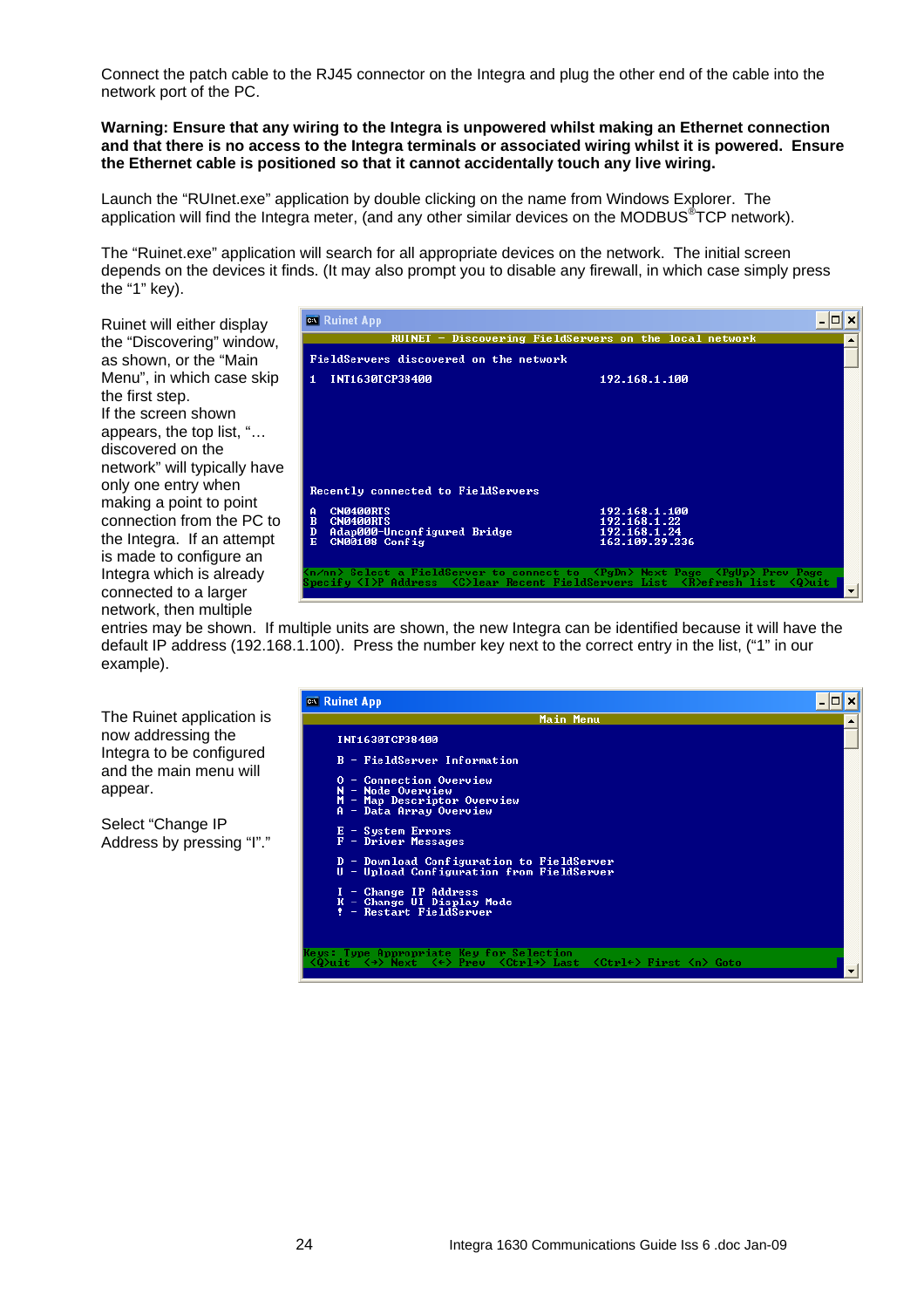Select "1 – N1 IP Address" in the "Edit IP Address Settings" window… by pressing "1"

| <b>EX Ruinet App</b>                                                                                                                                                    |                                                                                                                     | - 19        | $\boldsymbol{\mathsf{x}}$ |
|-------------------------------------------------------------------------------------------------------------------------------------------------------------------------|---------------------------------------------------------------------------------------------------------------------|-------------|---------------------------|
| $1 - \mathsf{NL}$ IP Address<br>$\overline{2}$ - N1 Netmask<br>3 - N1 Gateway<br>- N1 Gateway 1<br>- N1 DHCP Client State<br>$\overline{4}$<br>5 - M1 DHCP Server State | Edit IP Address Settings<br>192.168.1.168<br>255.255.255.0<br><b>DISABLED</b><br><b>DISABLED</b><br><b>DISABLED</b> | Е           | $\blacktriangle$          |
| Keys: Type Appropriate Key for Selection                                                                                                                                |                                                                                                                     | <b>KESC</b> | $\overline{\phantom{a}}$  |

The lower bar will prompt for entry of the new IP address. Type the IP address that the Integra will use in future and then press the <Enter> key.

Note: The Ruinet application may not display the correct value for the current IP address. This does not affect the operation.

If Ruinet is able to change the IP address this screen appears. Press a key to complete the process. There will be a delay of a few seconds then the "edit IP address" screen will return.

If required, select option 2 and change the N1 Netmask. The default netmask is 255.255.255.0. Only use this option when a different net mask is required.





When all changes are complete, press the <ESC> key to exit the IP address settings window and then press the "Q" key to exit the ruinet application.

Power cycle the Integra to make the new settings active.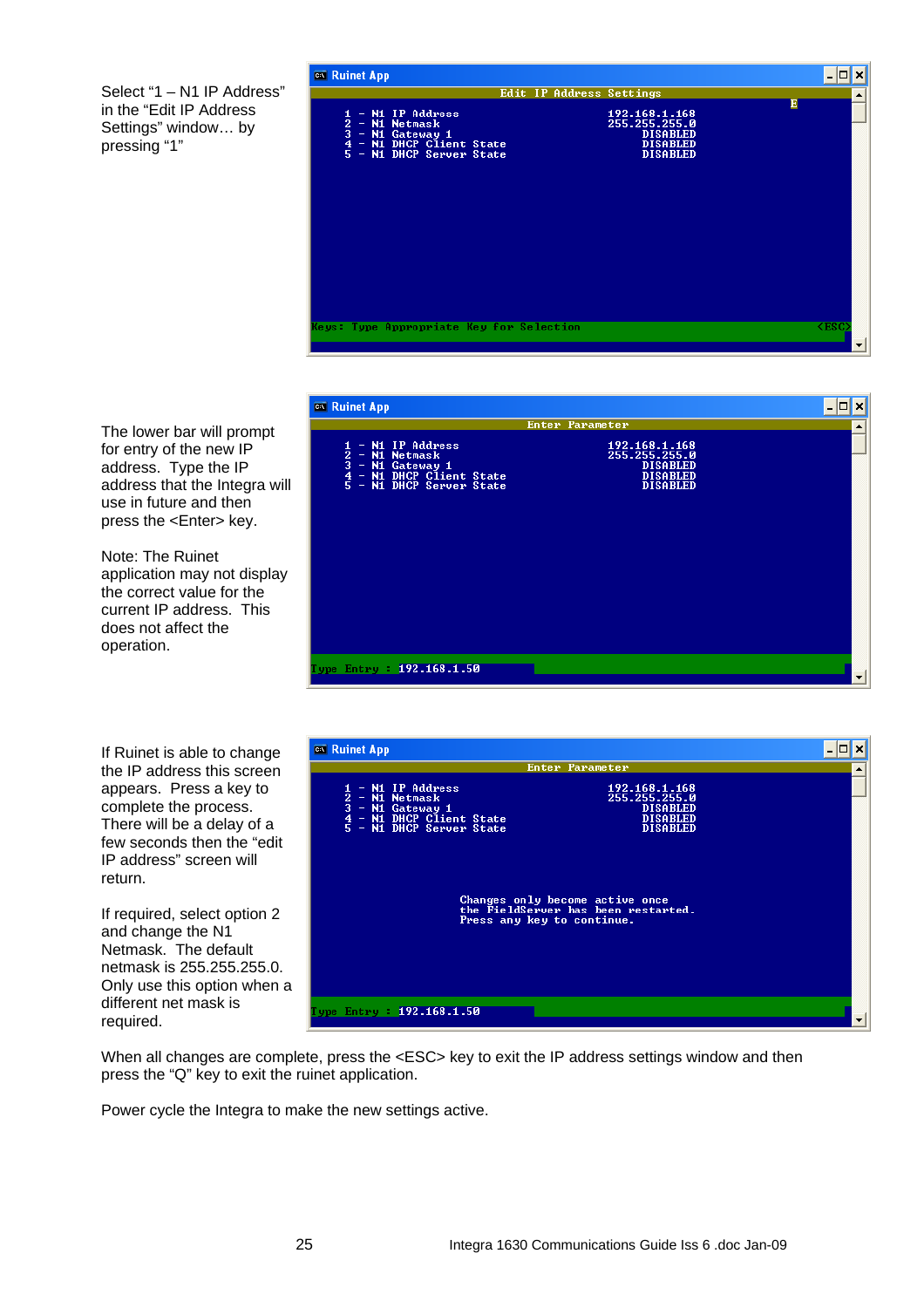## **4.3 Single Register Response**

Some SCADA systems scan their network for active devices by sending a read request for one register to each node address in turn, expecting either a data value or an exception code. In either case the SCADA system can record that node as being active.

The Integra 1630 with Modbus TCP protocol option will not respond with exception codes. For compatibility with these SCADA systems the Integra 1630 will respond to any single register read request with the same hardcoded value of "1630". This applies to both input and holding registers and for addresses 1 to 9999.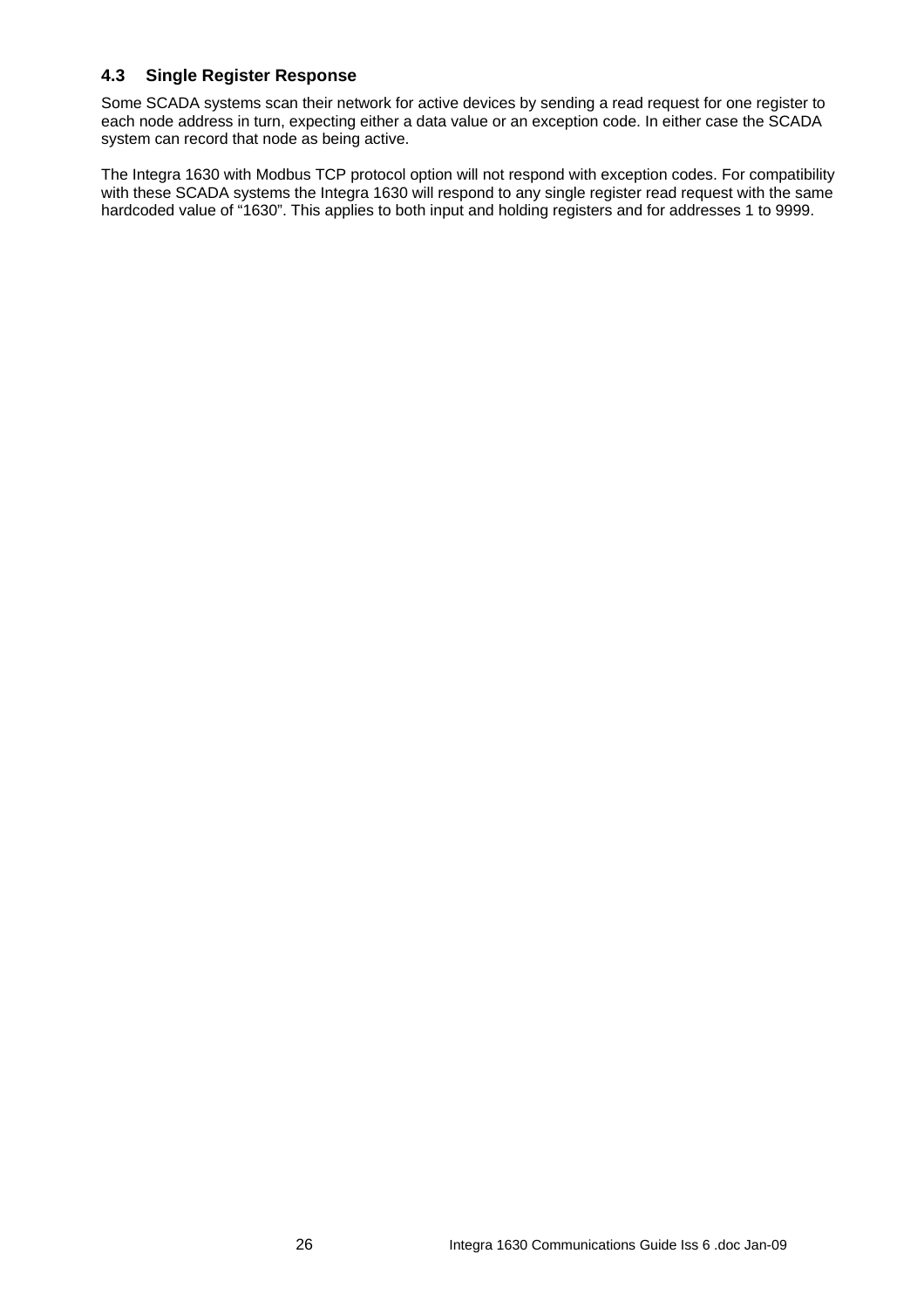# **5 BACnet IP interface**

## **5.1 Introduction**

INTEGRA 1630 options include an Ethernet communication module for connection to SCADA systems using the BACnet IP protocol. The Integra 1630 acts as a server device and waits to receive commands from a BACnet/IP client. A BACnet/IP client (e.g. a SCADA system running on a PC), is used to instigate communication with the meter. All messages sent to the INTEGRA Ethernet interface must conform to the BACnet IP protocol, within the command subset defined below. For details on the protocol see the BACnet organisation website: http://www.bacnet.org/

The Integra Ethernet option module supports 10/100Base-T Ethernet communication. Connection is via an Ethernet switch that supports the IEEE 802.3 standard at 10/100Mbps. The Integra is fitted with a socket suitable for an RJ45 connector. Use a CAT5 or CAT6 patch cord to connect the meter to an Ethernet switch or hub. A suitable cable is available from Tyco Netconnect : CAT6 5m LSZH patch cord, p/n 0-1711093-5. Alternatively, for permanent installations, connect to the meter using a suitable installed network cable.

Data Coding and format is based heavily on the Modbus RTU format as described in section 1 of this document. The BACnet/IP interface is configured to give the fastest possible response to queries for all analogue parameter values.

## **5.2 Communication Parameters**

The front panel of the INTEGRA provides access to the set up sequence of the meter. In the set up sequence it is possible to modify the settings for baud rate, parity and slave ID. The communication parameters of an Integra fitted with an Ethernet option module refer to internal communications within the meter. **Do not modify these settings** or the Ethernet interface will cease to function.

For reference these values are factory set to:

Modbus Address: 001 Baud rate: 38.4kBaud Parity: no parity 1 stop bit

## **5.3 IP Address Assignment**

The IP address of the Integra must be unique and appropriate for the network to which it is attached. The address to use will depend upon the local network and should be determined by the network administrator. The Integra Ethernet option module supports static IP address assignment only.

The Integra IP address is factory set to "192.168.1.100". If attaching two or more Integra meters to the same network the IP addresses must be changed so that each meter is assigned to a unique address. General instructions for changing the IP address are shown in section 4.2, however, it will be necessary to continue that process to ensure that the following three items match the intended network.

- 1 N1 IP Address
- 2 N1 Netmask
- 3 N1 Gateway 1 (Must be in same sub-net as IP Address)

It is important to ensure all three items are set correctly. Make the settings effective by resetting or power cycling the instrument.

## **5.4 Initialisation and register identification.**

When it receives a "WHOIS" message the Integra returns an identification message, the "IAM" message, listing its BACnet node ID. The BACnet client device generates a table of the BACnet devices on the network mapping the node IDs to the IP address of each device. Each device is addressed using its node ID, thus imposing the restriction that node IDs must be unique. The user does not require knowledge of the IP address, as the node ID is sufficient.

The Integra is designed to ensure that each unit in a manufacturing batch has a unique node ID, but the user may also influence that node ID if for example, there is a Node ID clash with other, previously installed BACnet devices. The user can change the node ID from factory default as described in section 5.7.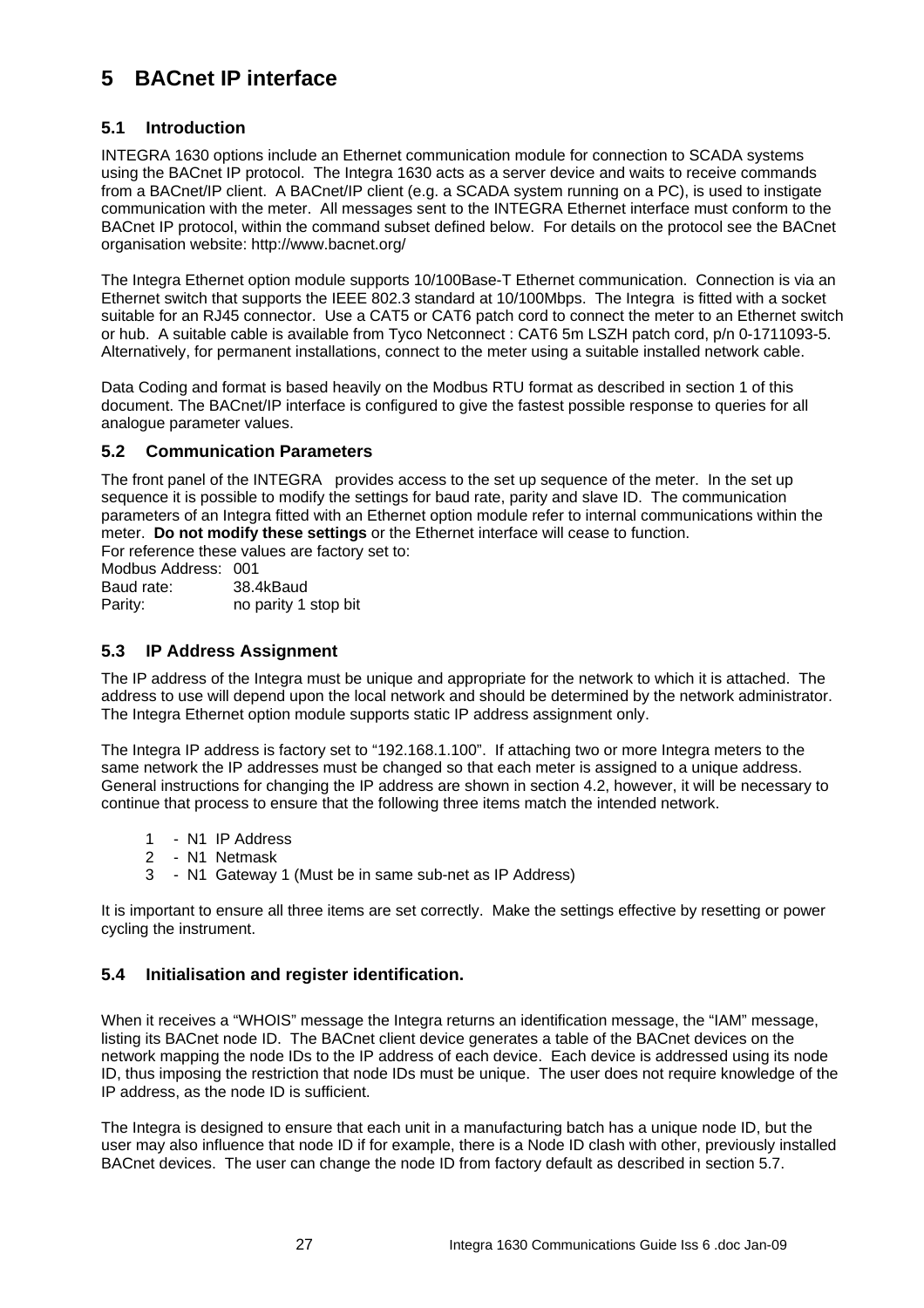Once the client device has built its network table it is possible to start communicating with the Integra. The client system requires information as to which queries the Integra supports and the meaning of each return value. This information is available on the Integra 1630 PICS sheet, and is shown below, or the client may gather the information from the Integra itself, using a BACnet ReadObject command. This returns the instance number of each supported object, (register), in the Integra.

The object table of the Integra is split into 2 sections, the first section lists all the "Analogue Values" of the Integra. Analogue Values may be read or write, these are analogous to the Integra Modbus holding registers. Each object (register) is assigned an instance number, equal to the Integra parameter number.

The second section lists all the "Analogue Inputs" of the Integra. Analogue Inputs are read only - these are analogous to the Integra input registers. Each object (register) is assigned an instance number, equating to the Modbus parameter number.

## **5.5 Supported Queries**

This guide only includes BACnet/IP query types which are supported by the Integra 1630. The only relevant query types are those that read values from or write values to the Integra.

To read a parameter from the Integra a "ReadProperty" query is required, with the object type set to "Analogue Value". The instance number is set to the appropriate parameter number and the property identifier set to "Present Value". Sending the above query to the Integra, results in a response from the Integra giving the most recent calculated value of the queried parameter.

To write to an Integra register a "WriteProperty" query is required, with the object type set to "Analogue Value". The instance number set to the appropriate parameter number and the property identifier set to "Present Value". Sending the above query to the Integra; sets the value of the queried parameter.

BACnet systems should not attempt to address parameters whose instance value is not defined. Some parameters are reserved for factory use and selecting these may give unpredictable results.

ReadPropertyMultiple query is supported by the Integra, but only to the extent of simultaneously reading single values and getting the associated quality value from the Integra, (The quality value indicates that the value is current, as defined by the timeout value factory set at 1.5 seconds. The ReadPropertyMultiple query may not be used to return an array of data points and for this reason the PICS sheet does not specify support for the ReadPropertyMultiple query

### **5.6 Protocol Implementation Conformance Statement**

| Date                            | April 10th 2008                         |
|---------------------------------|-----------------------------------------|
| <b>Vendor Name</b>              | <b>Tyco Electronics Energy Division</b> |
| <b>Product Name</b>             | Integra 1630 Digital Metering System    |
| <b>Product Model Number(s)</b>  | INT 1630-X-X-X-080                      |
| <b>Firmware Version</b>         | 2.26                                    |
| <b>BACnet Protocol Revision</b> |                                         |

#### **Product Description**

The Integra 1630 is a multi function digital metering instrument offering measurement, display and communication of many electrical parameters. The Integra 1630 is programmable via a simple menu driven interface and can be integrated into BACnet IP systems.

**BACnet Standardized Device Profile (Annex L)**: BACnet Application Specific Controller (B-ASC) **BACnet Interoperability Building Blocks Supported (Annex K)**: DS-RP-A, DS-WP-A, DM-DDB-B, DM-DOB-B, DM-DCC-B **Segmentation Capability:** Segmentation not supported **Standard Object Types Supported:** No dynamic Creation or Deletion supported. No proprietary

| Device Object:                        |       |
|---------------------------------------|-------|
| <b>Optional Properties Supported:</b> | Descr |
| <b>Writable Properties:</b>           | None  |
| <b>Property Range Restrictions:</b>   | na    |

properties or object types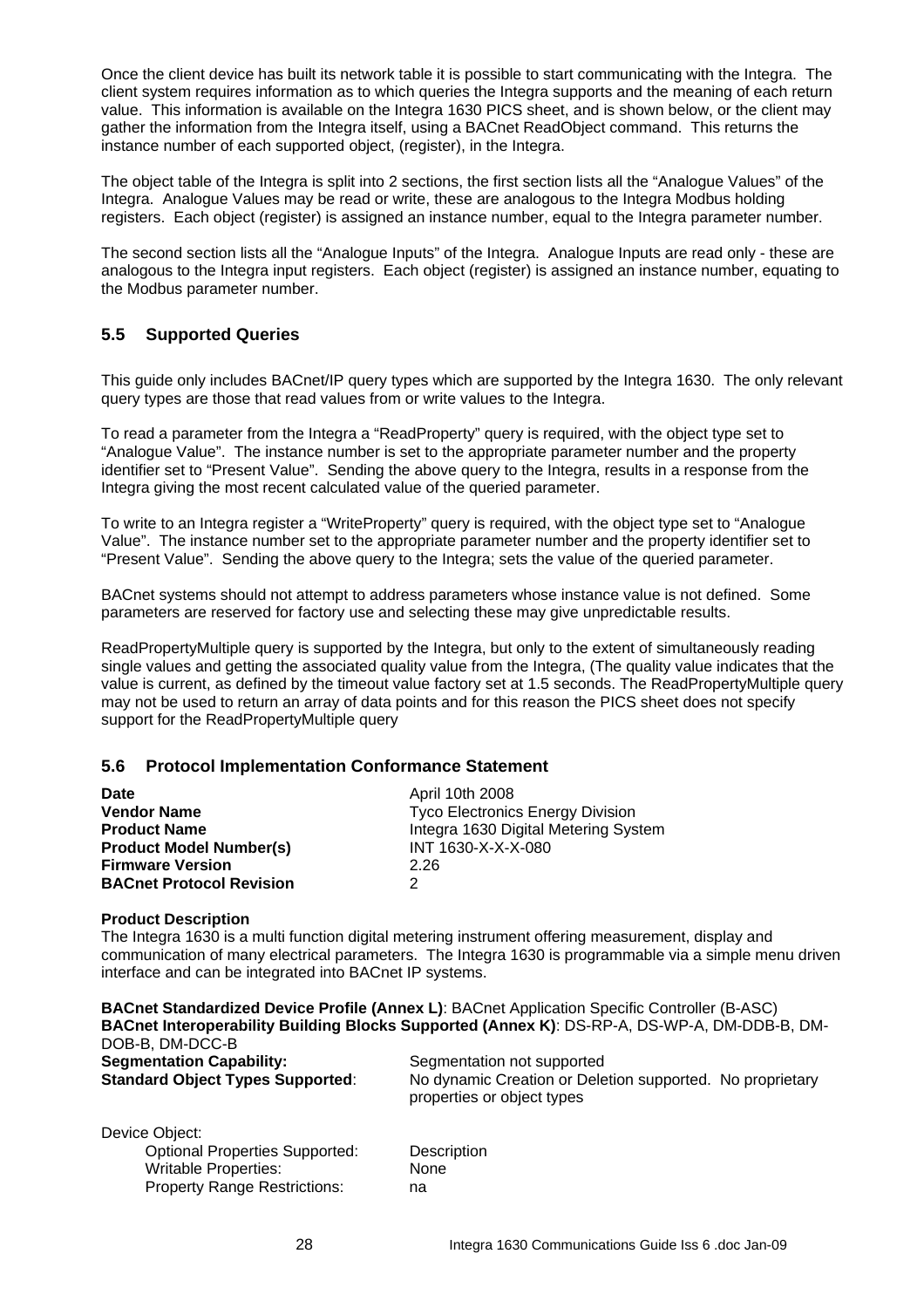| Analogue Input Object:                |    |             |
|---------------------------------------|----|-------------|
| <b>Optional Properties Supported:</b> |    | Description |
| <b>Writable Properties:</b>           |    | <b>None</b> |
| <b>Property Range Restrictions:</b>   | na |             |
| Analogue Value Object:                |    |             |

 Optional Properties Supported: Description Writable Properties: <br>Property Range Restrictions: See Table Property Range Restrictions:

Analogue Value Ranges – for valid ranges see section 1.3. All analogue values correspond directly to their Modbus equivalents except for AV200 and AV201, node ID values, which are exclusive to the BACnet interface.

Table 1: Analogue Value Objects

| Item            | Parameter              | Equates to Modbus register |
|-----------------|------------------------|----------------------------|
| AV1             | Demand Time            | 40001                      |
| AV <sub>8</sub> | <b>Energy Reset</b>    | 40015                      |
| AV13            | Password               | 40025                      |
| AV50            | <b>Hours Run Reset</b> | 40099                      |
| AV200           | * Node ID Offset       | 40469                      |
| AV201           | * Node ID Value        | 40471                      |

\* See section 5.7.

| Data Link Layer Options:                                                                                                                   | BACnet IP, (Annex J)                                                             |
|--------------------------------------------------------------------------------------------------------------------------------------------|----------------------------------------------------------------------------------|
| Device Address Binding:                                                                                                                    | Static device binding is not supported. (No client functionality is<br>included) |
| Networking Options:                                                                                                                        | None                                                                             |
| <b>Character Sets Supported:</b>                                                                                                           | ANSI X3.4                                                                        |
| Device Node ID:<br>Units are shipped with a pseudo-random node ID based on an<br>internal serial number. To change the ID see section 5.7. |                                                                                  |

Table 2: BACnet Analogue Input Objects

Analogue input object numbering is shown in the table for Modbus input registers in section 1.2. By way of example the first few entries are shown below, along with the device object.

| <b>BACnet Object</b>    | Parameter                                      | Units        |
|-------------------------|------------------------------------------------|--------------|
| Device Object           | This Device.                                   | N/A          |
|                         | Integra 1630 Digital Metering System with      |              |
|                         | BACnet/IP auxiliary. Returns the value         |              |
|                         | Integra_1630_BCN                               |              |
|                         |                                                |              |
| Analogue Input Object 1 | Volts 1                                        | <b>VOLTS</b> |
| Analogue Input Object 2 | Volts 2                                        | <b>VOLTS</b> |
| Analogue Input Object 3 | Volts 3                                        | VOLTS        |
| Analogue Input Object 4 | Current 1                                      | <b>AMPS</b>  |
|                         | For other values, consult table in section 1.2 |              |
|                         |                                                |              |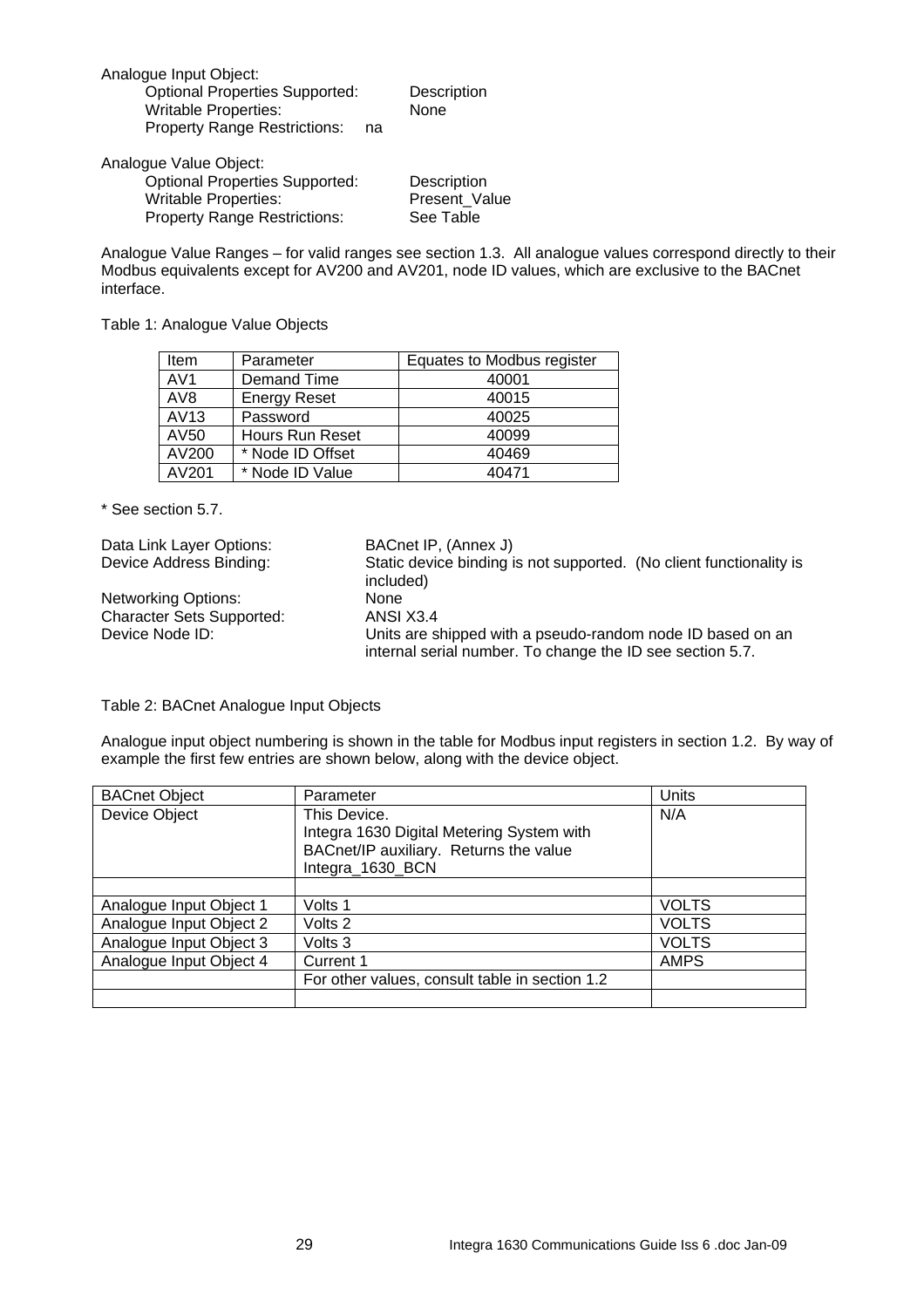## **5.7 Changing the BACnet Node ID**

This procedure applies to instruments manufactured from the start of 2009. Older instruments may have the node ID configured by the procedure set out in the notes following this section.

The BACnet node IDs for these instruments are generated automatically from the Integra serial number and will typically result in every BACnet Integra having a unique node ID as delivered. However, there is a degree of user control in case of a clash with another node on the target network.

By default the lower four digits of the second serial number are taken as the BACnet node ID. If required the user can prefix these four digits with one digit in the range 1 to 5. Alternatively, the user can select a node ID in the range 0 to 249.

The node ID options described above are controlled by the node ID offset, AV 200 (Analogue Value 200), as shown in the following table.

Table 3: Node ID Offset To 16 Bit Node ID Conversion Table

| <b>Node Offset</b> | Node ID |
|--------------------|---------|
| (AV 200)           | (AV 201 |
| 0                  | 0       |
| 1                  | 1       |
| 2                  | 2       |
| to                 | to      |
| 247                | 247     |
| 248                | 248     |
| 249                | 249     |
| Default 250        | NNNN    |
| 251                | 1NNNN   |
| 252                | 2NNNN   |
| 253                | 3NNNN   |
| 254                | 4NNNN   |
| 255                | 5NNNN   |

Note:

Node Offset, AV 200, is a 'write only' object so will not necessarily show the current value of the node offset.

Node Number, AV 201, is a 'read only' object.

NNNN are the low four digits of the second serial number, AV 23.

Read node ID object, AV 201, to see the current node ID. If the node ID needs to be changed then proceed as follows.

Note: The node ID offset is password protected to minimise the possibility of inadvertent alteration, so the steps below include the unlocking process.

First read the password object, AV 13. If it shows a value of 1 then the password has already been entered. If it shows a value of 0 then write the password to AV 13. If a password has not been setup then use the default value of 0.

The password object, AV 13, should now read 1.

Next, select the required Node Offset from the table above then write that value to the node offset object, AV 200.

Check the node ID setting by reading the node ID value object, AV 201.

The new node ID will take effect after the instrument is power cycled.

When configuring instruments with unique numbers it may be helpful to mark the selected number on the outside of the instrument.

### *Changing the BACnet Node ID on older instruments*

*These notes only apply to products delivered up to the end of 2008. The BACnet node ID is set to 11 during manufacture. The node ID can be changed by the user, however to do so requires editing the configuration file inside the BACnet interface, where, any change other than to the node ID could prevent the interface from operating. It is recommended that changing the node ID be carried-out while the instrument is connected one-to-one to a PC during initial set-up before it is connected to a live BACnet network.*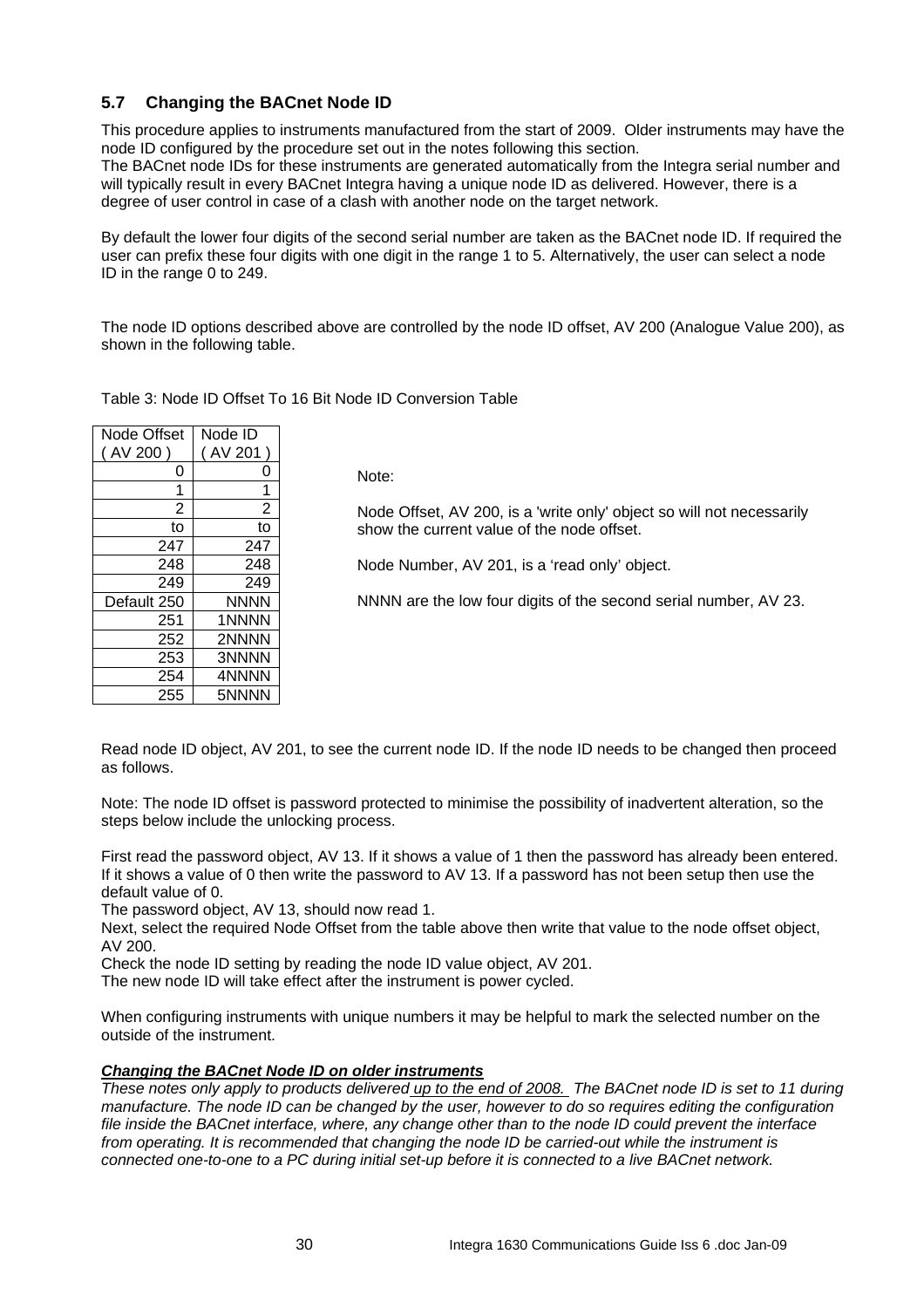*The procedure for changing the node ID requires the use of three software tools, 'ruinet.exe' the network utility for the BACnet interface, MS 'notepad.exe' or similar text editor and a BACnet test utility. Connect the instrument to the PC using an Ethernet crossover cable.* 

#### *Warning: Ensure that any wiring to the Integra is unpowered whilst making an Ethernet connection and that there is no access to the Integra terminals or associated wiring whilst it is powered. Ensure the Ethernet cable is positioned so that it cannot accidentally touch any live wiring.*

*Note, the network settings of the PC must be compatible with those of the instrument. After a minute or so with the PC and instrument powered-up it will be possible to detect the instruments BACnet interface using ruinet. Once detected the instrument can be selected using a number key. From the main menu for the instrument, press the U key twice to upload the current configuration file from the instrument to the PC. The actual file will be called config.csv and will placed in the same directory as ruinet. At this point it will be a good idea to save a copy of config.csv in another directory. The file config.csv in the ruinet directory will now need to be edited, using the text editor, to change both occurrences of the old node ID to the new node ID. The node ID occurs in the 'Common Information' section and 'Server Side Nodes' section. Save the edited file using the original file name. The Integra 1630 allows node IDs in the range 0 to 65,535. From the main menu for the instrument, in ruinet, press the D key twice to download the file config.csv to the instrument. If a BACnet test utility is available it is recommended this be used to verify the new node ID before connecting the modified instrument to the live BACnet network.* 

## **5.8 Procedure For Changing The Node-Name**

The instrument node-name, the name available to the BACnet network, is set during manufacture, to 'Integra\_1630\_BCN'. This name can be changed by the user, however to do so requires editing the configuration file inside the BACnet interface, where, any change other than to the node-name could prevent the interface from operating. It is recommended that changing the node-name be carried-out while the instrument is connected one-to-one to a PC during initial set-up before it is connected to a live BACnet network.

#### **Warning: Ensure that any wiring to the Integra is unpowered whilst making an Ethernet connection and that there is no access to the Integra terminals or associated wiring whilst it is powered. Ensure the Ethernet cable is positioned so that it cannot accidentally touch any live wiring.**

The procedure for changing the node-name requires the use of two software tools, 'ruinet.exe' the network utility for the BACnet interface and MS 'notepad.exe' or similar text editor. Connect the instrument to the PC using an Ethernet crossover cable. Note: the network settings of the PC must be compatible with those of the instrument. After a minute or so with the PC and instrument powered-up it will be possible to detect the instruments BACnet interface using ruinet. Once detected the instrument can be selected with a number key then the node-name displayed on the node page by pressing the N key. Press the escape key to get to the main menu for the instrument, then press the U key twice to upload the current configuration file from the instrument to the PC. The actual file will be called config.csv and will placed in the same directory as ruinet. At this point it will be a good idea to save a copy of config.csv in another directory. The file config.csv in the ruinet directory will now need to be edited, using the text editor, to change every occurrence of 'Integra\_1630\_BCN' to the new node-name. There are 70 occurrences of the node-name so it is best to use a search and replace feature of the text editor. Save the edited file using the original file name. See below for recommendations for selecting node-names. From the main menu for the instrument, in ruinet, press the D key twice to download the file config.csy to the instrument. When the download is done, power cycle the instrument and check the new node-name as above.

Node-names can be from 1 to 32 characters long, however, we recommend the following rules for selecting node-names.

- 1) Node-names should be from 2 to 24 characters long.
- 2) Node-names should start with an alpha character, upper or lower case.
- 3) Remaining Node-name characters can be upper or lower case alphas, numbers or an underscore character.

Examples of legitimate node names include: M1, DMS\_Cold\_Room\_03, Integra\_1630\_BCN\_147, etc.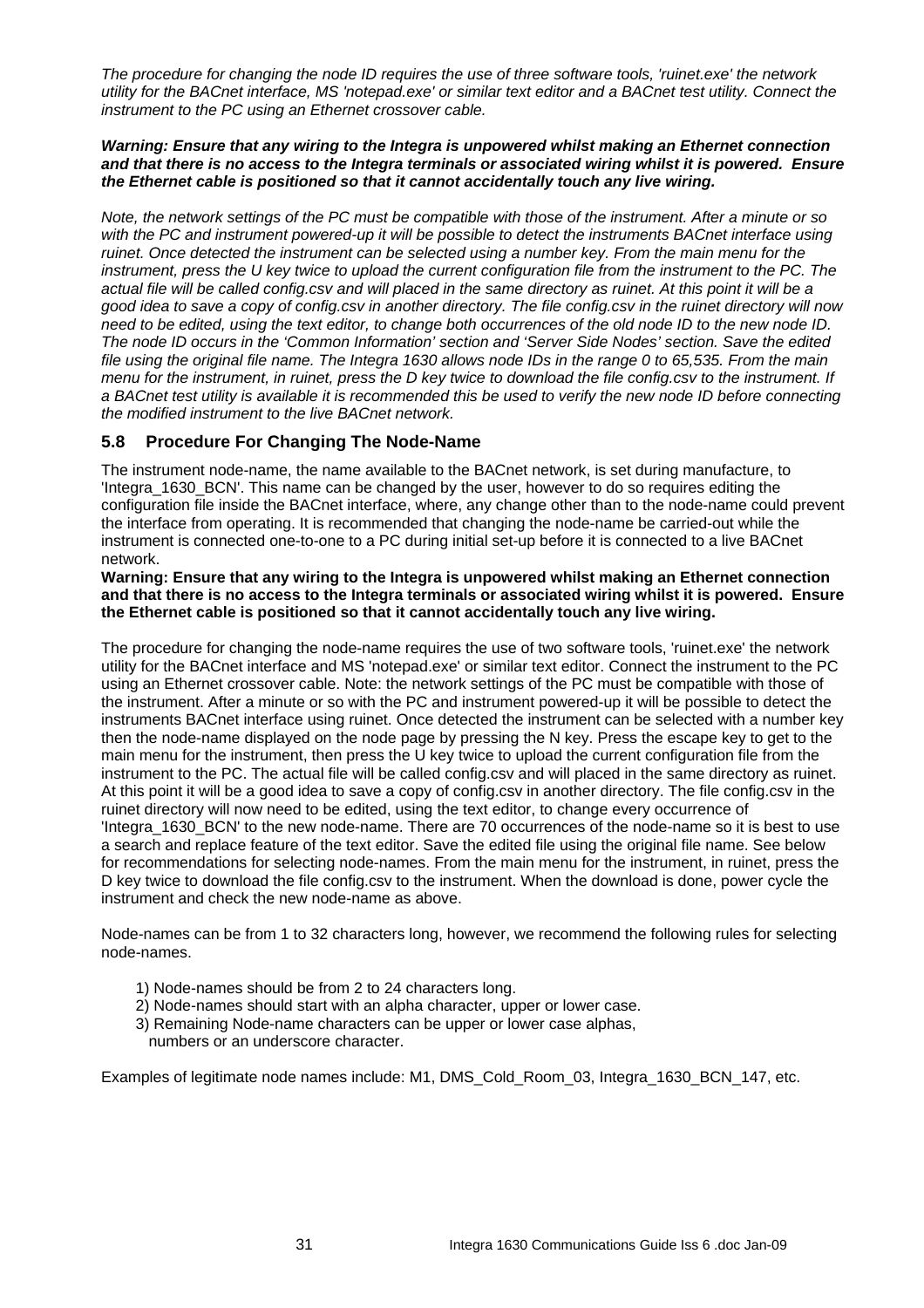# **6 RS485 Implementation of Johnson Controls Metasys**

These notes briefly explain Metasys and Crompton Instruments Integra integration. Use these notes with the Metasys Technical Manual, which provides information on installing and commissioning Metasys N2 Vendor devices.

## **6.1 Application details**

The Integra is an N2 Vendor device that connects directly with the Metasys N2 Bus. This implementation assigns key electrical parameters to ADF points, each with override capability. Components requirements

- Integra with RS485 card and N2 port available.
- N<sub>2</sub> Bus cable.

### **6.1.1 Metasys release requirements**

- Metasys Software Release 12.04 or later
- NCM-361-8 or Metasys Extended Architecture NAE35,NAE45,NAE55

Integra may be compatible with earlier releases of N2 software, but Johnson Controls only supports integration issues on the above.

### **6.1.2 Support for Metasys Integration**

Primary Contact: Mr Martin Langman Service Support Manager Unit 1, Kestrel Rd Trafford Park M17 1SF **England** Email: martin.langman@jci.com Direct Tel +44 (0) 161 848 6674 Fax +44 (0) 161 848 7196

### **6.1.3 Support for Crompton Integra operation**

This is available via local sales and service centre.

### **6.1.4 Design considerations**

When integrating the Crompton equipment into a Metasys Network, keep the following considerations in mind.

- Make sure all Crompton equipment is set up, started and running properly before attempting to integrate with the Metasys Network.
- A maximum of 32 devices can be connected to any one NCM N2 Bus segment, or up to 100 devices if repeaters are used.

| <b>Device Address</b><br>Port Set-up: | 1-247 (Limited by co-resident Modbus <sup>tm</sup> protocol) |
|---------------------------------------|--------------------------------------------------------------|
| <b>Baud Rate*</b>                     |                                                              |
|                                       | 9600                                                         |
| <b>Duplex</b>                         | Half                                                         |
| <b>Word Length</b>                    | 8                                                            |
| Stop Bits*                            |                                                              |
| Parity*                               | None                                                         |
| <b>Interface</b>                      | <b>RS485</b>                                                 |

\* The user should ensure these values are set as shown on the Integra for compatibility with the N2 network.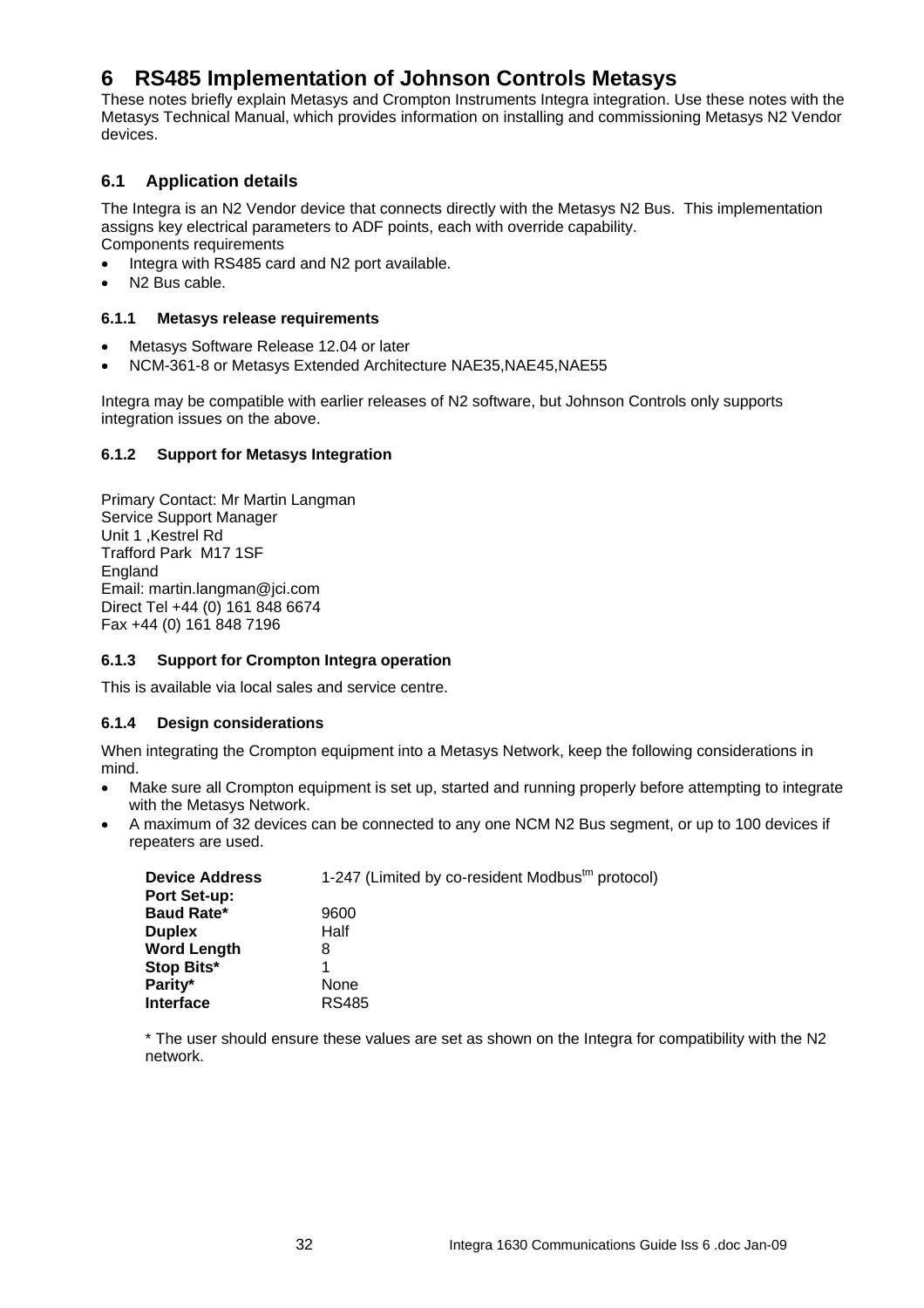| <b>ADF Point</b>        | <b>Parameter Description</b>          | <b>Units</b>            |
|-------------------------|---------------------------------------|-------------------------|
| 1                       | Voltage 1                             | $\vee$                  |
| $\overline{2}$          | Voltage 2                             | $\vee$                  |
| 3                       | Voltage 3                             | V                       |
| $\overline{\mathbf{4}}$ | Current 1                             | A                       |
| 5                       | Current 2                             | A                       |
| 6                       | Current 3                             | A                       |
| $\overline{7}$          | Voltage Average                       | V                       |
| 8                       | <b>Current Average</b>                | A                       |
| 9                       | Power Sum                             | kW                      |
| 10                      | VA Sum                                | kVA                     |
| 11                      | var Sum                               | kvar                    |
|                         |                                       |                         |
| 12                      | Power Factor Average                  |                         |
| 13                      | Frequency                             | Hz                      |
| 14                      | Active Energy Import (6 digits max)   | kWh                     |
| 15                      | Reactive Energy Import (6 digits max) | kvarh                   |
| 16                      | <b>Watts Demand Import</b>            | kW                      |
| 17                      | Maximum Watts Demand Import           | kW                      |
| 18                      | Amps Demand                           | A                       |
| 19                      | Maximum Amps Demand                   | A                       |
| 20                      | Voltage L1 - L2                       | $\vee$                  |
| 21                      | Voltage L2 - L3                       | V                       |
| 22                      | Voltage L3 - L1                       | $\vee$                  |
| 23                      | <b>Neutral Current</b>                | A                       |
| 24                      | Active Energy Import (less ADF 14)    | GWh                     |
| 25                      | Reactive Energy Import (less ADF 15)  | Gvarh                   |
| 26                      | THD <sub>V1</sub>                     | $\%$                    |
| 27                      | THD <sub>V2</sub>                     | $\%$                    |
| 28                      | THD <sub>V3</sub>                     | $\%$                    |
| 29                      | THD I1                                | $\%$                    |
| 30                      | <b>THD 12</b>                         | ℅                       |
| 31                      | THD I3                                | $\%$                    |
| 32                      | <b>THD Vmean</b>                      | $\%$                    |
| 33                      | THD Imean                             | $\%$                    |
| 34                      | Power 1                               | kW                      |
| 35                      | Power <sub>2</sub>                    | kW                      |
| 36                      | Power <sub>3</sub>                    | kW                      |
| 37                      | VA <sub>1</sub>                       | kVA                     |
| 38                      | VA <sub>2</sub>                       | kVA                     |
| 39<br>40                | VA <sub>3</sub><br>var 1              | <b>kVA</b><br>kvar      |
| 41                      | var <sub>2</sub>                      | kvar                    |
| 42                      | var 3                                 | kvar                    |
| 43                      | PF <sub>1</sub>                       |                         |
| 44                      | PF <sub>2</sub>                       |                         |
| 45                      | PF <sub>3</sub><br>PA <sub>1</sub>    |                         |
| 46<br>47                | PA <sub>2</sub>                       | Degrees<br>Degrees      |
| 48                      | PA <sub>3</sub>                       | Degrees                 |
| 49                      | A Sum                                 | A                       |
| 50                      | <b>VLL Average</b>                    | $\overline{\mathsf{V}}$ |

# **6.2 METASYS N2 Integra Point Mapping table**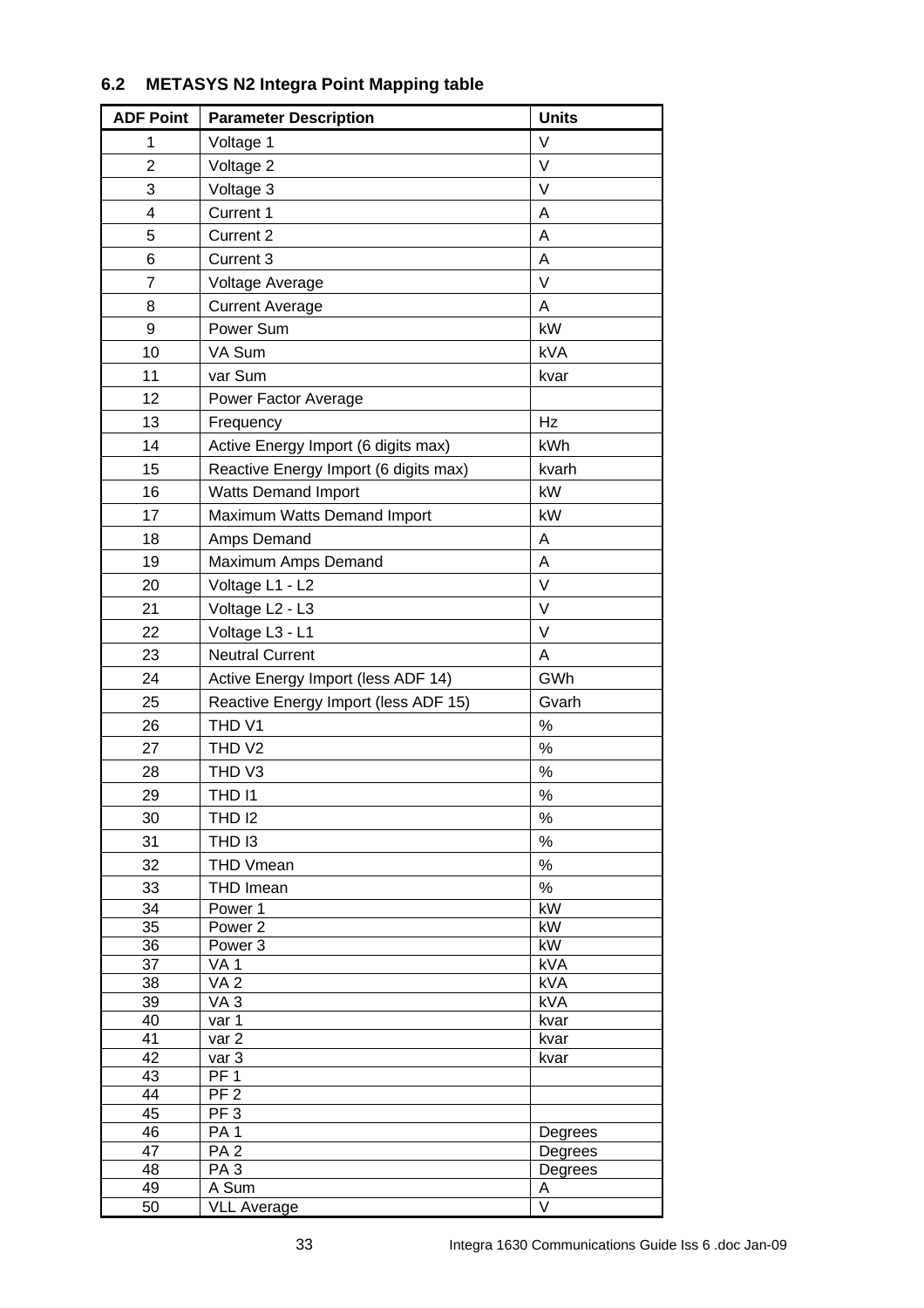| 51 | Export Wh (6 digits max)   | kWh             |
|----|----------------------------|-----------------|
| 52 | Export Wh (less ADF 51)    | GWh             |
| 53 | Export varh (6 digits max) | kvarh           |
| 54 | Export varh (less ADF 53)  | Gvarh           |
| 55 | <b>Command Register</b>    | See note below. |
| 56 | VAh (6 digits max)         | kVAh            |
| 57 | VAh (less ADF 56)          | GVAh            |
| 58 | VA Demand                  | A               |
| 59 | Maximum VA Demand          | A               |
| 60 | 11 Demand                  | A               |
| 61 | Maximum I1 Demand          | A               |
| 62 | 12 Demand                  | A               |
| 63 | Maximum I2 Demand          | A               |
| 64 | 13 Demand                  | A               |
| 65 | Maximum I3 Demand          | A               |
| 66 | PA Average                 | Degrees         |
| 67 | Hours Run (6 digits max)   | mh              |
| 68 | Hours Run (less ADF 67)    | kh              |

Command Register: The command register, ADF point 55, is used to reset groups of accumulated values held in the instrument. A reset is performed by overriding the Command Register with the values shown in the following table. It is not essential to release the Command Register for the reset to operate.

| To reset.          | Override the Command Register with, |
|--------------------|-------------------------------------|
| all energy values. | 156001.                             |
| all demand values. | 156002.                             |
| hours run count.   | 156003.                             |

Energy and Hours Run: Energy and hours run values are available from pairs of ADF points – one showing the least significant 6 digits and the other showing the overflow, or more significant digits. The total value since the last reset is found by combining the value from both of these points appropriately. This allows energy and hours run values rollover to be postponed, and maintains consistency.

The ADF point pairs are: 14 and 24 (active import energy) 15 and 25 (reactive import energy) 51 and 52 (active export energy) 53 and 54 (reactive export energy) 56 and 57 (apparent energy) 67 and 68 (hours run)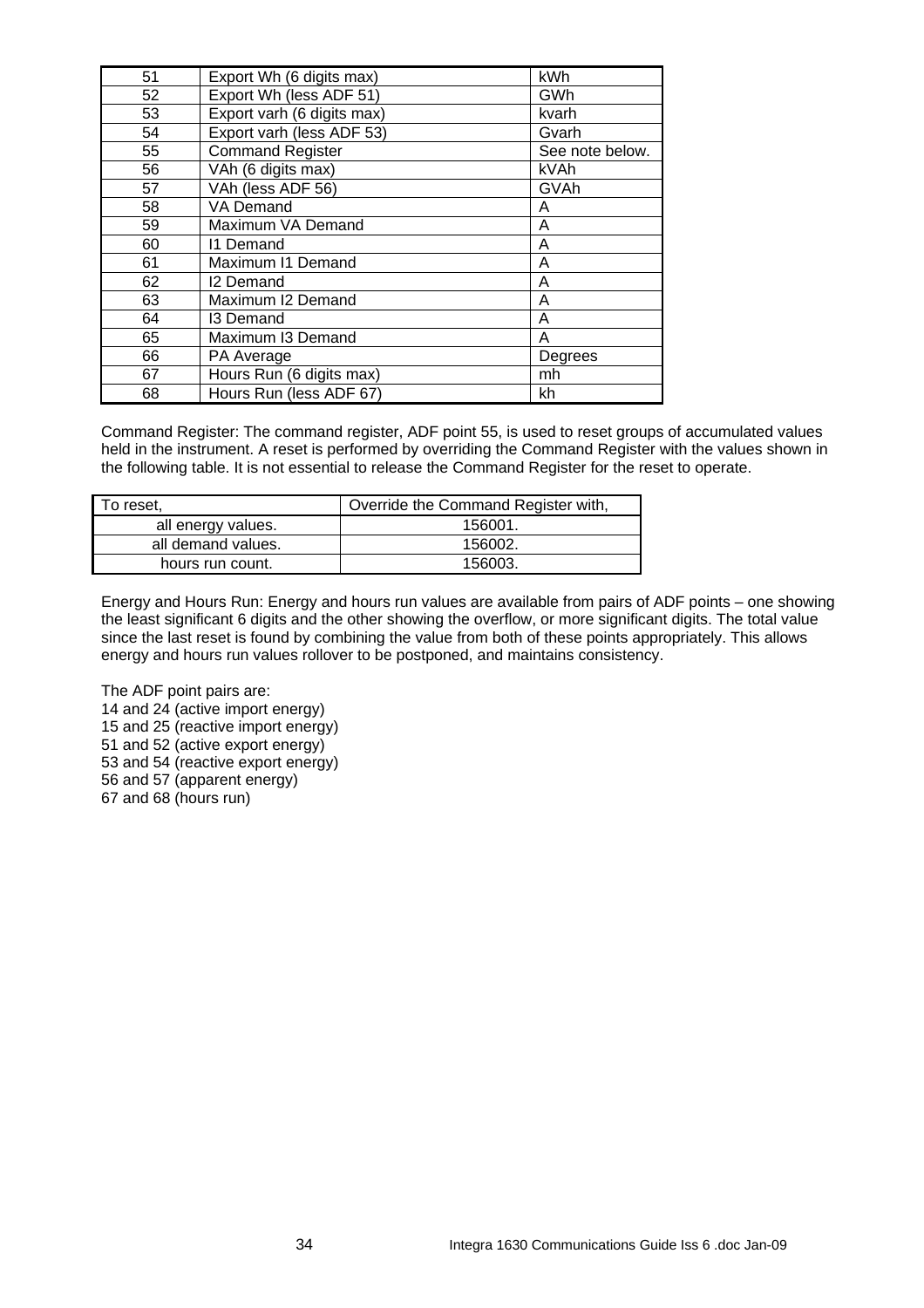# **7 Integra Profibus Interface**

The Integra Profibus interface implements a "modular" slave, in which the I/O set is not fixed but allows modules, real or virtual, to be selected ("plugged in") at configuration time. The configuration tool will be specific to the manufacturer of the Profibus network Class-1 Master unit. However, the slave device GSD file provides the data to the configuration tool that will associate a module type (e.g. "VA Phase 1") with configuration data.

# **7.1 GSD file**

A copy of the GSD file may be accessed via the website : www.crompton-instruments.com, on the same page as Integra instruction and operation manuals.

# **7.2 Floating Point Format**

As with Modbus, data transfer occurs using IEEE floating point format.

The convention for the four bytes of floating-point data is to transmit and receive it in Big Endian format, that is, the most significant byte is in Data0 and the least significant byte is in Data3. More details on this format are shown in section 3.7

## **7.3 Single Parameter access**

The system described doesn't allow access to all the Integra parameters simultaneously, as only 50 parameters are available in the configuration table for the Integra. Since the configuration is fixed in operation, modules can't be swapped in and out dynamically to gain access to addition parameters. So in addition to the regular parameter modules, a 'Control' module has been defined. Through the use of its I/O area a single parameter read or write facility is available.

Note: that only one instance of a 'Control' module can be used in an Integra configuration and the module must be placed after other configured modules in the table.

In order to reference the parameters, the Modbus numbering convention is used. These are shown in section 1.3.

| The table below illustrates the contents of the I/O area of the Control module. |
|---------------------------------------------------------------------------------|
|---------------------------------------------------------------------------------|

| <b>Output Bytes</b> | <b>Input Bytes</b> |
|---------------------|--------------------|
| Command             | Echo command       |
| Modbus address hi   | Echo address hi    |
| Modbus address lo   | Echo address lo    |
| Data0 write         | Data0 read         |
| Data1 write         | Data1 read         |
| Data2 write         | Data2 read         |
| Data 3 write        | Data3 read         |
| <b>Status</b>       | Status/error       |

## **7.4 Functionality of the PLC Function Block**

The PLC programmer will need to implement a function block that can fulfil the following requirements.

### **7.4.1 Reading**

In order to execute a read of parameter values from the Control module of the Integra, the sequence of events is as follows:

The Command should initially be null (i.e. zero). The Modbus Address is written into the output fields, then the 'Read floating-point value from an input register" (the value 4), or read floating-point value from a holding register' (the value 3) is written to the command field.

The slave checks for a change in the command field as indication that there is a command to action and that the rest of the fields are valid and ready for use.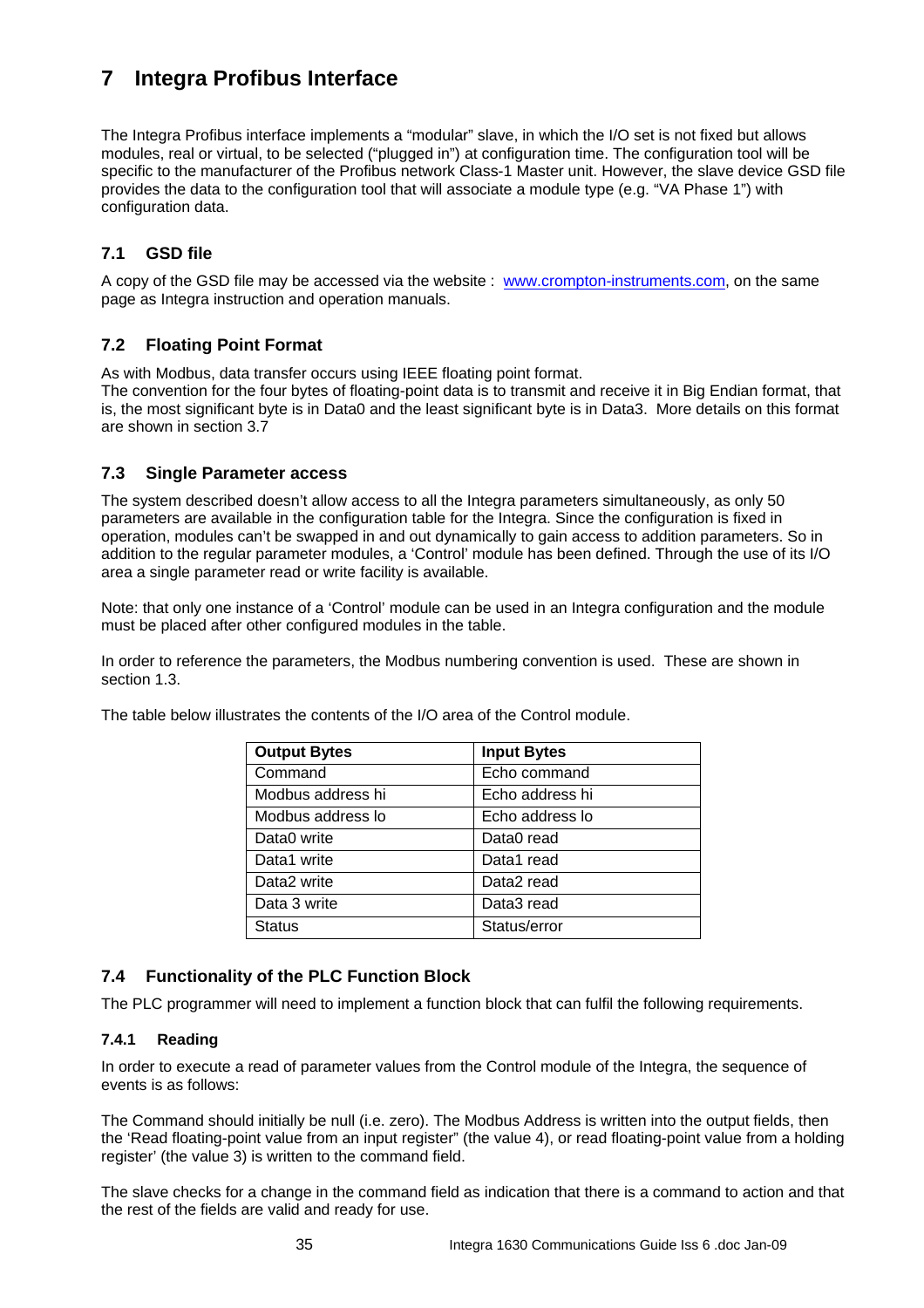The slave will return the appropriate value in the data field, together with a confirmation/rejection value in the status field. The master checks for the command field to be echoed in the input data as indication that the rest of the fields are valid, and ready for reading. A zero in the status field indicates the command completed correctly. A non-zero value indicates an error has occurred.

The sequence is completed by outputting the null-command (zero) and awaiting confirmation (zero) from the echo-command byte.

This last step is important since Profibus transmits the I/O data continuously and repeatedly, so the slave device looks for the change in the command field to initiate the action. If this step is omitted, even though the data field may have been changed the slave will take no action unless it detects a change in the command field.

### **7.4.2 Writing**

In order to write parameter values using the Control module, the sequence of events is as follows:

The Command should initially be null (i.e. zero). The Modbus Address is written into the output fields, then the value to be written is placed in the data field. The next item to be put into the data area is the command 'Write floating point value to Holding Register' (the value 16), written to the command field.

The slave checks for a change in the command field as indication that there is a command to action and that the rest of the fields are valid and ready for use.

The slave will return the appropriate value in the data field, together with a confirmation/rejection value in the status field. The master checks for the command field to be echoed in the input data as indication that the rest of the fields are valid, and ready for reading. A zero in the status field indicates the command completed correctly. A non-zero value indicates an error has occurred.

The sequence is completed by outputting the null-command (zero) and awaiting confirmation (zero) from the echo-command byte.

This last step is important since Profibus transmits the I/O data continuously and repeatedly, so the slave device looks for the change in the command field to initiate the action. If this step is omitted, even though the data field may have been changed the slave will take no action unless it detects a change in the command field.

# **7.5 Common Problems**

The most common reasons why a single parameter read or write fails are:

The Command field contains a value not supported by the module. (Values 0, 3, 4, and 16 are permissible). The Modbus Address is incorrect. Correct Modbus address values can be found in the table of available parameters contained in this guide.

A parameter is being written to that requires the password to be entered in the password register before it can be changed.

### **7.6 Modules available**

Values which may be returned directly via modules are shown below:

Volts1 (L1-N 4W or L1-L2 3W) Volts2 (L2-N 4W or L2-L3 3W) Volts3 (L3-N 4W or L3-L1 3W) Current 1 Current 2 Current 3 W Phase 1 W Phase 2 W Phase 3 VA Phase 1 VA Phase 2 VA Phase 3